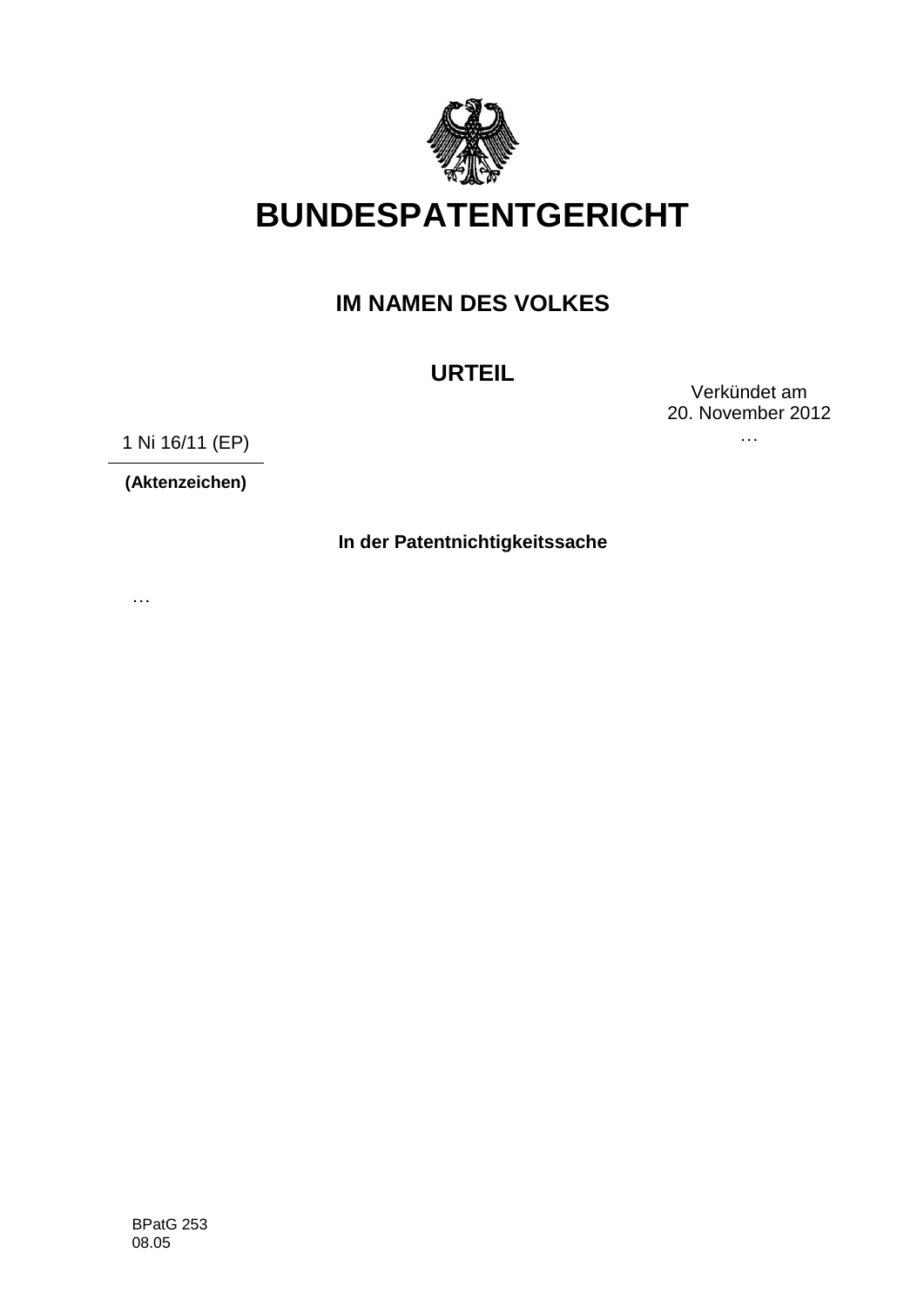## **betreffend das europäische Patent 1 389 274 (DE 602 07 239)**

hat der 1. Senat (Nichtigkeitssenat) des Bundespatentgerichts auf Grund der mündlichen Verhandlung vom 20. November 2012 durch den Richter Voit als Vorsitzenden, die Richterin Schwarz-Angele sowie die Richter Dipl.-Ing. Schlenk, Dr.-Ing. Baumgart und Dr.-Ing. Krüger

für Recht erkannt:

…

I. Das Patent EP 1 389 274 wird mit Wirkung für das Hoheitsgebiet der Bundesrepublik Deutschland dadurch teilweise für nichtig erklärt, dass seine Ansprüche folgende Fassung erhalten:

1. An injection valve (100) for injecting fuel into a combustion chamber of an internal combustion engine, said injection valve (100) comprising:

- (a) a valve housing (102) comprising:
	- o a fuel inlet port (108, 208);
	- o an interior chamber fluidly connected to said fuel inlet port (108, 208); and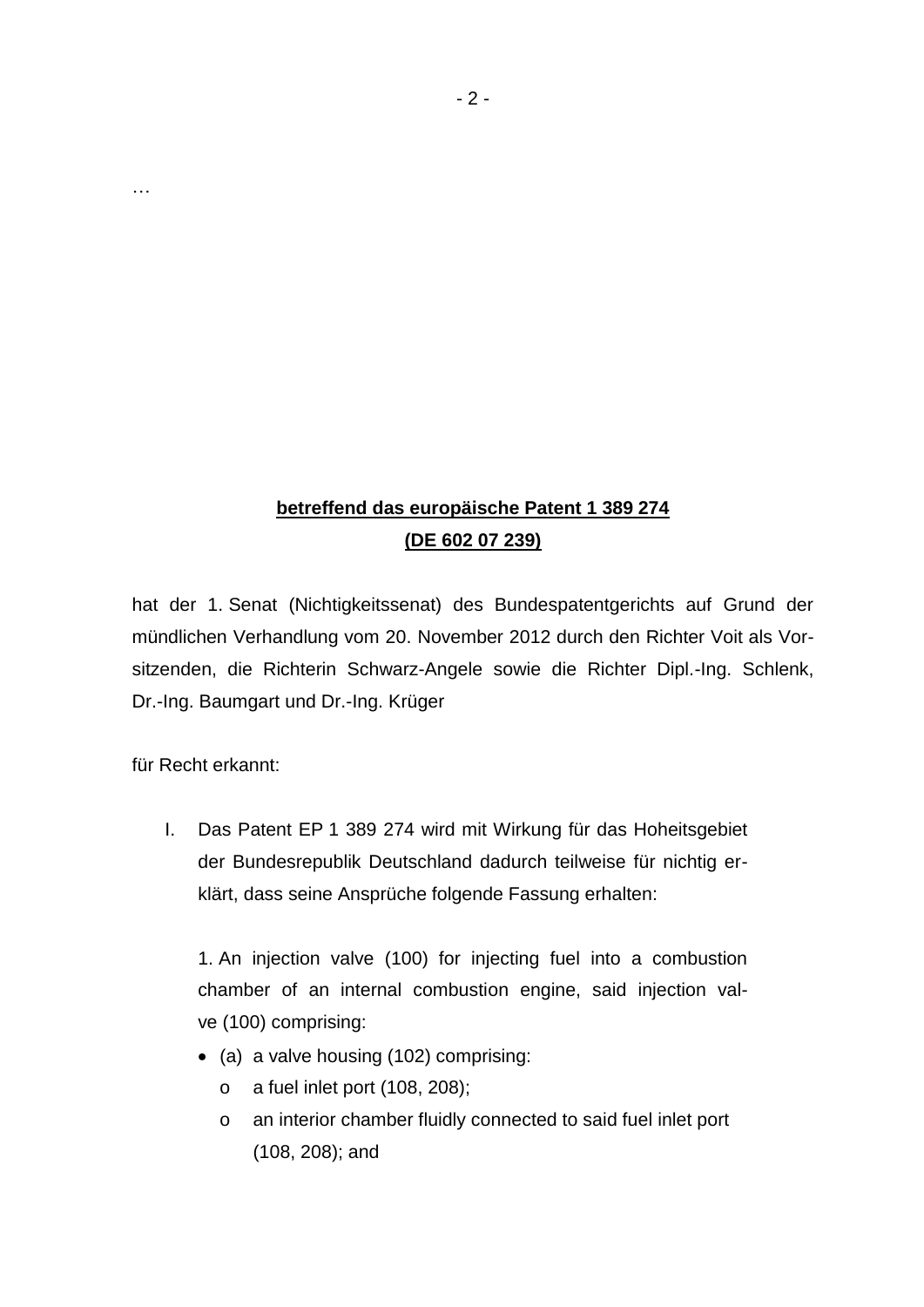- o a valve seat (112) for cooperating with a valve member (114, 314) to seal said interior chamber from said combustion chamber when said injection valve (100) is closed;
- (b) said valve member (114, 314) having one end disposed within said valve housing (102) and an opposite end extendable from said valve seat (112) toward said combustion chamber, wherein said valve member (114, 314) comprises a sealing surface that fluidly seals against said valve seat (112) when said injection valve (100) is closed and that is liftable away from said valve seat (112) when said injection valve (100) is open;
- (c) a biasing mechanism associated with said valve member (114, 314), said biasing mechanism comprising a valve spring (116) and a disk spring (150) for applying a compressive force to said dimensionally responsive member, said biasing mechanism applying a closing force that originates from said valve spring (116) and said disk spring (150) to said valve member (114, 314) when said valve member (114, 314) is in said closed position;
- (d) an actuator assembly associated with said valve member (114, 314), wherein said actuator assembly comprises a dimensionally responsive solid member that is actuable to apply an opening force to said valve member (114, 314) stronger than said closing force, for moving said valve member (114, 314) to said open position; and
- (e) a hydraulic link assembly comprising a passive hydraulic link having a hydraulic fluid thickness through which said opening and closing forces are transmitted, whereby said hydraulic fluid acts substantially as a solid with said thickness being substantially constant while said actuator assembly is actuated and wherein said thickness of said hydraulic link is adjustable while said actuator assembly is not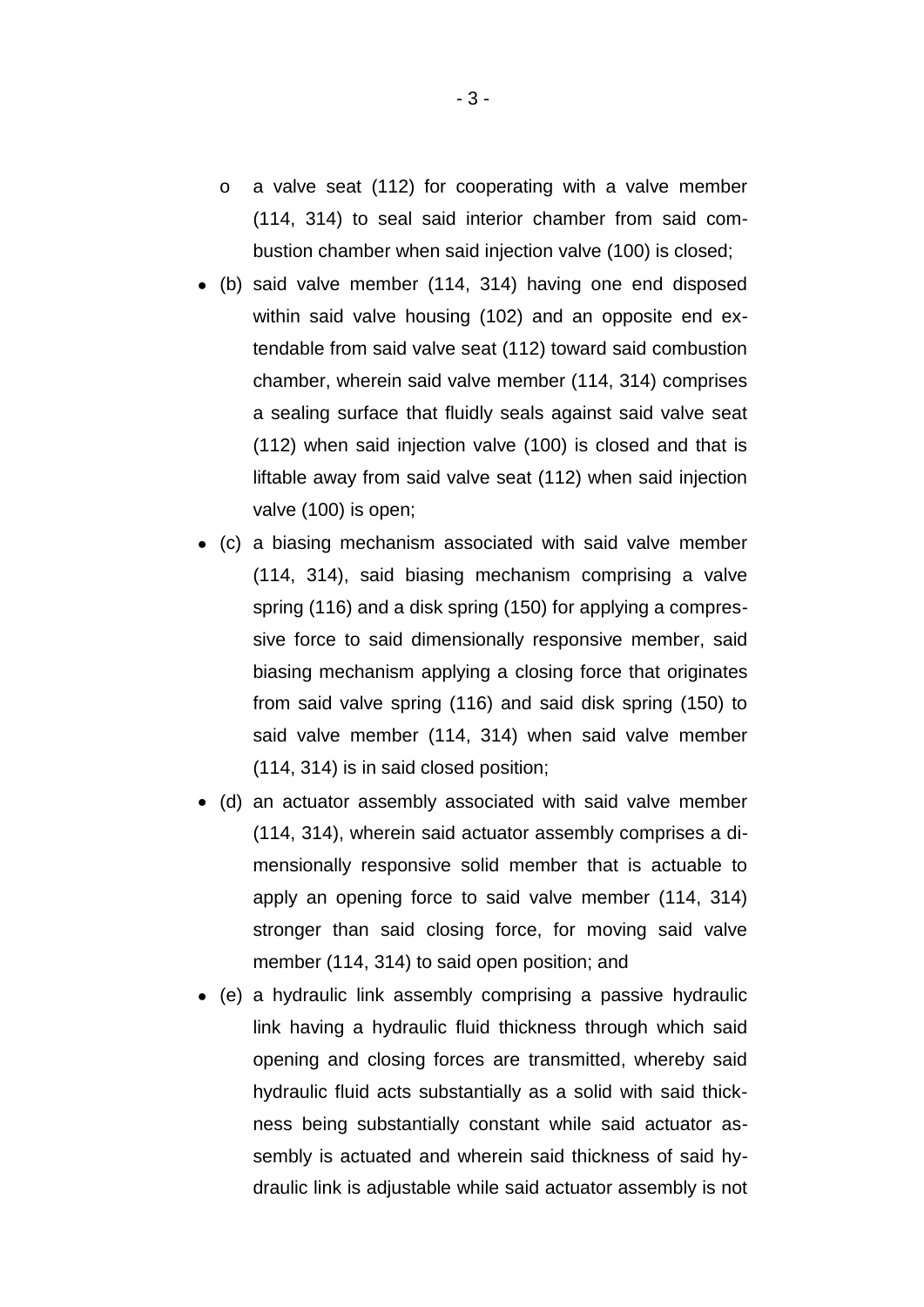actuated in response to changes in the dimensional relationship between components of said injection valve (100) to maintain a desired valve lift upon actuation of said actuator assembly,

wherein said hydraulic link assembly is disposed within said interior chamber,

wherein said hydraulic link assembly comprises a fluidly sealed hydraulic cylinder (160) that is fluidly sealed from said interior chamber, said hydraulic link assembly comprising a piston (114b, 314b) and said hydraulic fluid being disposed within said hydraulic cylinder (160),

wherein said passive hydraulic link is configured to be adjustable by allowing movement of hydraulic fluid from a first chamber on a first side of the piston (114b, 314b) to a second chamber on a second, opposite side of the piston (114b, 314b) while said actuator assembly is not actuated, and

wherein said hydraulic cylinder (160) is configured to be moveable relative to the valve housing,

wherein said disk spring (150) bears against said hydraulic cylinder (160) and said valve spring (116) bears directly against said piston (114b) to transmit a closing force directly to said valve member (114).

2. The injection valve (100) of claim 1 wherein said thickness of said hydraulic link is auto-adjustable while said actuator assembly is not actuated in response to changes in said dimensional relationship caused by differential thermal expansion.

3. The injection valve (100) of claim 2 wherein said thickness of said hydraulic link is auto-adjustable while said actuator assembly is not actuated in response to changes in said dimensional rela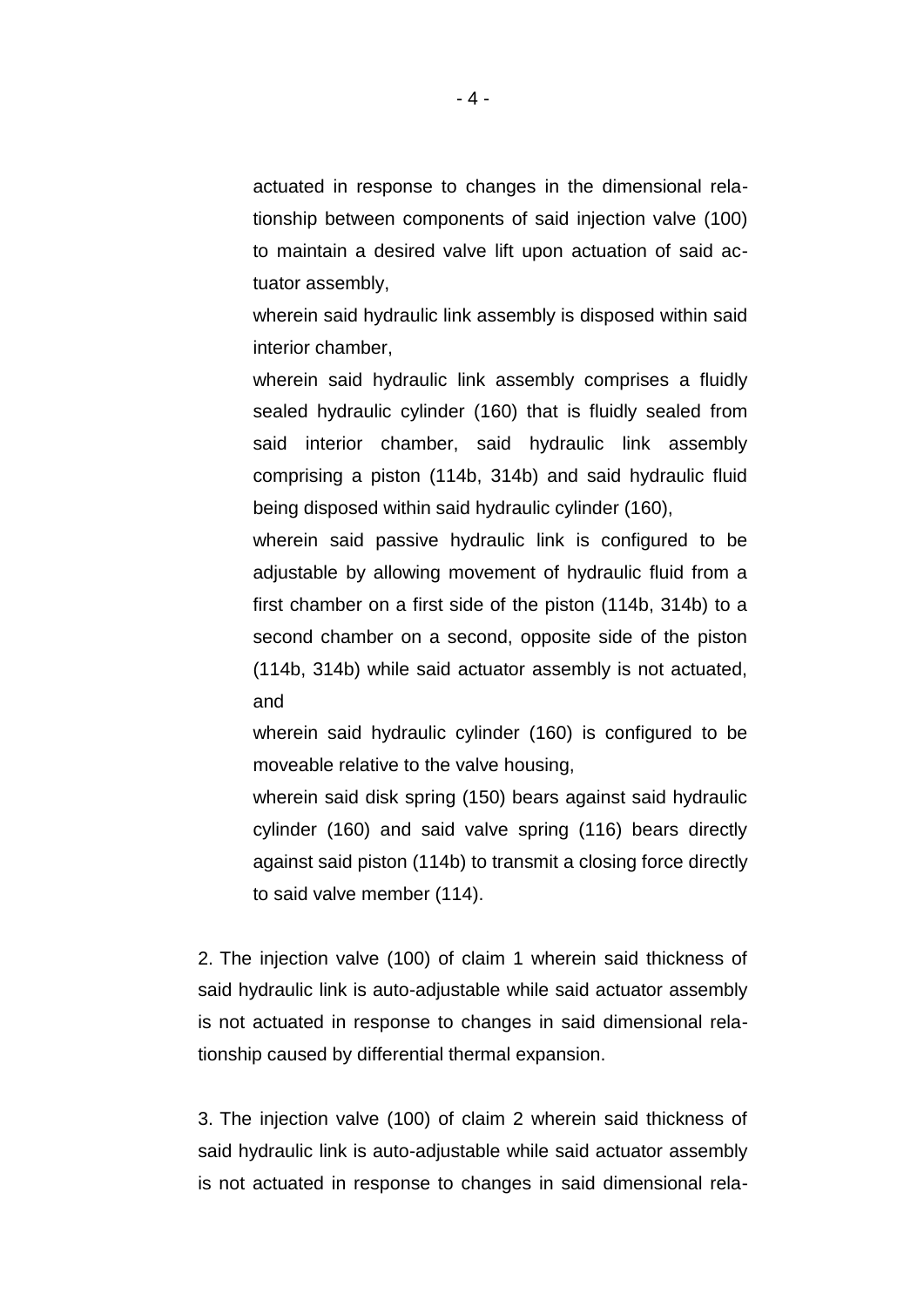tionship caused by wear to components of said injection valve (100).

4. The injection valve (100) of claim 1 wherein said piston (114b, 314b) is an integral part of said valve member (114, 314).

5. The injection valve (100) of claim 1 wherein said dimensionally responsive solid member (130) is formed from a magnetostrictive material.

6. The injection valve (100) of claim 5 wherein said magnetostrictive material comprises a metal alloy comprising terbium, dysprosium and iron.

7. The injection valve (100) of claim 5 wherein said actuator assembly further comprises an electric coil (132) disposed in an annular space around said dimensionally responsive solid member (130).

8. The injection valve (100) of claim 7 wherein said actuator assembly further comprises a flux tube (134) disposed around said electric coil (132).

9. The injection valve (100) of claim 8 wherein said a flux tube (134) is disposed in an annular space around said electric coil (132).

10. The injection valve (100) of claim 8 wherein said actuator assembly is disposed within said interior chamber.

11. The injection valve (100) of claim 1 wherein said dimensionally responsive solid member is formed from a piezoelectric material.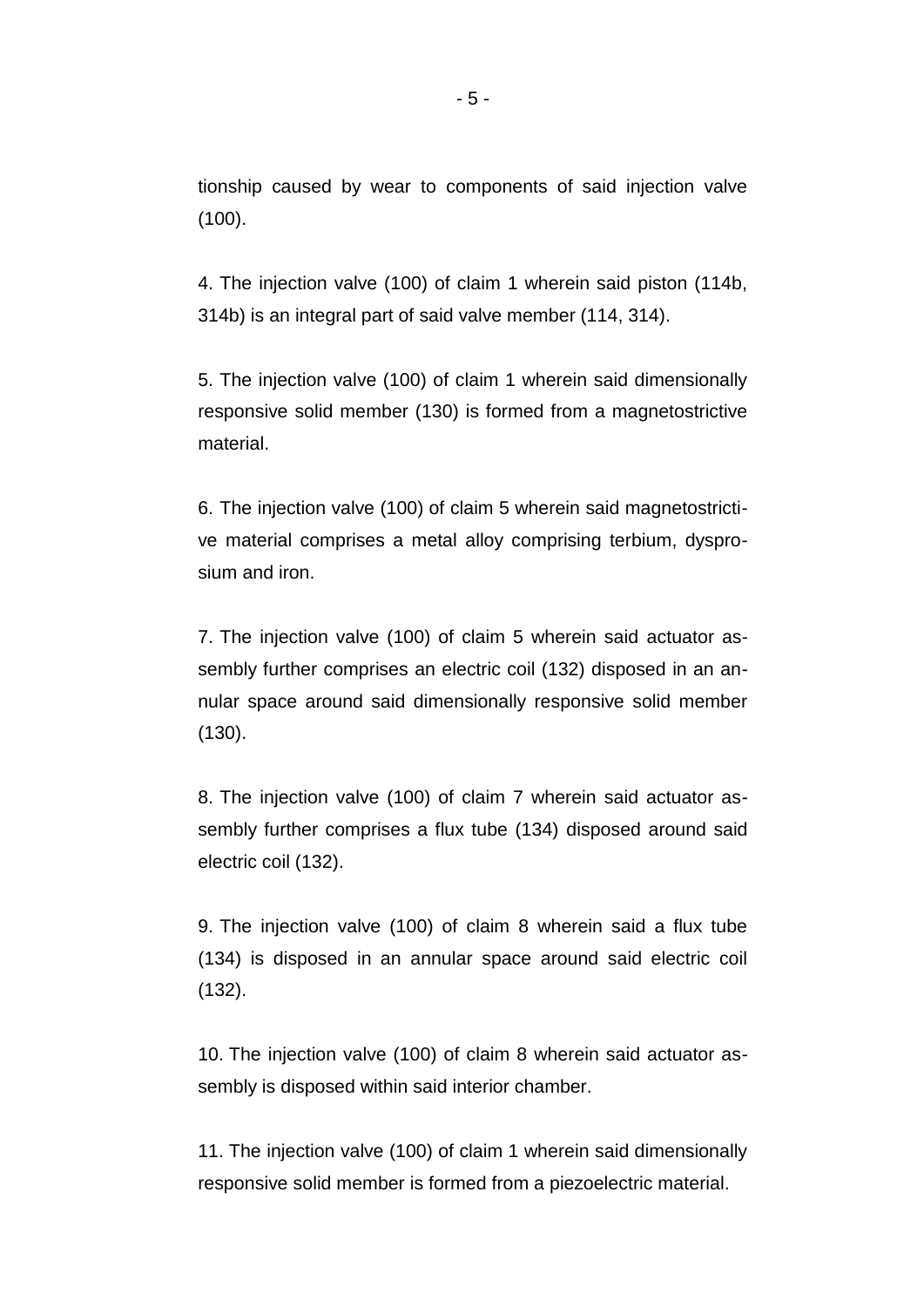12. The injection valve (100) of claim 1 further comprising a compression spring member (150) for applying a compressive force to said dimensionally responsive solid member.

13. The injection valve (100) of claim 1 wherein said fuel inlet port (208) is positioned near the valve tip such that fuel flowing through said interior chamber does not contact said actuator assembly.

14. The injection valve (100) of claim 1 wherein said actuator assembly is controllable to maintain said desired lift between 10 and 100 percent of maximum lift.

15. The injection valve (100) of claim 14 wherein said lift is controllable by varying at least one of the electric current, the electric voltage and the magnetic field imposed upon said dimensionally responsive solid member.

16. The injection valve (100) of claim 1 wherein said valve member (114, 314) is controllable such that said valve member (114, 314) moves between said open and closed positions in less than about 200 microseconds.

17. The injection valve (100) of claim 1 further comprising a biasing mechanism for applying a compressive force to said dimensionally responsive solid member.

18. The injection valve (100) of claim 1 wherein said fuel is a gaseous fuel.

19. The injection valve (100) of claim 18 wherein said hydraulic fluid is a liquid.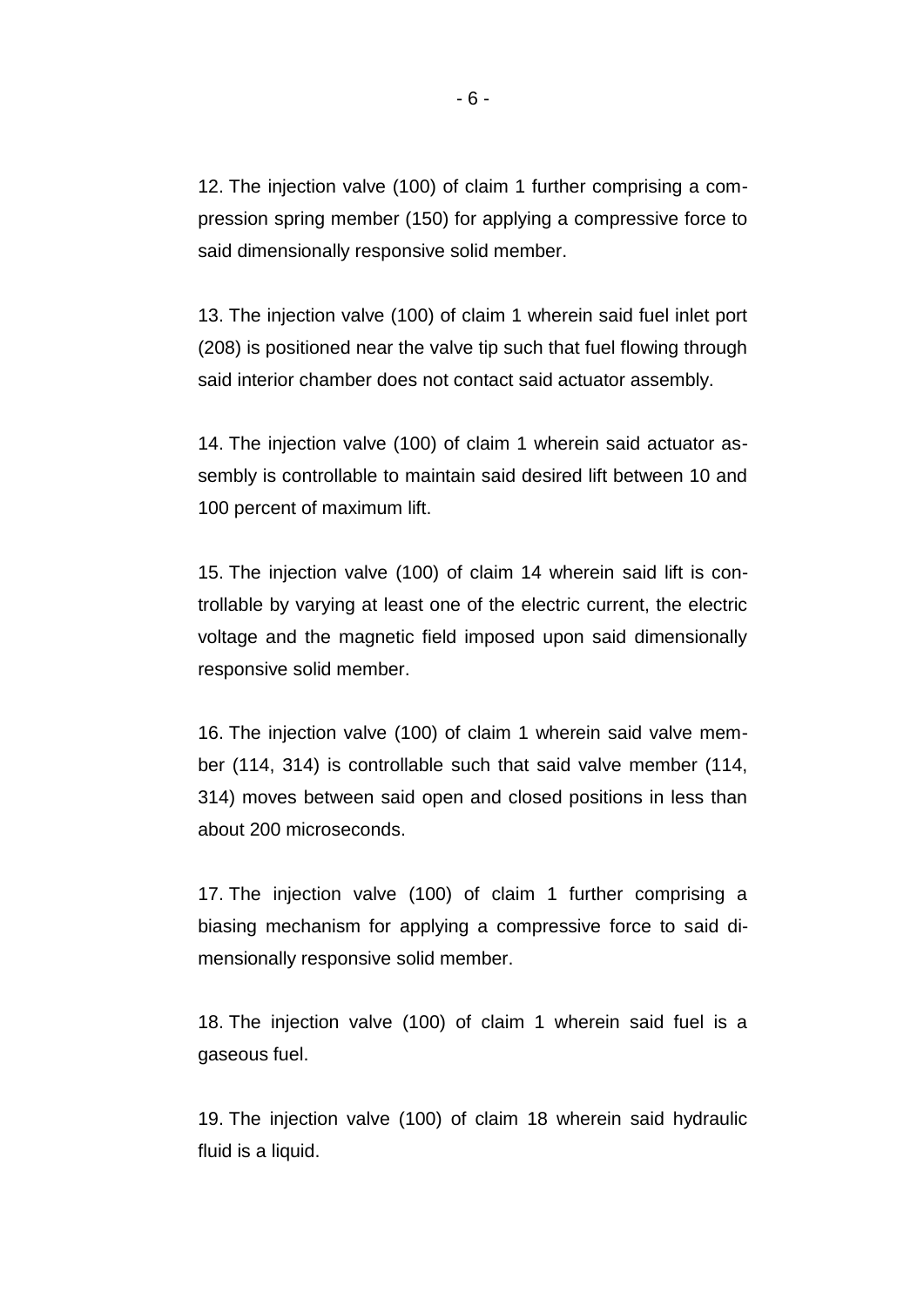20. The injection valve (100) of claim 19 wherein said hydraulic fluid is a liquid selected from the group consisting of motor oil and grease.

21. The injection valve (100) of claim 1 wherein said fuel is injected into said combustion chamber at a pressure greater than about 2000 psi (about 13.8 MPa).

22. The injection valve (100) of claim 1 wherein said valve housing (102) comprises a plurality of parts which are joined with each other to provide a fluidly sealed body.

23. The injection valve (100) of claim 1 wherein said valve housing (102), said valve member (114, 314) and said actuator assembly are selected from materials having thermal expansion coefficients sufficiently compatible such that changes in the dimensional relationship between said components caused by changes in temperature are reduced.

24. The injection valve (100) of claim 1 wherein said valve member (114, 314) comprises a shaft portion (114a, 314a) having a first end to which a circular head is transversely mounted wherein said head provides an annular surface that faces said valve seat (112) and acts as said sealing surface, and a second end of said shaft (114a, 314a) that is associated with a piston portion (114b, 314b), said valve member (114, 314) movable between a closed position at which said sealing surface contacts said valve seat (112) to fluidly seal said interior chamber from said combustion chamber, and an open position at which said sealing surface is spaced apart from said valve seat (112) whereby said interior chamber is fluidly connected with combustion chamber.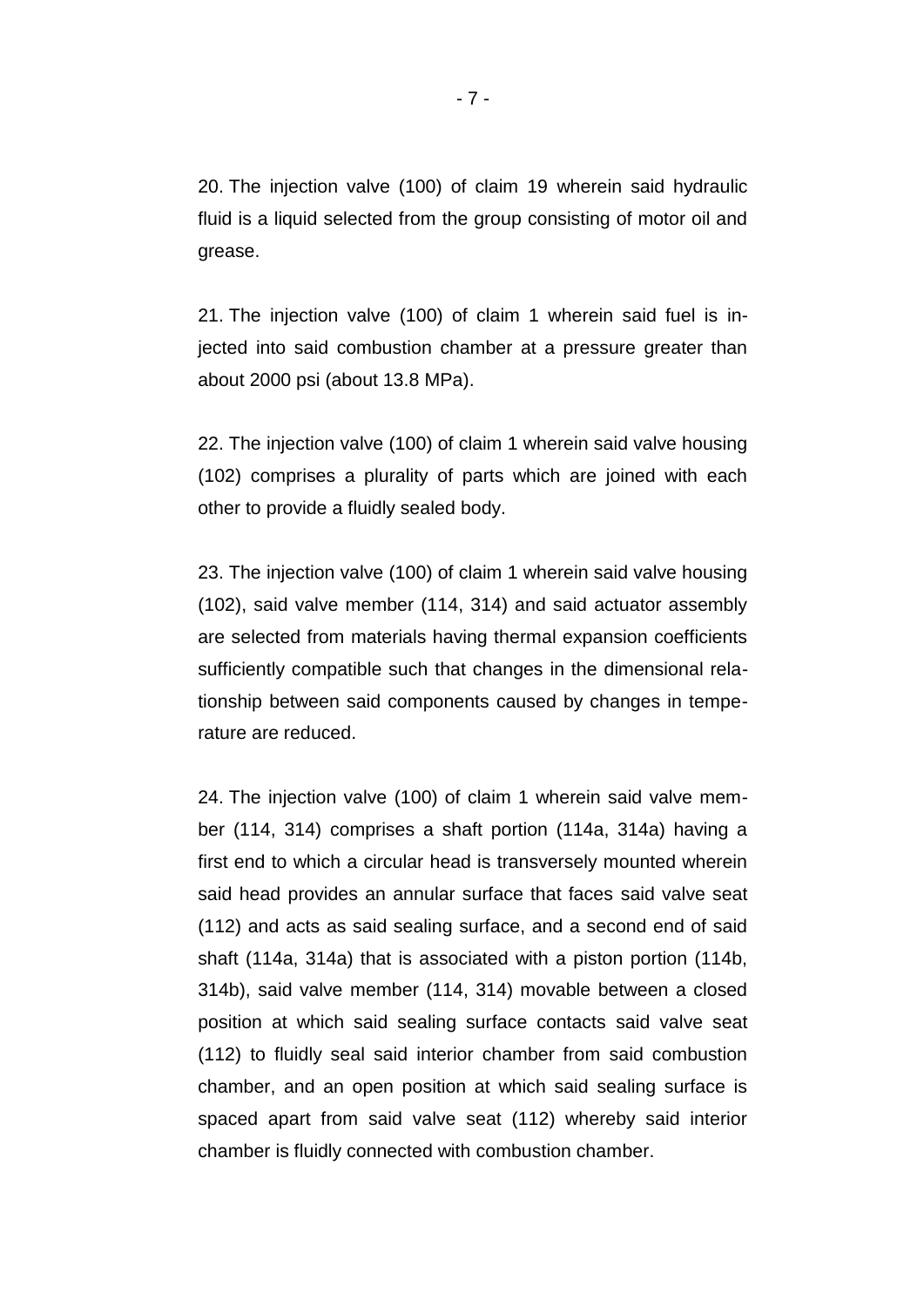25. The injection valve (100) of claim 24 wherein said biasing mechanism is associated with said piston (114b, 314b) portion of said valve member (114, 314).

26. The injection valve (100) of claim 1 wherein said solid member is dimensionally responsive to the imposition of at least one of an electric current, an electric voltage and a magnetic field.

27. The injection valve (100) of claim 26 wherein said dimensionally responsive solid member disposed between a fixed pole (138) maintained in a fixed position relative to said valve housing (102) and a sliding pole (140, 340), said sliding pole (140, 340) being displaceable by expansion of said dimensionally responsive solid member.

28. A method of operating the fuel injection valve (100) of claim 1 wherein said fuel injection valve (100) comprises a longitudinal axis, said method comprising:

- (a) actuating said fuel injection valve (100) by activating said actuator assembly to cause said dimensionally responsive member to expand in length in the direction of said longitudinal axis;
- (b) transferring movement caused by expansion of said dimensionally responsive solid member through said passive hydraulic link to cause a corresponding movement of said valve member (114, 314) to open said fuel injection valve (100) by lifting said valve member (114, 314) away from said valve seat (112) while simultaneously compressing said biasing mechanism;
- (c) de-actuating said fuel injection valve (100) by deactivating said actuator assembly to cause said dimensionally responsive solid member to contract in length, to unload said biasing me-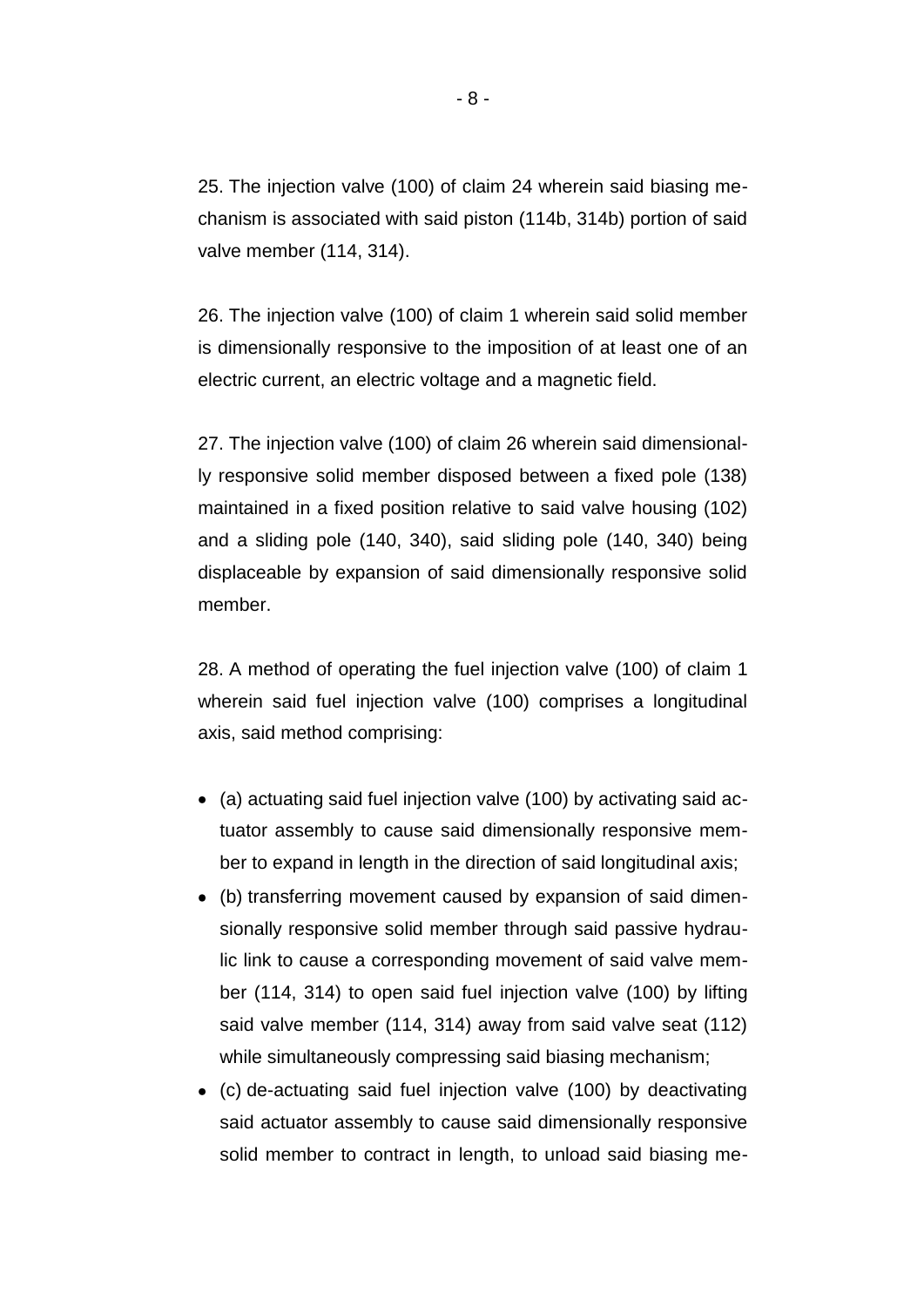chanism, and cause a corresponding movement of said valve member (114, 314) to close said valve (100); and

(d) providing sufficient time between consecutive valve openings to allow flow of at least some of said hydraulic fluid within said hydraulic link assembly to adjust said hydraulic fluid thickness through which said opening and closing forces are transmittable.

29. The method of claim 28 wherein said passive hydraulic link comprises a hydraulic cylinder (160) which houses a piston (114b, 314b) and is filled with a hydraulic fluid, wherein said hydraulic fluid thickness through which said opening and closing forces are transmittable is a hydraulic fluid layer between said piston (114b, 314b) and a cylinder head (162, 362), and the time that said valve (100) is open is too short to allow a substantial amount of said hydraulic fluid to flow from one side of said piston (114b, 314b) to the other side.

30. The method of claim 28 wherein said dimensionally responsive solid member comprises a piezoelectric material.

31. The method of claim 28 wherein said dimensionally responsive solid member (130) comprises a magnetostrictive material.

32. The method of claim 31 further comprising employing a shaped waveform to control electric current to actuate said fuel injection valve (100), said method further comprising for each injection event: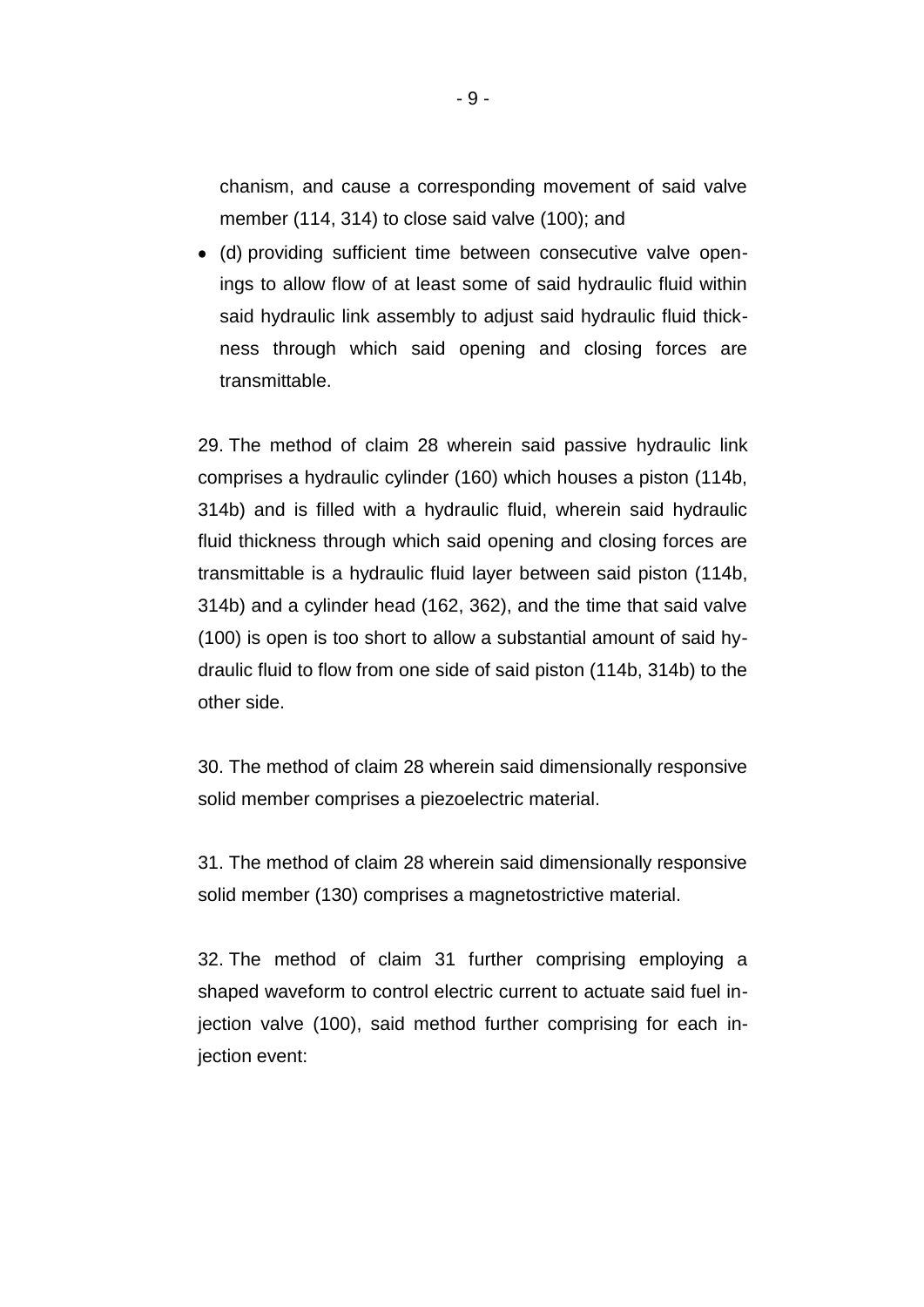- initiating an injection event by rapidly increasing current directed to said actuator assembly to a magnitude that is known to correspond to a desired lift by applying high frequency voltage cycles and in each cycle maintaining a net positive voltage;
- maintaining a current to control said desired lift for a duration predetermined by said controller; and
- concluding an injection event by decreasing current until it is reduced to zero amps by applying high frequency voltage cycles and in each cycle maintaining a net negative voltage.

33. The method of claim 32 further comprising an electronic controller for governing valve lift and duration in accordance with values predetermined for engine loads and demands within the operating range of said engine.

34. The method of claim 32 wherein the step of initiating an injection event further comprises initially increasing current to a spike value higher than the value for the desired lift to rapidly open said valve and then reducing current to the value to cause the desired lift.

35. The method of claim 34 wherein said spike value is up to about an order of magnitude higher than the value needed to cause the desired lift.

36. The method of claim 32 further comprising applying high frequency voltage cycles between offsetting positive and negative voltages to generate a current of close to zero amps immediately prior to an injection event.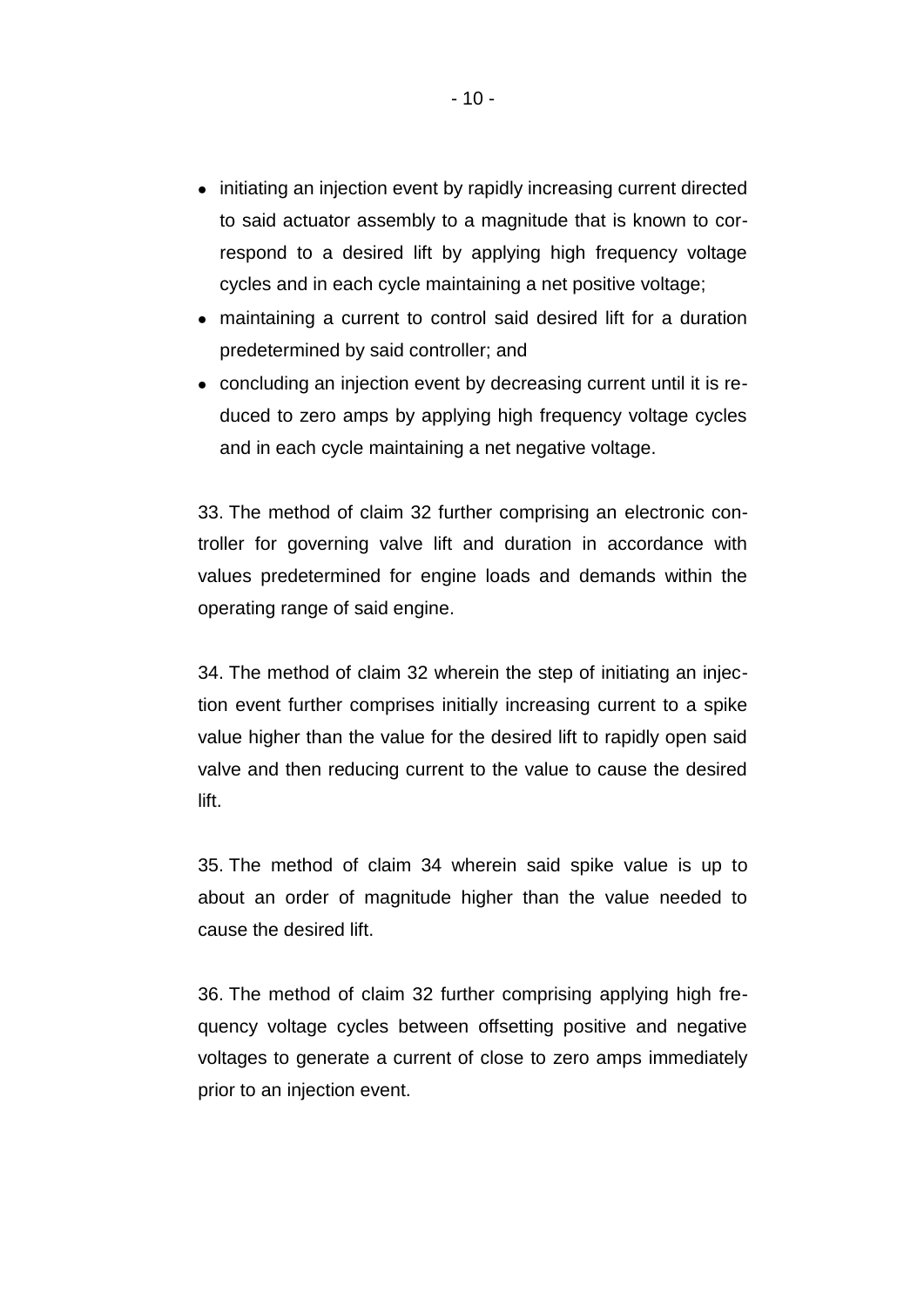37. The method of claim 32 wherein the time to open said valve (100) from a closed position to said desired lift is less that about 100 microseconds.

Im Übrigen wird die Klage abgewiesen.

- II. Von den Kosten des Rechtsstreits tragen die Klägerinnen 25 % und die Beklagte 75 %.
- III. Das Urteil ist jeweils gegen Sicherheitsleistung in Höhe von 120 % des zu vollstreckenden Betrages vorläufig vollstreckbar.

## **T a t b e s t a n d**

Die Beklagte ist eingetragene Inhaberin des auch mit Wirkung für das Hoheitsgebiet der Bundesrepublik Deutschland erteilten europäischen Patents EP 1 389 274 (Streitpatent) mit der Bezeichnung "Directly Actuated Injection Valve" bzw. "Direkt betätigtes Einspritzventil", dessen Erteilung, u. a. mit Wirkung für die Bundesrepublik Deutschland, am 9. November 2005 bekanntgemacht wurde, und das vom Deutschen Patent- und Markenamt unter der Nummer 602 07 239 geführt wird.

Das in der Verfahrenssprache Englisch verfasste Patent ist hervorgegangen aus der am 17. Mai 2002 angemeldeten internationalen Anmeldung PCT/CA02/00738 mit der Veröffentlichungsnummer WO 02/095212 A1, die ihrerseits die Priorität der amerikanischen Anmeldung US 863187, veröffentlicht als US 2001/0032612 A1, vom 23. Mai 2001 in Anspruch nimmt.

Das Streitpatent umfasst in seiner erteilten Fassung 42 Patentansprüche, die sämtlich mit den Klagen der Klägerinnen zu 1 und 2 angegriffen sind.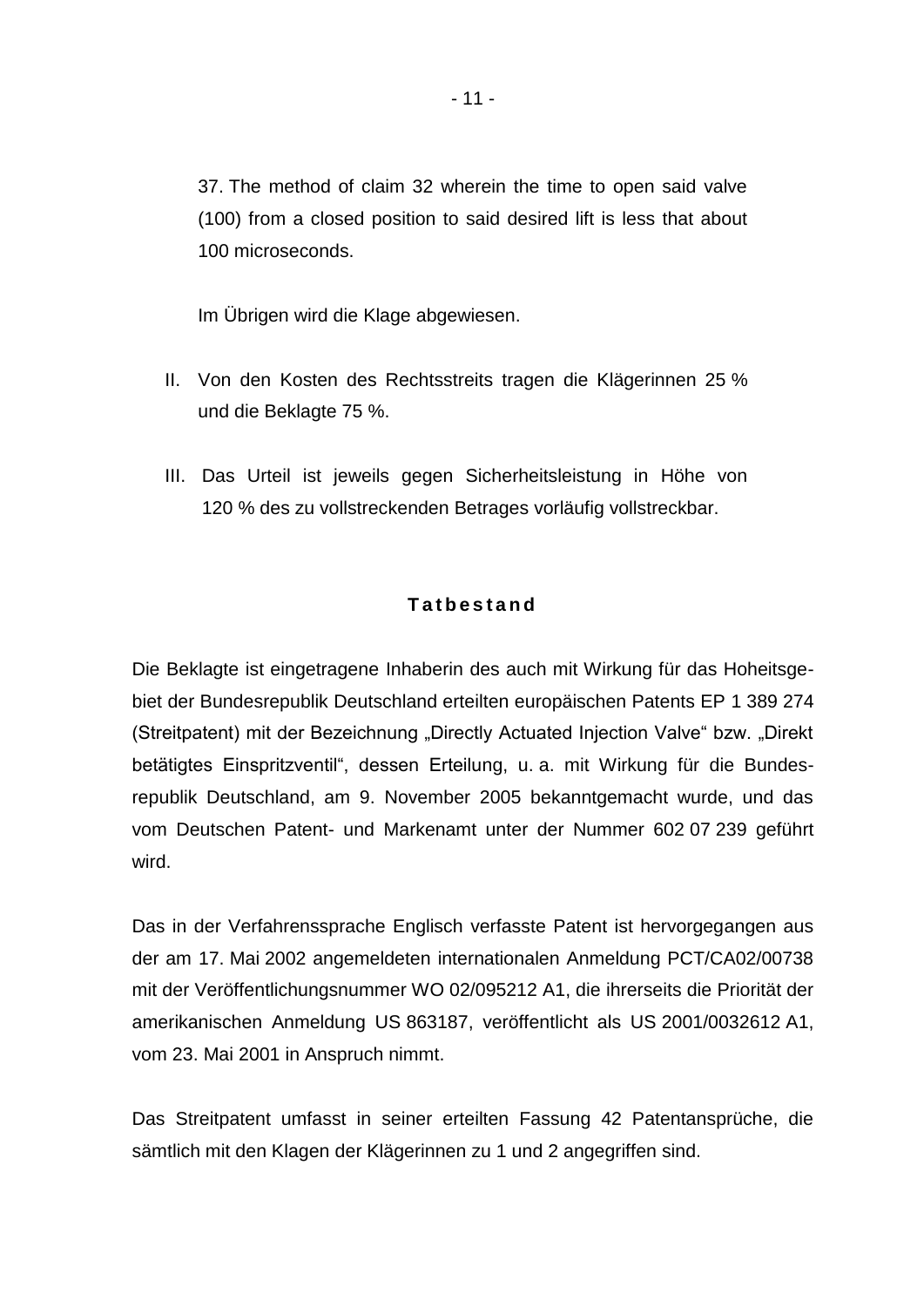Die Beklagte verteidigt das Streitpatent in vollem Umfang, hilfsweise mit Ansprüchen 1 bis 40 nach Maßgabe der Hilfsanträge 1, 2, 3, 3a, bzw. mit Ansprüchen 1 bis 37 nach Maßgabe des Hilfsantrags 4.

Der erteilte und nach Hauptantrag geltende Patentanspruch 1 lautet in der Verfahrenssprache:

An injection valve (100) for injecting fuel into a combustion chamber of an internal combustion engine, said injection valve (100) comprising:

(a) a valve housing (102) comprising:

a fuel inlet port (108, 208);

an interior chamber fluidly connected to said fuel inlet port (108, 208); and

a valve seat (112) for cooperating with a valve member (114, 314) to seal said interior chamber from said combustion chamber when said injection valve (100) is closed;

(b) said valve member (114, 314) having one end disposed within said valve housing (102) and an opposite end extendable from said valve seat (112) toward said combustion chamber, wherein said valve member (114, 314) comprises a sealing surface that fluidly seals against said valve seat (112) when said injection valve (100) is closed and that is liftable away from said valve seat (112) when said injection valve (100) is open;

(c) a biasing mechanism associated with said valve member (114, 314), said biasing mechanism applying a closing force to said valve member (114, 314) when said valve member (114, 314) is in said closed position;

(d) an actuator assembly associated with said valve member (114, 314), wherein said actuator assembly comprises a dimensionally responsive solid member that is actuatable to apply an opening force to said valve member (114, 314) stronger than said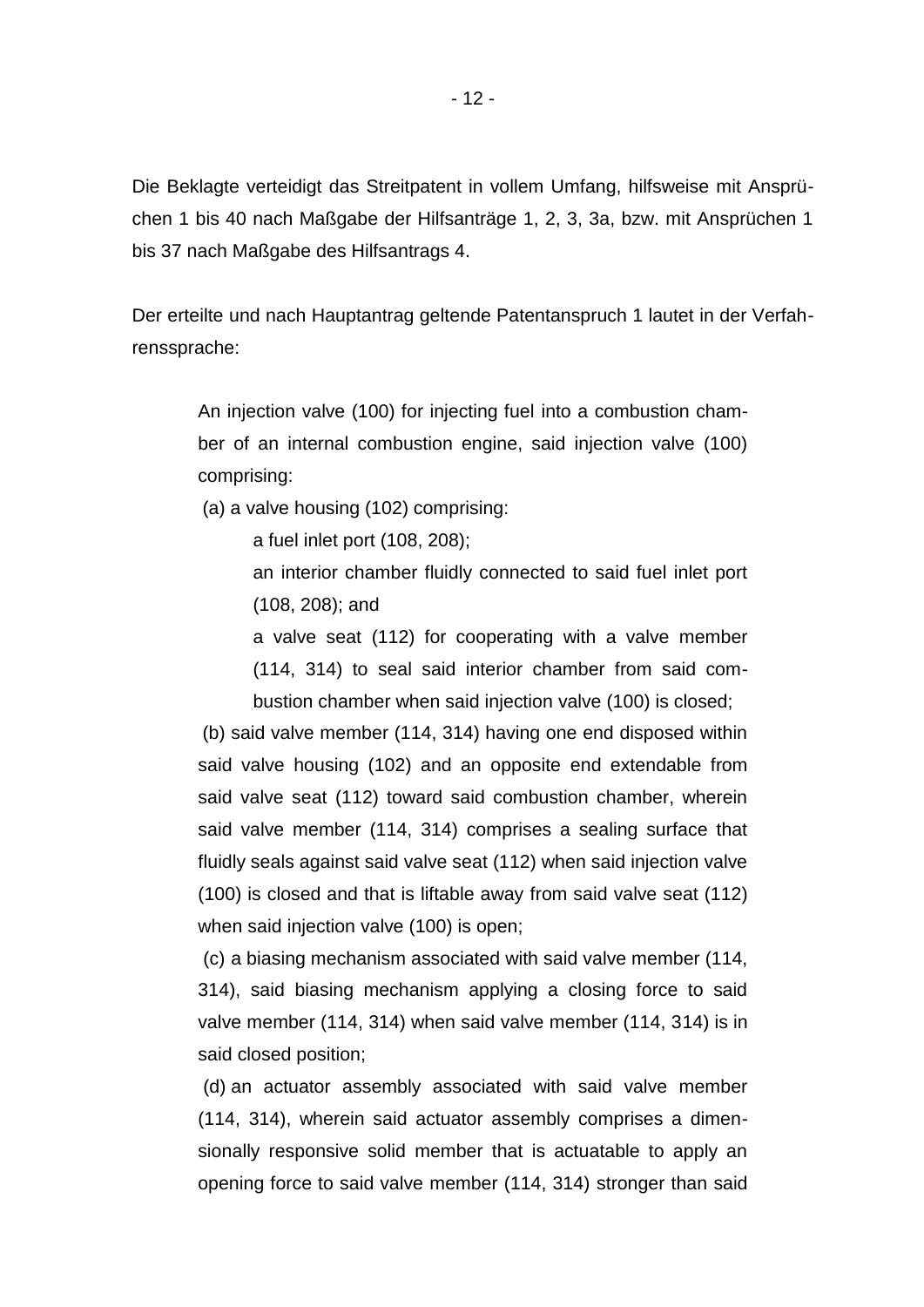closing force, for moving said valve member (114, 314) to said open position; and

(e) a hydraulic link assembly comprising a passive hydraulic link having a hydraulic fluid thickness through which said opening and closing forces are transmitted, whereby said hydraulic fluid acts substantially as a solid with said thickness being substantially constant while said actuator assembly is actuated and wherein said thickness of said hydraulic link is adjustable while said actuator assembly is not actuated in response to changes in the dimensional relationship between components of said injection valve (100) to maintain a desired valve lift upon actuation of said actuator assembly.

Der erteilte und nach Hauptantrag geltende selbstständig formulierte Anspruch 33 lautet in der Verfahrenssprache:

A method of operating the fuel injection valve (100) of claim 1 wherein said fuel injection valve (100) comprises a longitudinal axis, said method comprising:

(a) actuating said fuel injection valve (100) by activating said actuator assembly to cause said dimensionally responsive member to expand in length in the direction of said longitudinal axis;

(b) transferring movement caused by expansion of said dimensionally responsive solid member through said passive hydraulic link to cause a corresponding movement of said valve member (114, 314) to open said fuel injection valve (100) by lifting said valve member (114, 314) away from said valve seat (112) while simultaneously compressing said biasing mechanism;

(c) de-actuating said fuel injection valve (100) by deactivating said actuator assembly to cause said dimensionally responsive solid member to contract in length, to unload said biasing mechanism,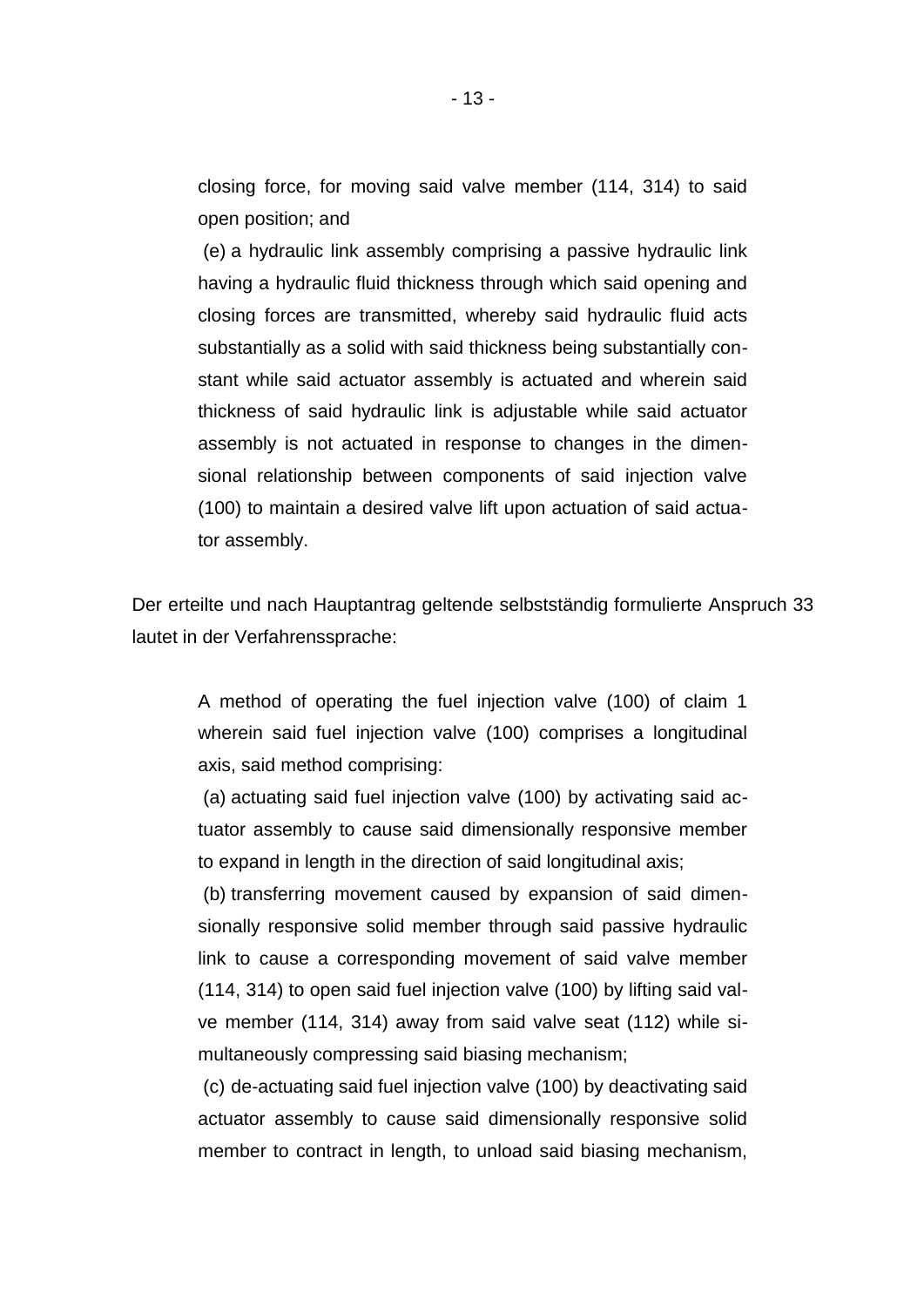and cause a corresponding movement of said valve member (114, 314) to close said valve (100); and

(c) providing sufficient time between consecutive valve openings to allow flow of at least some of said hydraulic fluid within said hydraulic link assembly to adjust said hydraulic fluid thickness through which said opening and closing forces are transmittable.

In der deutschen Übersetzung gemäß der Streitpatentschrift EP 1 389 274 B1 lauten die erteilten und nach Hauptantrag geltenden Ansprüche 1 und 33:

1. Ein Einspritzventil (100) zum Einspritzen von Kraftstoff in eine Verbrennungskammer eines Verbrennungsmotors, wobei das Einspritzventil (100) aufweist:

(a) ein Ventilgehäuse (102) mit

einem Kraftstoffeinlassanschluss (108, 208),

eine Innenkammer, die mit dem Kraftstoffeinlassanschluss (108, 208) in Fluidverbindung steht, und

einen Ventilsitz (112) zum Zusammenwirken mit einem Ventilelement (114, 314), um die Innenkammer von der Verbrennungskammer abzudichten, wenn das Einspritzventil (100) geschlossen ist,

(b) wobei das Ventilelement (114, 314) einen Endabschnitt hat, der sich im Ventilgehäuse (102) befindet, und einen entgegengesetzten Endabschnitt hat, der vom Ventilsitz (112) zur Verbrennungskammer hin ausfahrbar ist, wobei das Ventilelement (114, 314) eine Dichtfläche aufweist, die gegenüber dem Ventilsitz (112) Fluiddichtung herstellt, wenn das Einspritzventil (100) geschlossen ist und die vom Ventilsitz (112) abhebbar ist, wenn das Einspritzventil (100) geöffnet ist,

(c) einen Vorspannmechanismus, der dem Ventilelement (114, 314) zugeordnet ist, wobei der Vorspannmechanismus eine Schließkraft auf das Ventilelement (114, 314) aufbringt,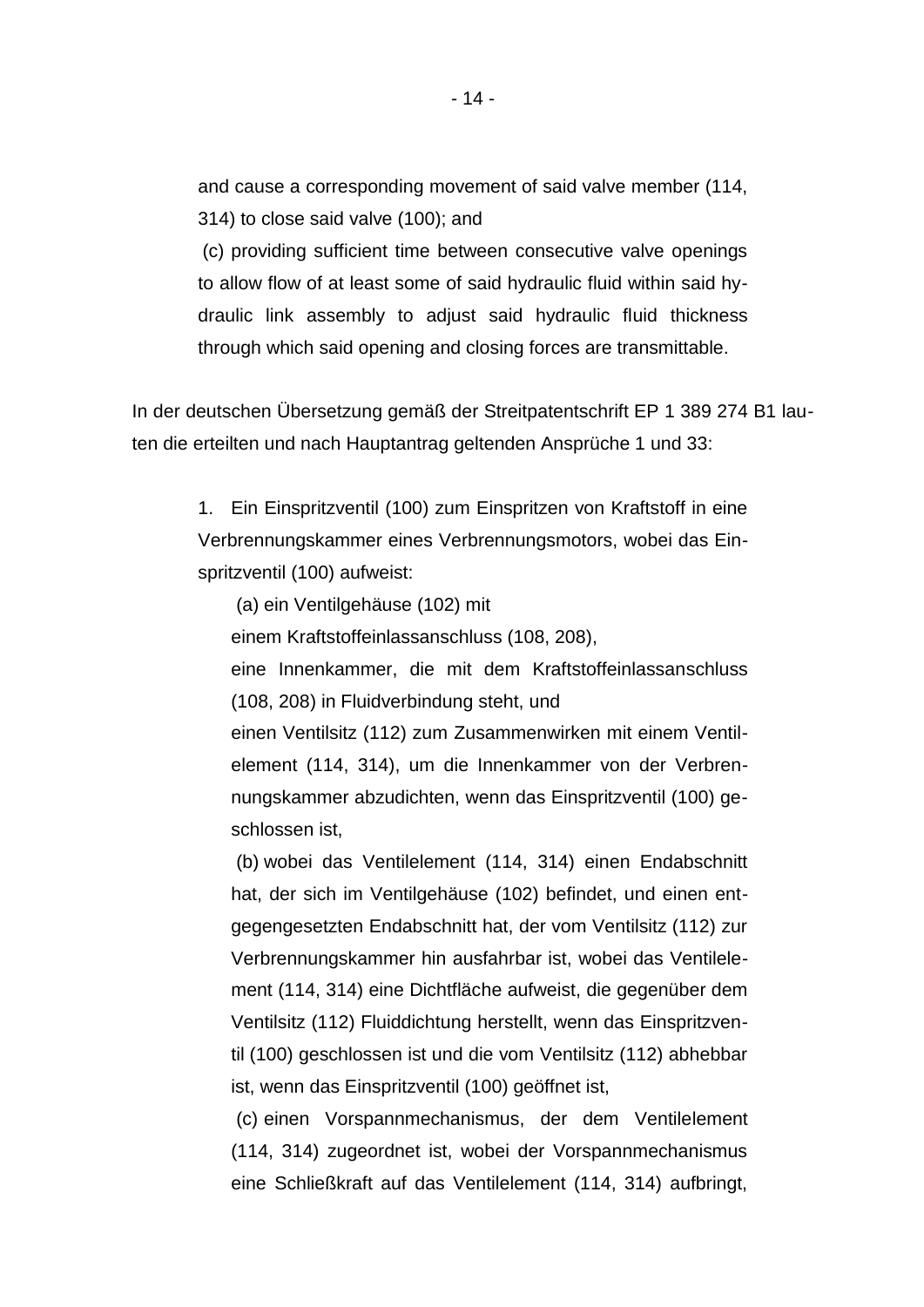wenn sich das Ventilelement (114, 314) in der geschlossenen Position befindet,

(d) eine Betätigungsbaugruppe, die dem Ventilelement (114, 314) zugeordnet ist, wobei die Betätigungsbaugruppe ein in den Abmessungen ansprechendes festes Element aufweist, das betätigbar ist, um eine Öffnungskraft auf das Ventilelement (114, 314) aufzubringen, die stärker als die Schließkraft ist, um das Ventilelement (114, 314) in die geöffnete Position zu bewegen, und

(e) eine Hydraulikverbindungsbaugruppe, die eine passive hydraulische Verbindung aufweist, die eine Hydraulikfluiddicke hat, durch die die Öffnungs- und Schließkräfte übertragen werden, wodurch das Hydraulikfluid im Wesentlichen als ein Festkörper wirkt, wobei die Dicke im Wesentlichen konstant ist, während die Betätigungsbaugruppe betätigt wird, und wobei die Dicke der Hydraulikverbindung, während die Betätigungsbaugruppe nicht betätigt wird, im Ansprechen auf Änderungen der Abmessungsbeziehung zwischen den Komponenten des Einspritzventils (100) einstellbar ist, um einen gewünschten Ventilhub bei Betätigung der Betätigungsbaugruppe aufrechtzuerhalten.

33. Ein Verfahren zum Betätigen des Kraftstoffeinspritzventils (100) von Anspruch 1, wobei das Kraftstoffeinspritzventil (100) eine Längsachse aufweist, wobei das Verfahren aufweist:

(a) Betätigen des Kraftstoffeinspritzventils (100) durch Aktvieren (richtig: Aktivieren) der Betätigungsbaugruppe zum Bewirken, dass das in den Abmessungen ansprechende Element sich in der Länge in Richtung der Längsachse ausdehnt,

(b) Übertragen der Bewegung, die durch die Ausdehnung des in den Abmessungen ansprechenden, festen Elements bewirkt wird, durch die passive hydraulische Verbindung, um eine entsprechen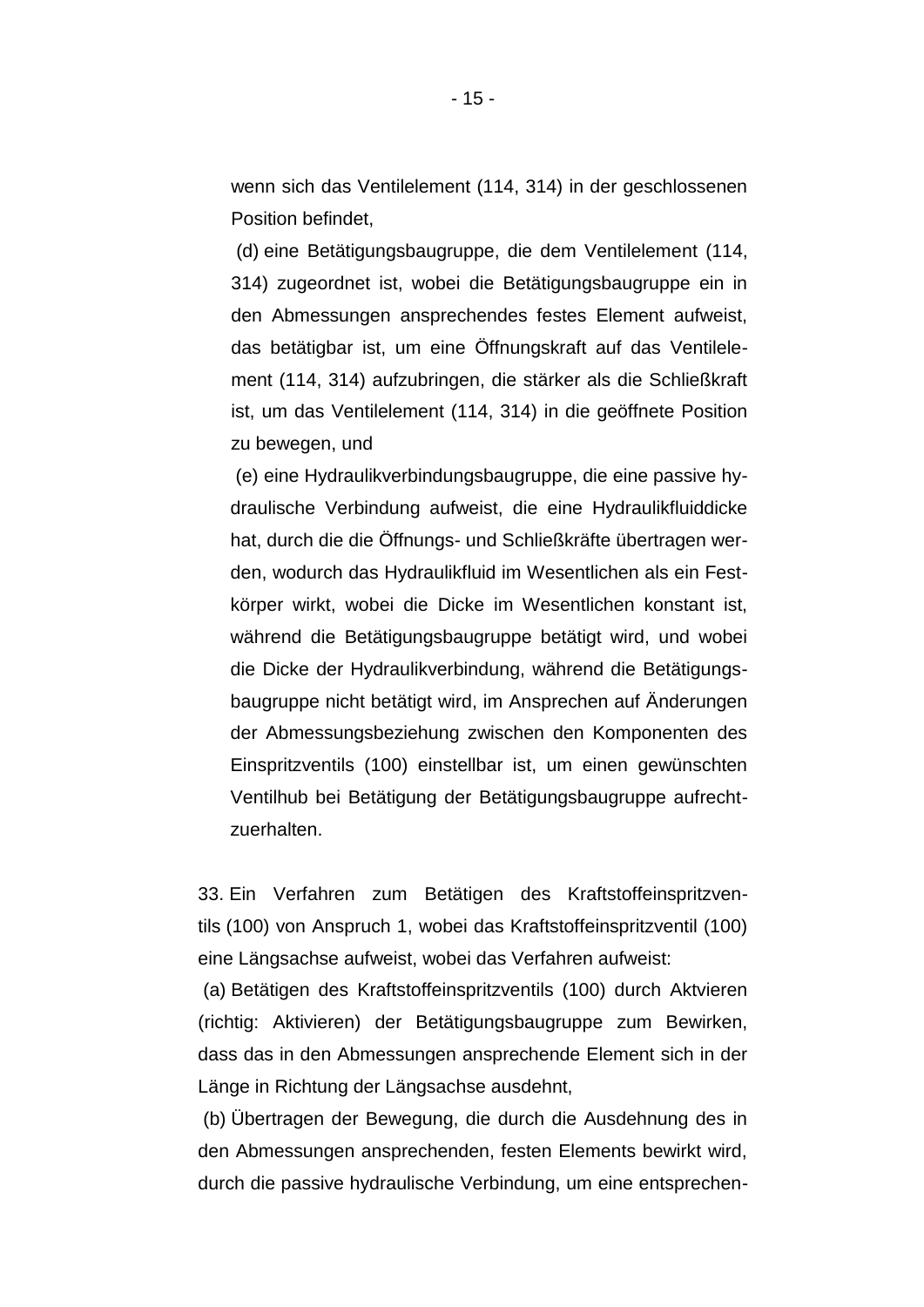de Bewegung des Ventilelements (114, 314) zu bewirken, um das Kraftstoffeinspritzventil (100) zu öffnen, indem das Ventilelement (114, 314) vom Ventilsitz weg angehoben wird, während der Vorspannmechanismus gleichzeitig komprimiert wird,

(c) Entgegen des Kraftstoffeinspritzventils (100) durch Deaktivieren der Betätigungseinrichtungsbaugruppe, damit eine Kontrahierung in der Länge des in den Abmessungen ansprechenden, feststehenden Elements bewirkt wird, um den Vorspannmechanismus zu entlasten, und damit eine entsprechende Bewegung des Ventilelements (114, 314) das Ventil (100) schließt, und

(d) Vorsehen von ausreichend Zeit zwischen aufeinanderfolgenden Öffnungen, um zu ermöglichen, dass zumindest etwas Hydraulikfluid in der Hydraulikverbindungsbaugruppe strömt, um die Hydraulikfluiddicke einzustellen, durch die die Öffnungs- und Schließkräfte übertragbar sind.

Die weiteren erteilten und nach Hauptantrag geltenden Ansprüche 2 bis 32 und 34 bis 42 sind auf die Ansprüche 1 bzw. 33 direkt oder indirekt rückbezogen. Wegen ihres Wortlauts wird auf die Streitpatentschrift EP 1 389 274 B1 Bezug genommen.

In der hilfsweise verteidigten Fassung nach dem Hilfsantrag 1 lautet der letzte Absatz (e) des Anspruchs 1 (Änderungen gegenüber dem erteilten und nach Hauptantrag geltenden Anspruch 1 unterstrichen):

(e) a hydraulic link assembly comprising a passive hydraulic link having a hydraulic fluid thickness through which said opening and closing forces are transmitted, whereby said hydraulic fluid acts substantially as a solid with said thickness being substantially constant while said actuator assembly is actuated and wherein said thickness of said hydraulic link is adjustable while said actuator assembly is not actuated in response to changes in the dimen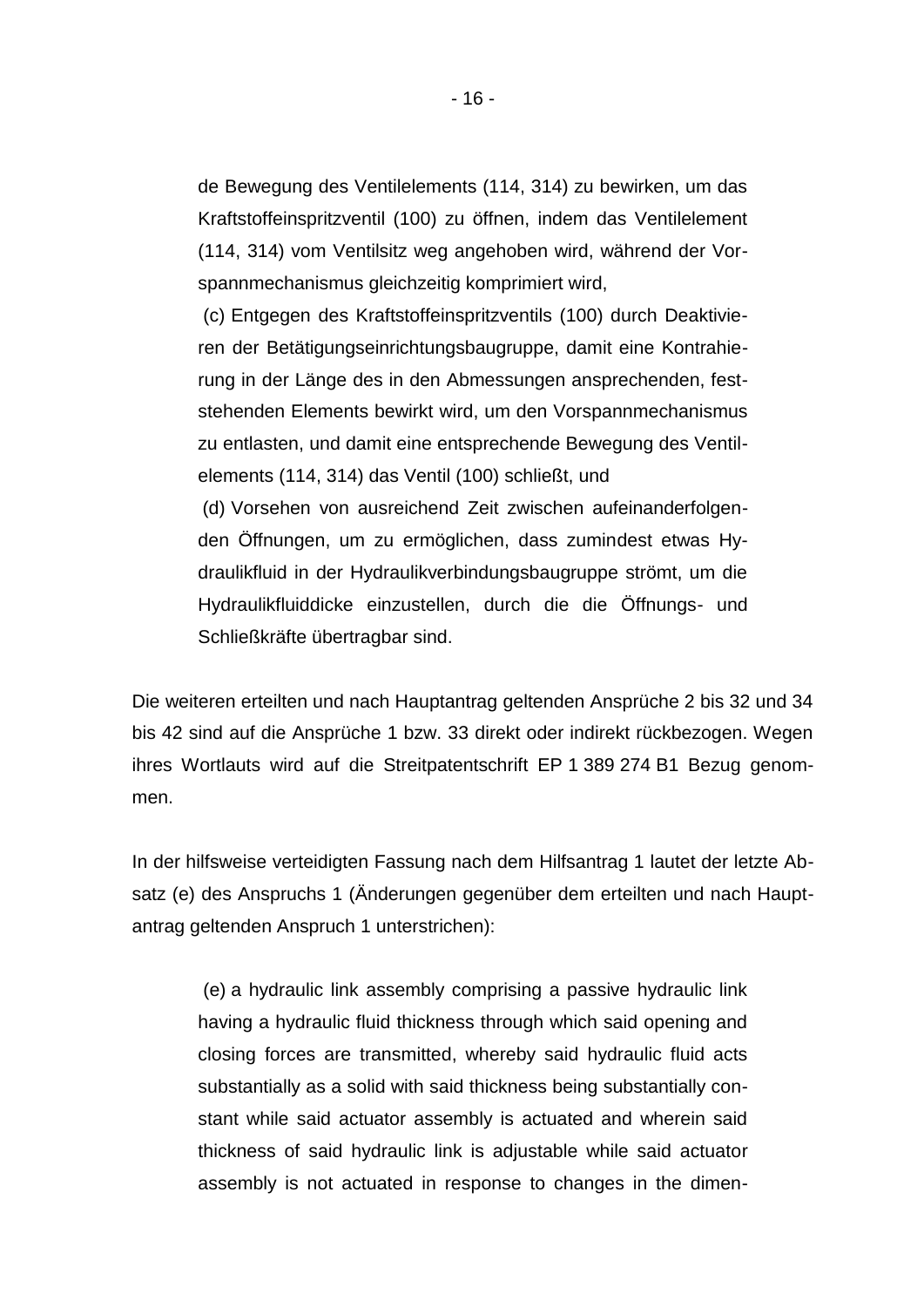sional relationship between components of said injection valve (100) to maintain a desired valve lift upon actuation of said actuator assembly, wherein said hydraulic link assembly comprises a fluidly sealed hydraulic cylinder (160) that is fluidly sealed from said interior chamber, said hydraulic link assembly comprising a piston (114b, 314b) and said hydraulic fluid being disposed within said hydraulic cylinder (160).

In der weiter hilfsweise verteidigten Fassung nach dem Hilfsantrag 2 lautet der letzte Absatz (e) des Anspruchs 1 (Änderungen gegenüber dem Anspruch 1 nach Hilfsantrag 1 unterstrichen):

(e) a hydraulic link assembly comprising a passive hydraulic link having a hydraulic fluid thickness through which said opening and closing forces are transmitted, whereby said hydraulic fluid acts substantially as a solid with said thickness being substantially constant while said actuator assembly is actuated and wherein said thickness of said hydraulic link is adjustable while said actuator assembly is not actuated in response to changes in the dimensional relationship between components of said injection valve (100) to maintain a desired valve lift upon actuation of said actuator assembly,

wherein said hydraulic link assembly is disposed within said interior chamber, and

wherein said hydraulic link assembly comprises a fluidly sealed hydraulic cylinder (160) that is fluidly sealed from said interior chamber, said hydraulic link assembly comprising a piston (114b, 314b) and said hydraulic fluid being disposed within said hydraulic cylinder (160).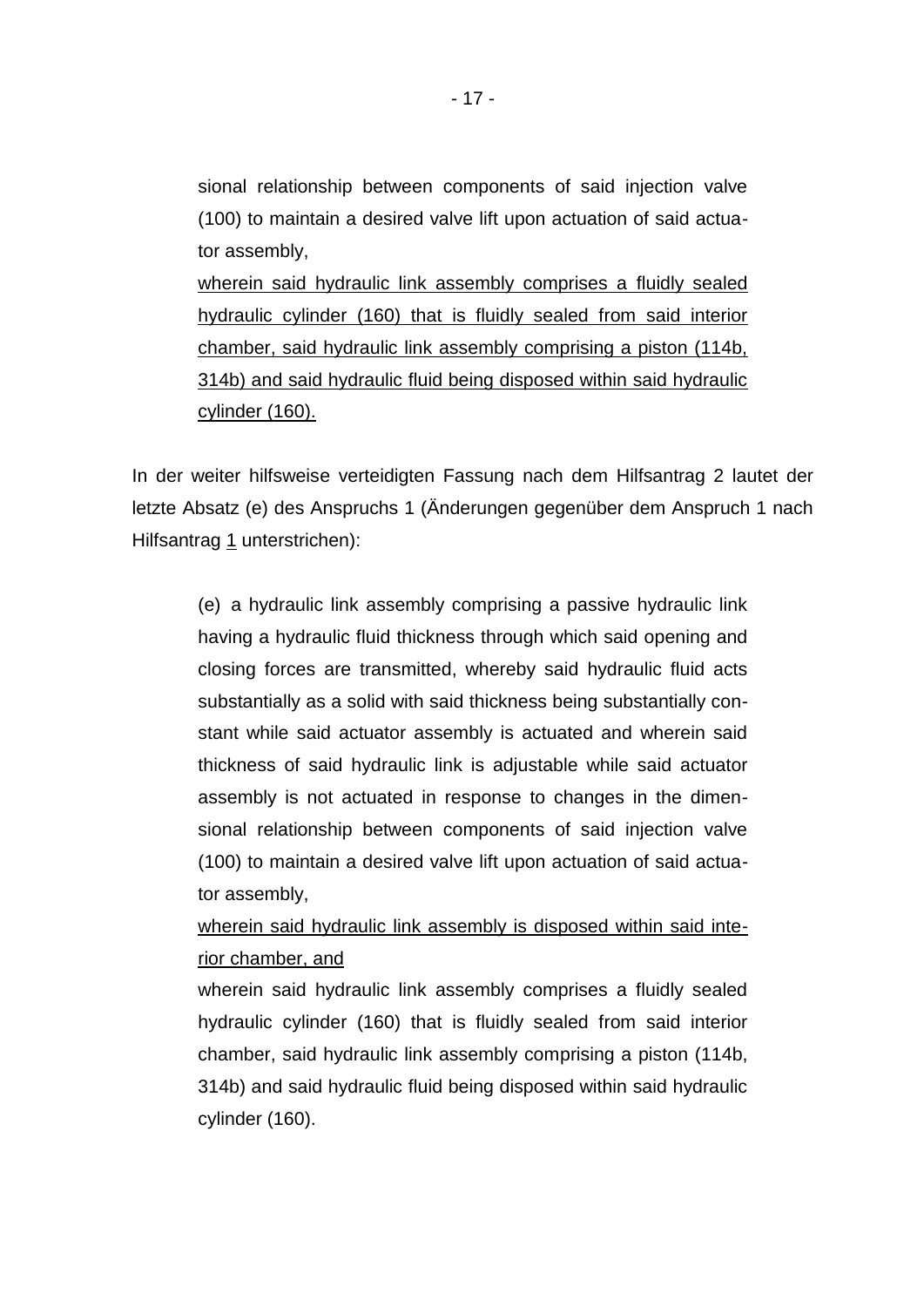In der weiter hilfsweise verteidigten Fassung nach dem Hilfsantrag 3 lautet der letzte Absatz (e) des Anspruchs 1 (Änderungen gegenüber dem Anspruch 1 nach Hilfsantrag 2 unterstrichen):

(e) a hydraulic link assembly comprising a passive hydraulic link having a hydraulic fluid thickness through which said opening and closing forces are transmitted, whereby said hydraulic fluid acts substantially as a solid with said thickness being substantially constant while said actuator assembly is actuated and wherein said thickness of said hydraulic link is adjustable while said actuator assembly is not actuated in response to changes in the dimensional relationship between components of said injection valve (100) to maintain a desired valve lift upon actuation of said actuator assembly,

wherein said hydraulic link assembly is disposed within said interior chamber,

wherein said hydraulic link assembly comprises a fluidly sealed hydraulic cylinder (160) that is fluidly sealed from said interior chamber, said hydraulic link assembly comprising a piston (114b, 314b) and said hydraulic fluid being disposed within said hydraulic cylinder (160), and

wherein said passive hydraulic link is configured to be adjustable by allowing movement of hydraulic fluid from a first chamber on a first side of the piston (114b, 314b) to a second chamber on a second, opposite side of the piston (114b, 314b) while said actuator assembly is not actuated.

In der weiter hilfsweise verteidigten Fassung nach dem Hilfsantrag 3a lautet der letzte Absatz (e) des Anspruchs 1 (Änderungen gegenüber dem Anspruch 1 nach Hilfsantrag 3 unterstrichen):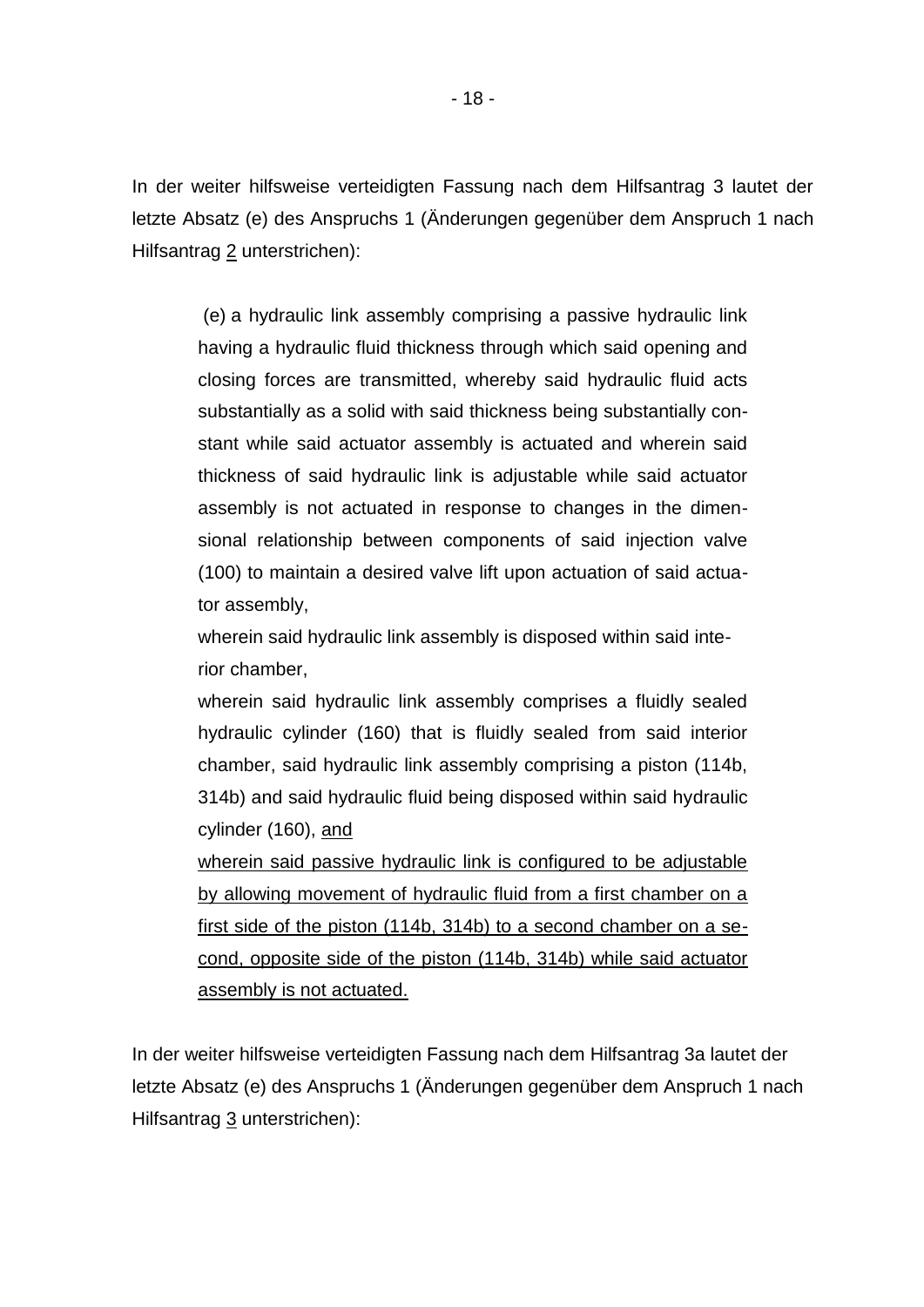(e) a hydraulic link assembly comprising a passive hydraulic link having a hydraulic fluid thickness through which said opening and closing forces are transmitted, whereby said hydraulic fluid acts substantially as a solid with said thickness being substantially constant while said actuator assembly is actuated and wherein said thickness of said hydraulic link is adjustable while said actuator assembly is not actuated in response to changes in the dimensional relationship between components of said injection valve (100) to maintain a desired valve lift upon actuation of said actuator assembly,

wherein said hydraulic link assembly is disposed within said interior chamber,

wherein said hydraulic link assembly comprises a fluidly sealed hydraulic cylinder (160) that is fluidly sealed from said interior chamber, said hydraulic link assembly comprising a piston (114b, 314b) and said hydraulic fluid being disposed within said hydraulic cylinder (160),

wherein said passive hydraulic link is configured to be adjustable by allowing movement of hydraulic fluid from a first chamber on a first side of the piston (114b, 314b) to a second chamber on a second, opposite side of the piston (114b, 314b) while said actuator assembly is not actuated, and

wherein said hydraulic cylinder (160) is configured to be moveable relative to the valve housing.

In der schließlich hilfsweise verteidigten Fassung nach dem Hilfsantrag 4 lauten der drittletzte Absatz (c) des Anspruchs 1 (Änderungen gegenüber dem erteilten und nach Hauptantrag geltenden Anspruch 1 unterstrichen) und der letzte Absatz (e) des Anspruchs 1 (Änderungen gegenüber dem Anspruch 1 nach Hilfsantrag 3a unterstrichen):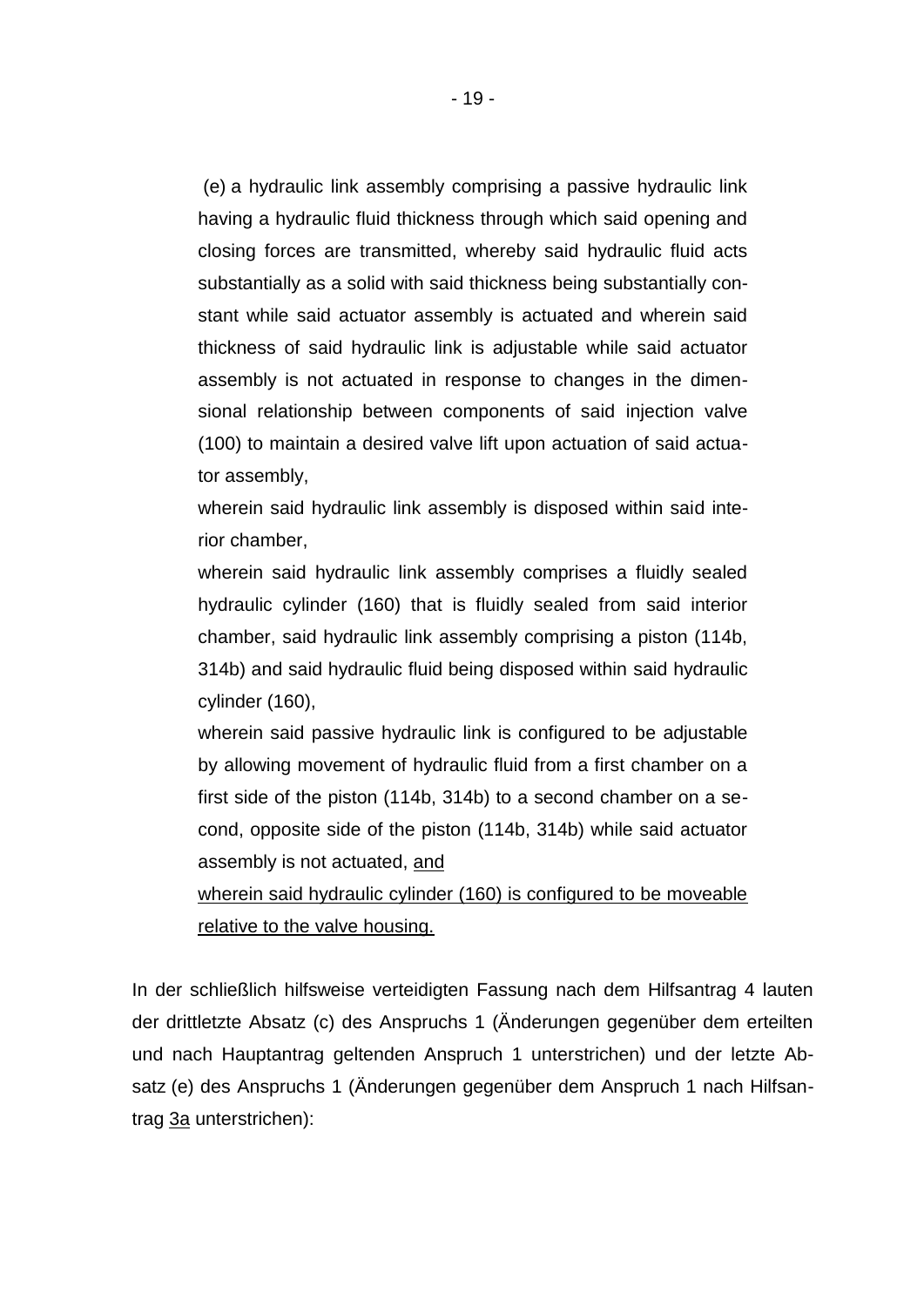(c) a biasing mechanism associated with said valve member (114, 314),

said biasing mechanism comprising a valve spring (116) and a disk spring (150) for applying a compressive force to said dimensionally responsive member,

said biasing mechanism applying a closing force that originates from said valve spring (116) and said disk spring (150) to said valve member (114, 314) when said valve member (114, 314) is in said closed position;

(e) a hydraulic link assembly comprising a passive hydraulic link having a hydraulic fluid thickness through which said opening and closing forces are transmitted, whereby said hydraulic fluid acts substantially as a solid with said thickness being substantially constant while said actuator assembly is actuated and wherein said thickness of said hydraulic link is adjustable while said actuator assembly is not actuated in response to changes in the dimensional relationship between components of said injection valve (100) to maintain a desired valve lift upon actuation of said actuator assembly,

wherein said hydraulic link assembly is disposed within said interior chamber,

wherein said hydraulic link assembly comprises a fluidly sealed hydraulic cylinder (160) that is fluidly sealed from said interior chamber, said hydraulic link assembly comprising a piston (114b, 314b) and said hydraulic fluid being disposed within said hydraulic cylinder (160),

wherein said passive hydraulic link is configured to be adjustable by allowing movement of hydraulic fluid from a first chamber on a first side of the piston (114b, 314b) to a second chamber on a second, opposite side of the piston (114b, 314b) while said actuator assembly is not actuated, and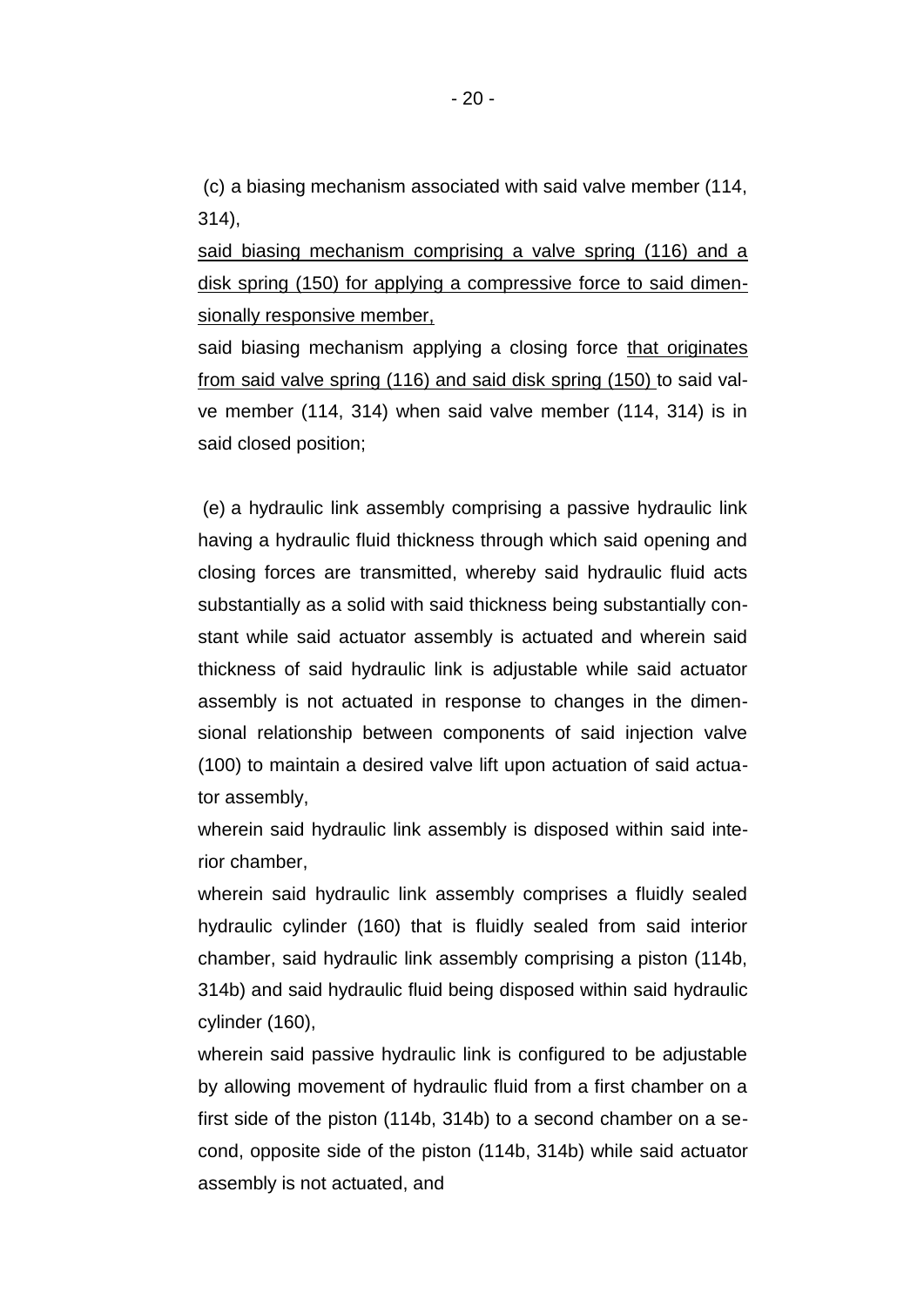wherein said hydraulic cylinder (160) is configured to be moveable relative to the valve housing, wherein said disk spring (150) bears against said hydraulic cylinder (160) and said valve (116) spring bears directly against said piston (114b) to transmit a closing force directly to said valve member (114).

Der Wortlaut des Anspruchs 33 bleibt in sämtlichen Anspruchsfassungen nach den Hilfsanträgen 1 bis 3a und 4 unverändert, lediglich die Nummerierung dieses Anspruchs ändert sich infolge der Streichung von vorangehenden Unteransprüchen.

Wegen des Wortlauts der jeweiligen weiteren Ansprüche wird auf die Akten Bezug genommen.

Die Klagen der Klägerinnen zu 1 und zu 2 stützen sich jeweils auf die Behauptung, der Gegenstand des Anspruchs 1 sei gegenüber dem Stand der Technik nicht neu und beruhe weiter nicht auf einer erfinderischen Tätigkeit, sowie auf die Behauptung, der Gegenstand des Patents gehe über den Inhalt der Anmeldung in der ursprünglich eingereichten Fassung hinaus.

Mit Schriftsatz vom 25. Oktober 2012 hat die Klägerin zu 1 weiter geltend gemacht, das Patent offenbare die Erfindung nicht so deutlich und vollständig, dass ein Fachmann sie ausführen könne.

Die Klägerinnen berufen sich auf die folgenden als Entgegenhaltungen zum Stand der Technik genannten Druckschriften und Dokumente:

- D1) US 5,779,149 A
- D2) WO 01/29400 A2
- D3) DE 198 54 506 C1
- D4) DE 198 38 862 A1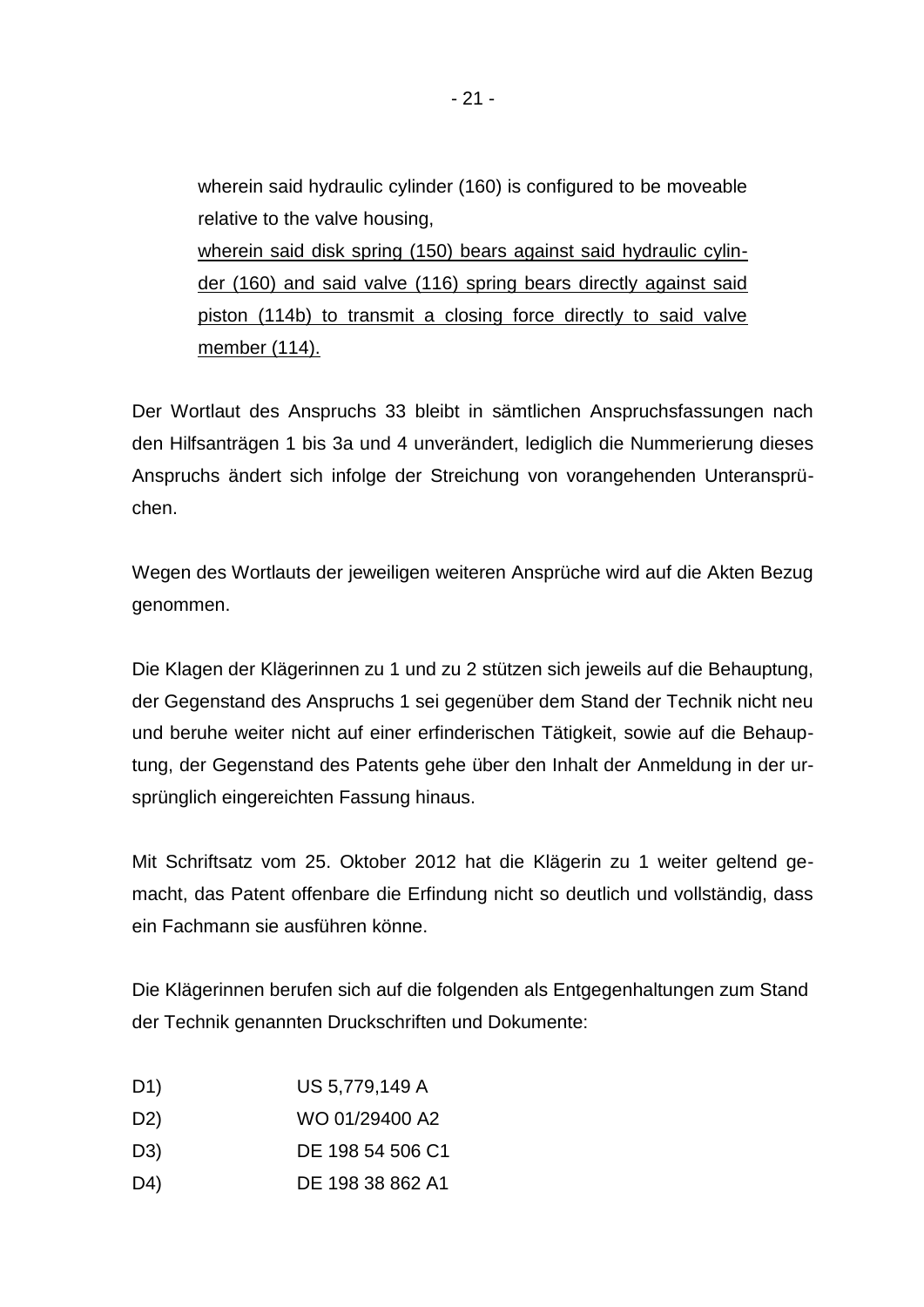| D <sub>5</sub> )  | DE 35 33 085 A1    |
|-------------------|--------------------|
| D6)               | DE 199 40 056 A1   |
| D7)               | DE 199 19 313 A1   |
| D8)               | US 2001/0032612 A1 |
| D9)               | DE 199 28 179 A1   |
| D <sub>10</sub> ) | DE 199 43 142 A1   |
| D <sub>11</sub> ) | US 5,482,213 A     |
| D <sub>12</sub> ) | DE 199 28 205 A1   |
| D <sub>13</sub> ) | DE 199 01 711 A1   |
| K19/BSS4)         | US 09/522,130      |
| BSS7)             | EP 1 111 230 A2    |
| BSS8)             | DE 199 58 704 A1   |
| BSS9)             | DE 100 39 424 A1   |
| <b>BSS10)</b>     | DE 199 40 054 A1.  |

Weiter reichen die Parteien zur Stützung ihres jeweiligen Vorbringens die folgenden Unterlagen ein:

Die Klägerin zu 1:

| K1)             | Streitpatentschrift EP 1 389 274 B1                         |
|-----------------|-------------------------------------------------------------|
| K2)             | Auszug aus dem europäischen Patentregister                  |
| K3)             | Offenlegungsschrift WO 02/095212 A1                         |
| K5)             | Ubersetzung der europäischen Patentschrift DE 602 07 239 T2 |
| K6)             | Registerauskunft des Deutschen Patent- und Markenamts       |
| K9)             | Figuren aus D2                                              |
| K10)            | Merkmalsanalysen der Ansprüche 1 und 33                     |
| K <sub>11</sub> | Figuren aus dem Streitpatent                                |
| K <sub>12</sub> | Kopie der Klageschrift                                      |
|                 | im parallelen Verletzungsverfahren gegen die Klägerin zu 1  |
| K <sub>14</sub> | Kopie eines Schriftsatz der Beklagten im Prüfungsverfahren  |
|                 | vor dem Europäischen Patentamt                              |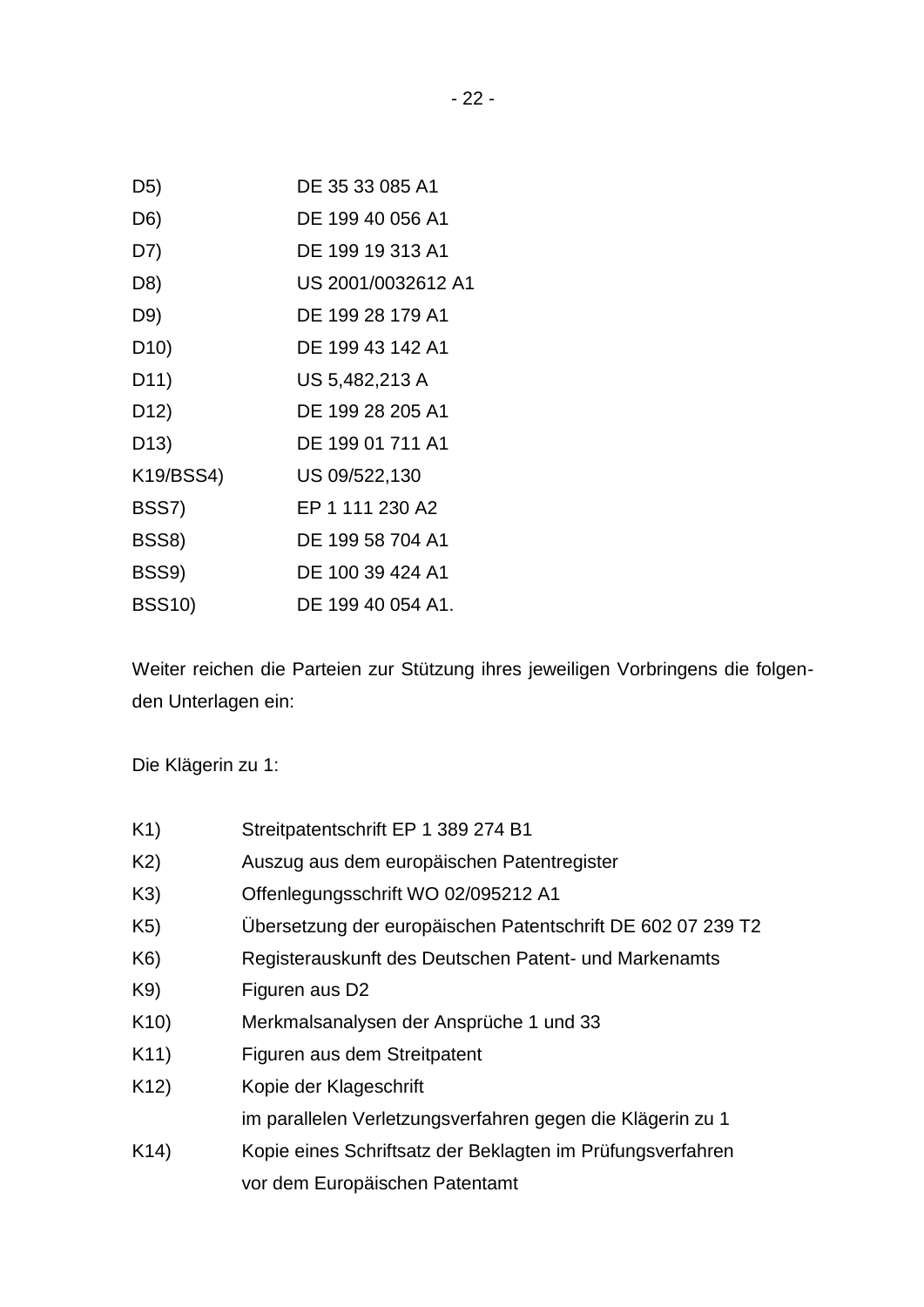K20) Diagramm zur Priorität des Streitpatents

K21) Schnittzeichnung der angegriffenen Ausführungsform im parallelen Verletzungsverfahren gegen die Klägerin zu 1

K22) Kopie der Replik der hiesigen Beklagten im parallelen Verletzungsverfahren gegen die Klägerin zu 1.

Die Klägerin zu 2:

| BSS <sub>1</sub> ) | Streitpatentschrift EP 1 389 274 B1                            |
|--------------------|----------------------------------------------------------------|
| BSS <sub>2</sub> ) | Übersetzung der europäischen Patentschrift DE 602 07 239 T2    |
| BSS <sub>5</sub> ) | Merkmalsanalysen der Ansprüche 1 und 33                        |
| BSS <sub>6</sub> ) | Gegenüberstellung US 09/522,130 - Anspruch 1 des Streitpatents |
| <b>BSS12)</b>      | Offenlegungsschrift WO 02/095212 A1.                           |

Die Beklagte:

| <b>B&amp;B1)</b>         | Streitpatentschrift EP 1 389 274 B1                   |
|--------------------------|-------------------------------------------------------|
| <b>B&amp;B1a)</b>        | Übersetzung der europäischen Patentschrift            |
|                          | DE 602 07 239 T2                                      |
| B&B2)                    | Kopie der Erwiderung der hiesigen Klägerin zu 1       |
|                          | im parallelen Verletzungsverfahren                    |
| B&B3a, 3b, 4a, 4b)       | Merkmalsanalysen der Ansprüche 1 und 33               |
| <b>B&amp;B5)</b>         | Ausdruck eines Internetwörterbucheintrags zum Begriff |
|                          | "solid"                                               |
| <b>B&amp;B6)</b>         | Auszug aus dem International Preliminary Examination  |
|                          | Report zur Anmeldung des Streitpatents                |
| B&B7, 8)                 | Registerauszüge des United States Patent and          |
|                          | <b>Trademark Office</b>                               |
|                          | zur Prioritätsanmeldung des Streitpatents             |
| <b>B&amp;B9)</b>         | US 6,298,829 B1, Patentschrift zur Anmeldung US       |
|                          | 09/522,130 (K19, BSS4)                                |
| <b>B&amp;B10</b> bis 14) | Anspruchssätze gemäß Hilfsanträgen 1, 2, 3, 3a und 4  |
|                          |                                                       |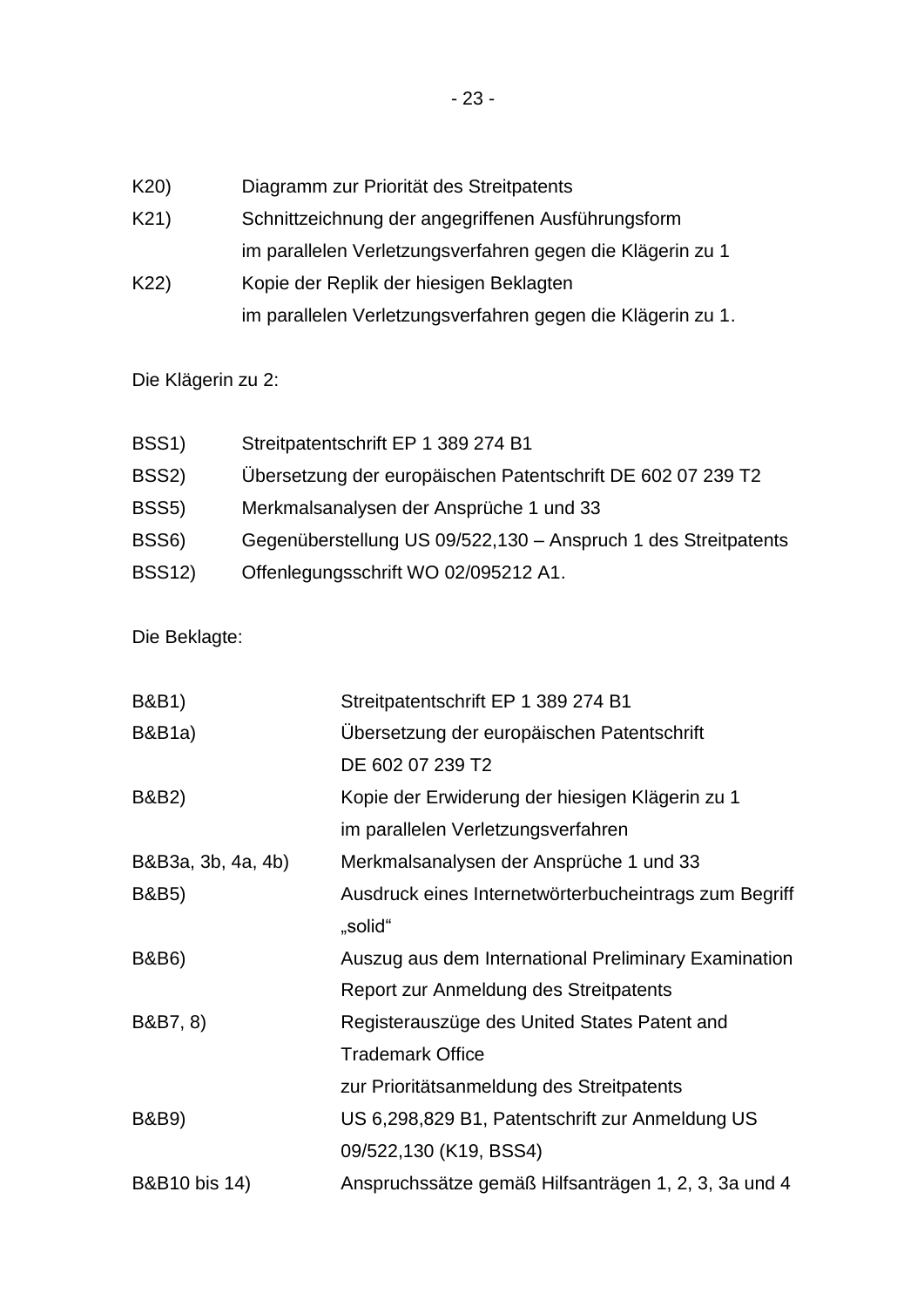B&B 15a, 15b, 16a, 16b) Kopien von Schriftsätzen der hiesigen Beklagten und von Umladungen in den parallelen Verletzungsverfahren B&B17 **Product Overview DuPont Krytox Performance** Lubricants.

Die Klägerinnen beantragen übereinstimmend,

das europäische Patent EP 1 389 274 mit Wirkung für das Hoheitsgebiet der Bundesrepublik Deutschland für nichtig zu erklären.

Die Beklagte beantragt,

die Klagen abzuweisen, hilfsweise nach Maßgabe der Hilfsanträge 1, 2, 3, 3a und 4 gemäß Schriftsatz vom 14. August 2012.

Sie tritt dem Vorbringen der Kläger in vollem Umfang entgegen und ist der Auffassung, der Gegenstand des Patents gehe nicht über den Inhalt der ursprünglichen Anmeldung hinaus und sei wenigstens in den hilfsweise verteidigten Fassungen patentfähig.

Beide Klägerinnen beantragen,

das europäische Patent EP 1 389 274 auch gemäß den Hilfsanträgen mit Wirkung für das Hoheitsgebiet der Bundesrepublik Deutschland in vollem Umfang für nichtig zu erklären.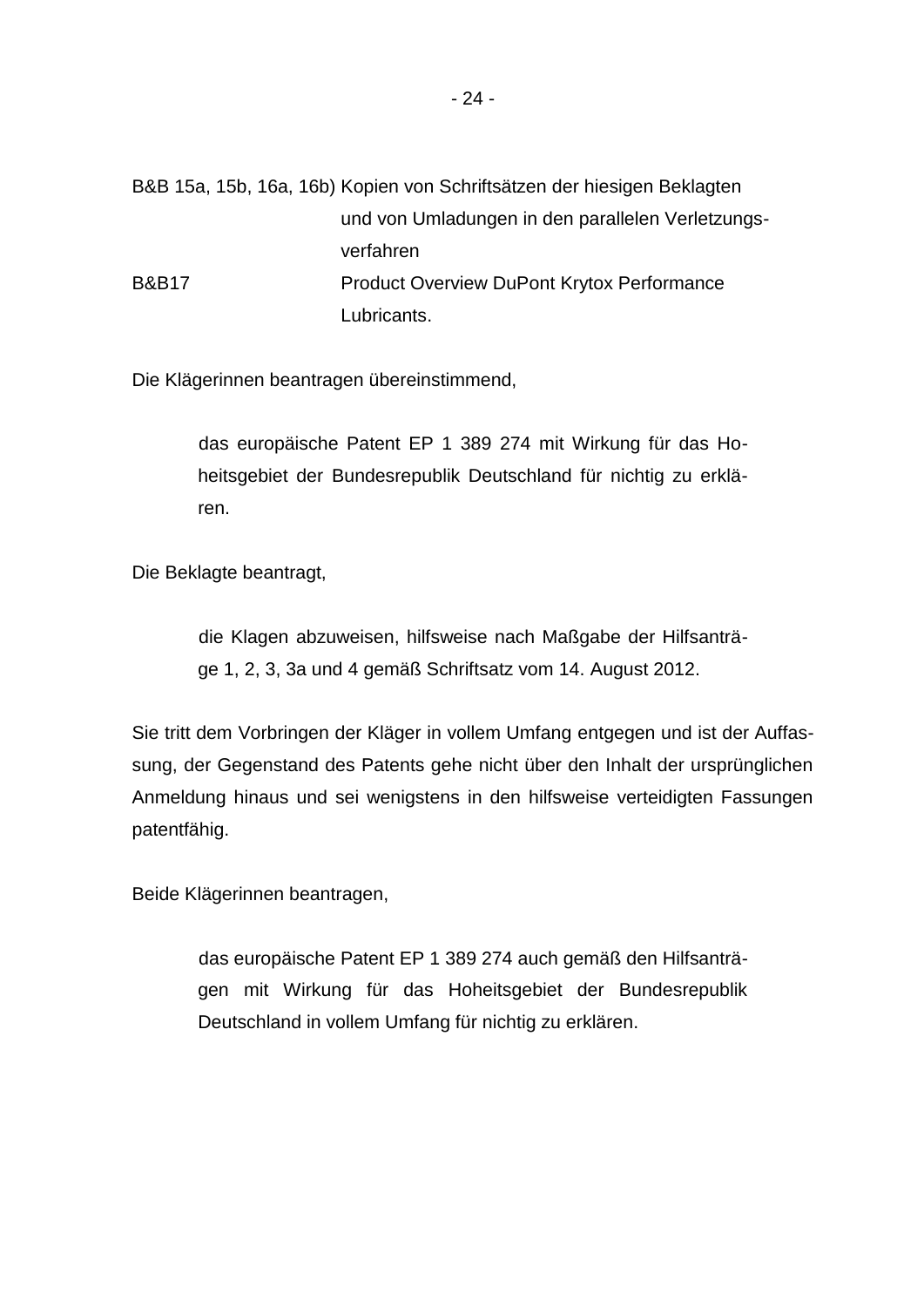Hinsichtlich des von der Klägerin zu 1 mit Schriftsatz vom 25. Oktober 2012 eingeführten Klagegrundes der nicht ausreichenden Offenbarung beantragt weiterhin die Beklagte

die Zurückweisung dieses Klagegrundes wegen Verspätung.

Wegen weiterer Einzelheiten wird auf den Inhalt der Akten verwiesen.

Mit Beschluss vom 19. März 2013 wurde der Tenor berichtigt (vgl. Busse/ Schuster, PatG, 7. Aufl., § 95 Rdnr. 6).

## **E n t s c h e i d u n g s g r ü n d e**

Die Klage ist zulässig. Sie ist auch begründet, soweit der Hauptantrag und die Hilfsanträge 1, 2, 3 und 3a betroffen sind. Der Gegenstand des Patentanspruchs 1 in der Fassung des Hauptantrags ist nicht neu gegenüber der Entgegenhaltung D3 (Art. II § 6 Abs. 1 Nr. 1 IntPatÜG i. V. m. Art. 138 Abs. 1 Buchst. a, Art. 52, 54 EPÜ). Der Gegenstand des Anspruchs 1 in der Fassung der Hilfsanträge 1, 2, 3 und 3a beruht für den hier einschlägigen Fachmann nicht auf einer erfinderischen Tätigkeit (Art. II § 6 Abs. 1 Nr. 1 IntPatÜG i. V .m. Art. 138 Abs. 1 Buchst. a, Art. 52, 56 EPÜ). Auch der Gegenstand des nebengeordneten Anspruchs 33 in der Fassung der Ansprüche nach dem Hauptantrag bzw. des jeweiligen entsprechenden Anspruchs 31 in der Fassung der Ansprüche nach den Hilfsanträgen 1, 2, 3 und 3a erweist sich als nicht patentfähig (Art. II § 6 Abs. 1 Nr. 1 IntPatÜG i. V. m. Art. 138 Abs. 1 Buchst. a, Art. 52, 54, 56 EPÜ).

Unbegründet ist die Klage aber, soweit der Anspruch 1 und der nebengeordnete Anspruch 28 in der Fassung des Hilfsantrags 4 betroffen sind.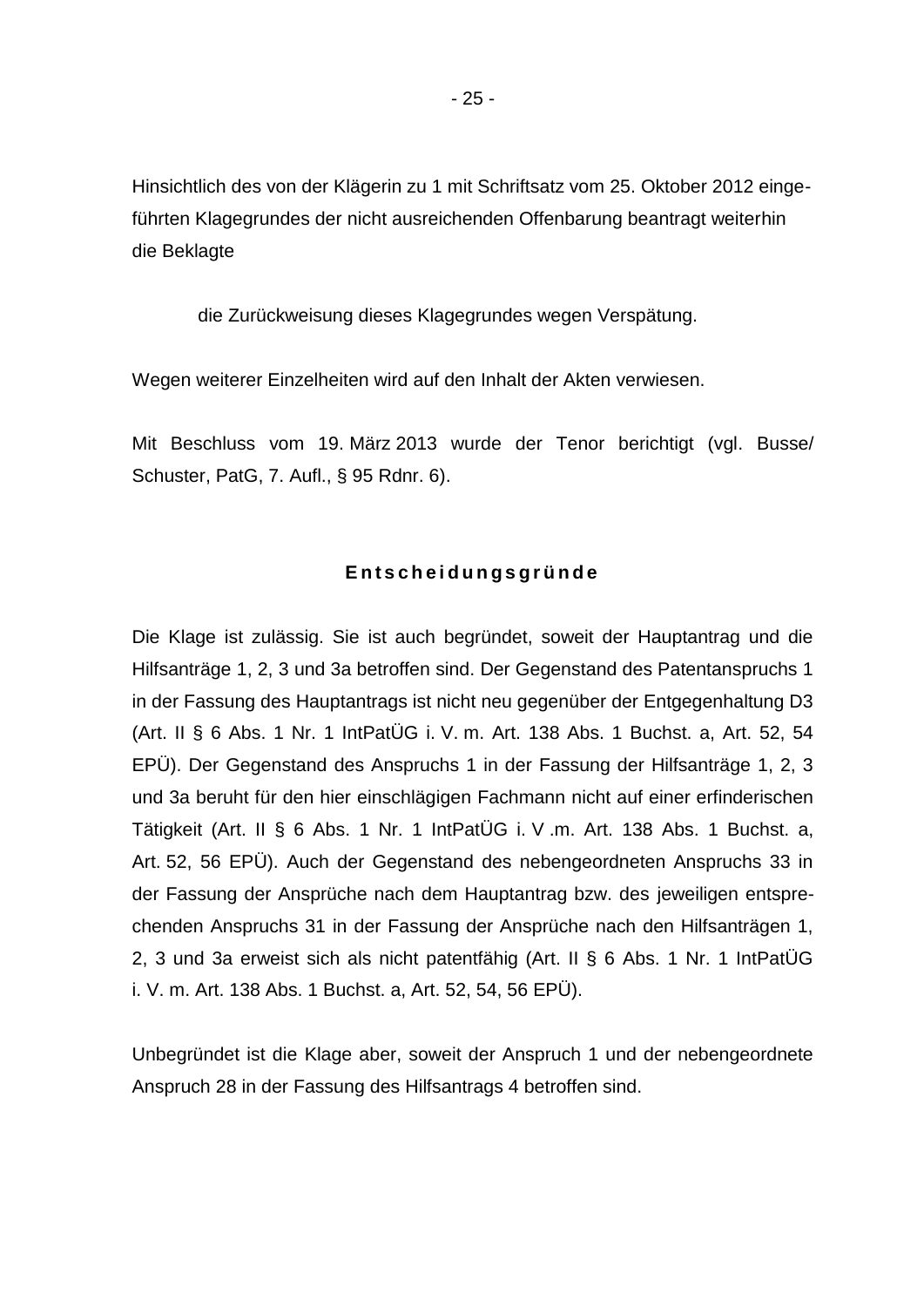**1.** Das Streitpatent betrifft ein Hochdruck-Kraftstoffeinspritzventil zum Einspritzen von Kraftstoff in eine Verbrennungskammer eines Verbrennungsmotors und ein Verfahren zum Betätigen dieses Einspritzventils.

Wie die Beschreibungseinleitung des Streitpatents mit Hinweis auf einen Stand der Technik US 5,779,149 A (D1) ausführt, wird bei derartigen Kraftstoffeinspritzventilen das Einspritz-Ventilelement in der Regel aktiv hydraulisch betätigt, indem zwischen eine piezoelektrische oder magnetostriktive Betätigungseinrichtung und das zu betätigende Einspritz-Ventilelement eine aktive hydraulische Betätigungseinrichtung zwischengeschaltet wird, bestehend aus einem von der piezoelektrischen oder magnetostriktiven Betätigungseinrichtung betätigten Steuerventil, das die Beaufschlagung eines hydraulischen Zylinders mit einem hydraulischen Fluids steuert, und dem besagten hydraulischen Zylinder, der wiederum das Einspritz-Ventilelement betätigt, siehe die Streitpatentschrift EP 1 389 274 B1 (PS), Absätze 0006 bis 0009.

Die Zwischenschaltung einer solchen aktiven hydraulischen Betätigungseinrichtung führt laut der Streitpatentschrift zu Verzögerungen bei der Betätigung des Kraftstoffeinspritzventils, siehe die PS, Absätze 0006 und 0009.

Darüber hinaus könne zwar bei der Einspritzung von Dieselkraftstoff dieser auch als hydraulisches Fluid verwendet werden, wenn jedoch ein gasförmiger Kraftstoff eingespritzt werden soll, sei ein zusätzliches hydraulisches System mit zusätzlichen Komponenten wie Pumpe, Speicher und Ventilen und einer Abdichtung zwischen dem hydraulischen Fluid und dem gasförmigen Kraftstoff notwendig. Daher bestehe ein Bedarf nach einer Einspritzeinrichtung, bei der das Einspritz-Ventilelement ohne eine zwischengeschaltete aktive hydraulische Betätigungseinrichtung direkt von der piezoelektrischen oder magnetostriktiven Betätigungseinrichtung betätigt werde, siehe die PS, Absätze 0006 und 0009.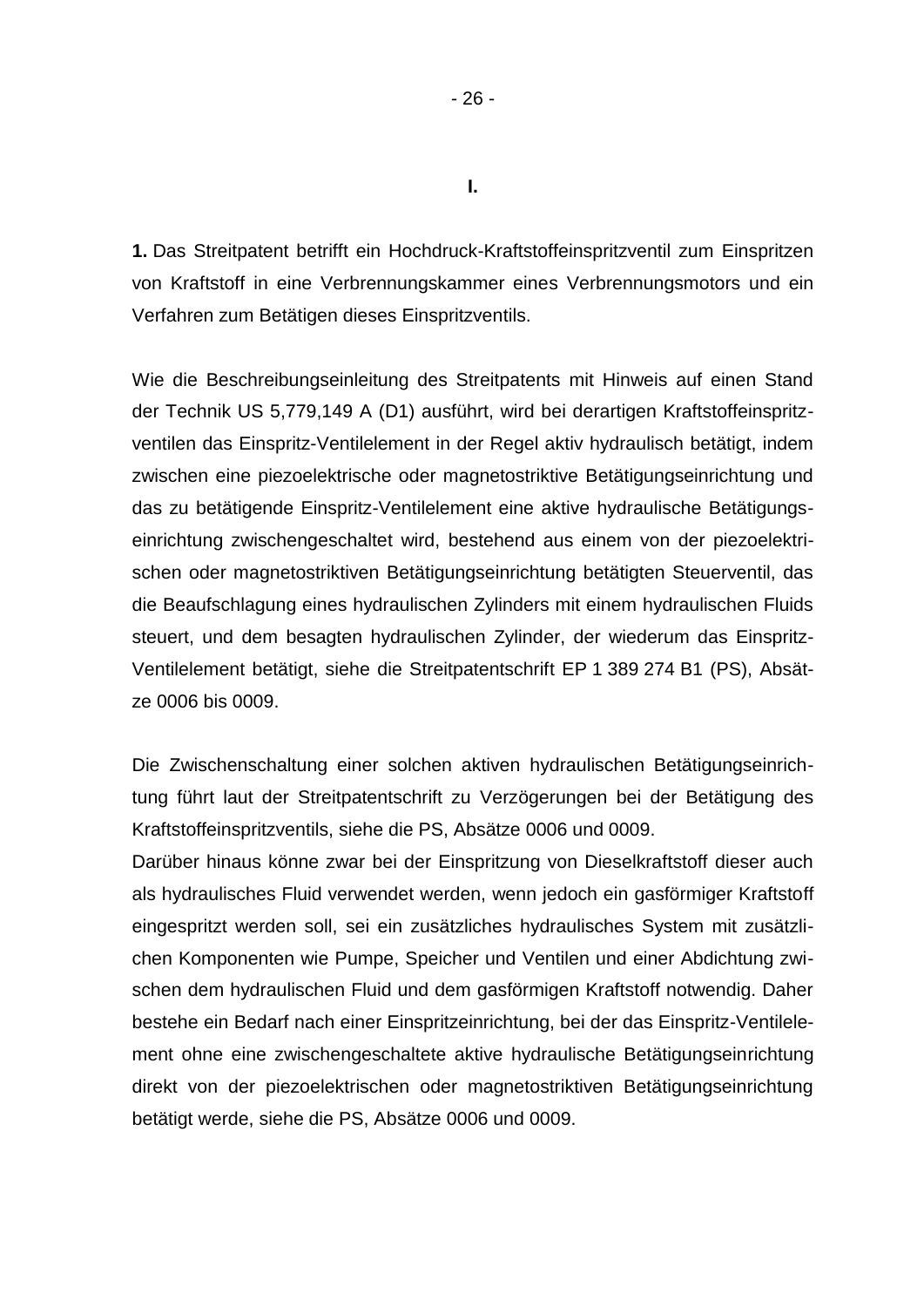Aus der WO 01/29400 A2 (D2) sei zwar ein direkt betätigtes Einspritzventil bekannt, dieses bedinge jedoch eine hohlrohrförmige (hollow tubular) und somit in der Herstellung teure Form eines in seiner Abmessung ansprechenden Betätigungselements der piezoelektrischen oder magnetostriktiven Betätigungseinrichtung, da dieses Element in einem ringförmigen Raum um das als Ventilnadel ausgeführte Einspritz-Ventilelement herum angeordnet werden müsse. Wie in der Patentschrift hierzu festgestellt wird, würde ein festkörperförmiges ("solid-shaped") Betätigungselement in der Herstellung einfacher und kostengünstiger sein, siehe die PS, Absatz 0010.

**2.** Ein entsprechendes Kraftstoffeinspritzventil ist im erteilten Anspruch **1** des Streitpatents angegeben, der in der erteilten und nach Hauptantrag geltenden Fassung die folgenden Merkmale aufweist:

- **M0** An injection valve (100) for injecting fuel into a combustion chamber of an internal combustion engine, said injection valve (100) comprising:
- **M1** a valve housing (102) comprising:
- **M1.a** a fuel inlet port (108, 208);
- **M1.b** an interior chamber fluidly connected to said fuel inlet port (108, 208); and
- **M1.c** a valve seat (112) for cooperating with a valve member (114, 314) to seal said interior chamber from said combustion chamber when said injection valve (100) is closed;

**M2** said valve member (114, 314)

- **M2.a** having one end disposed within said valve housing (102)
- **M2.b** and an opposite end extendable from said valve seat (112) toward said combustion chamber,
- **M2.c** wherein said valve member (114, 314) comprises a sealing surface
- **M2.c.aa** that fluidly seals against said valve seat (112) when said injection valve (100) is closed and
- **M2.c.bb** that is liftable away from said valve seat (112) when said injection valve (100) is open;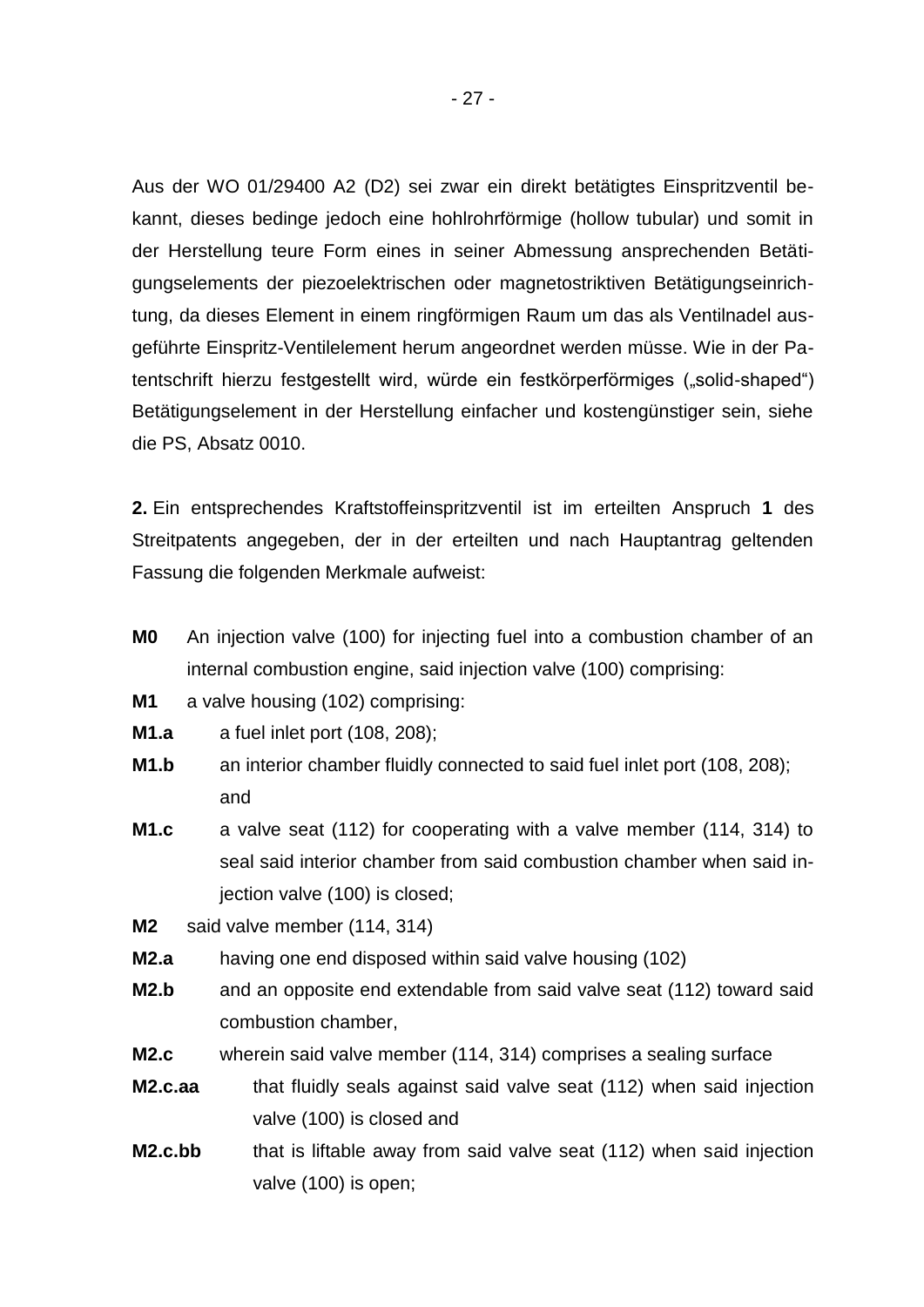- **M3.a** a biasing mechanism associated with said valve member (114, 314),
- **M3.b** said biasing mechanism applying a closing force to said valve member (114, 314) when said valve member (114, 314) is in said closed position;
- **M4** an actuator assembly associated with said valve member (114, 314), wherein said actuator assembly comprises a dimensionally responsive solid member
- **M4.a** that is actuatable to apply an opening force to said valve member (114, 314)
- **M4.b** stronger than said closing force, for moving said valve member (114, 314) to said open position; and
- **M5** a hydraulic link assembly comprising a passive hydraulic link
- **M5.a** having a hydraulic fluid thickness through which said opening and closing forces are transmitted,
- **M5.b** whereby said hydraulic fluid acts substantially as a solid with said thickness being substantially constant while said actuator assembly is actuated
- **M5.c** and wherein said thickness of said hydraulic link is adjustable while said actuator assembly is not actuated in response to changes in the dimensional relationship between components of said injection valve (100) to maintain a desired valve lift upon actuation of said actuator assembly.

Ein Verfahren zum Betätigen dieses Kraftstoffeinspritzventils ist im Anspruch **33** des Streitpatents angegeben, der in der erteilten und nach Hauptantrag geltenden Fassung die folgenden Merkmale aufweist:

- **M0** A method of operating the fuel injection valve (100) of claim 1wherein said fuel injection valve (100) comprises a longitudinal axis, said method comprising:
- **Ma** actuating said fuel injection valve (100) by activating said actuator assembly to cause said dimensionally responsive member to expand in length in the direction of said longitudinal axis;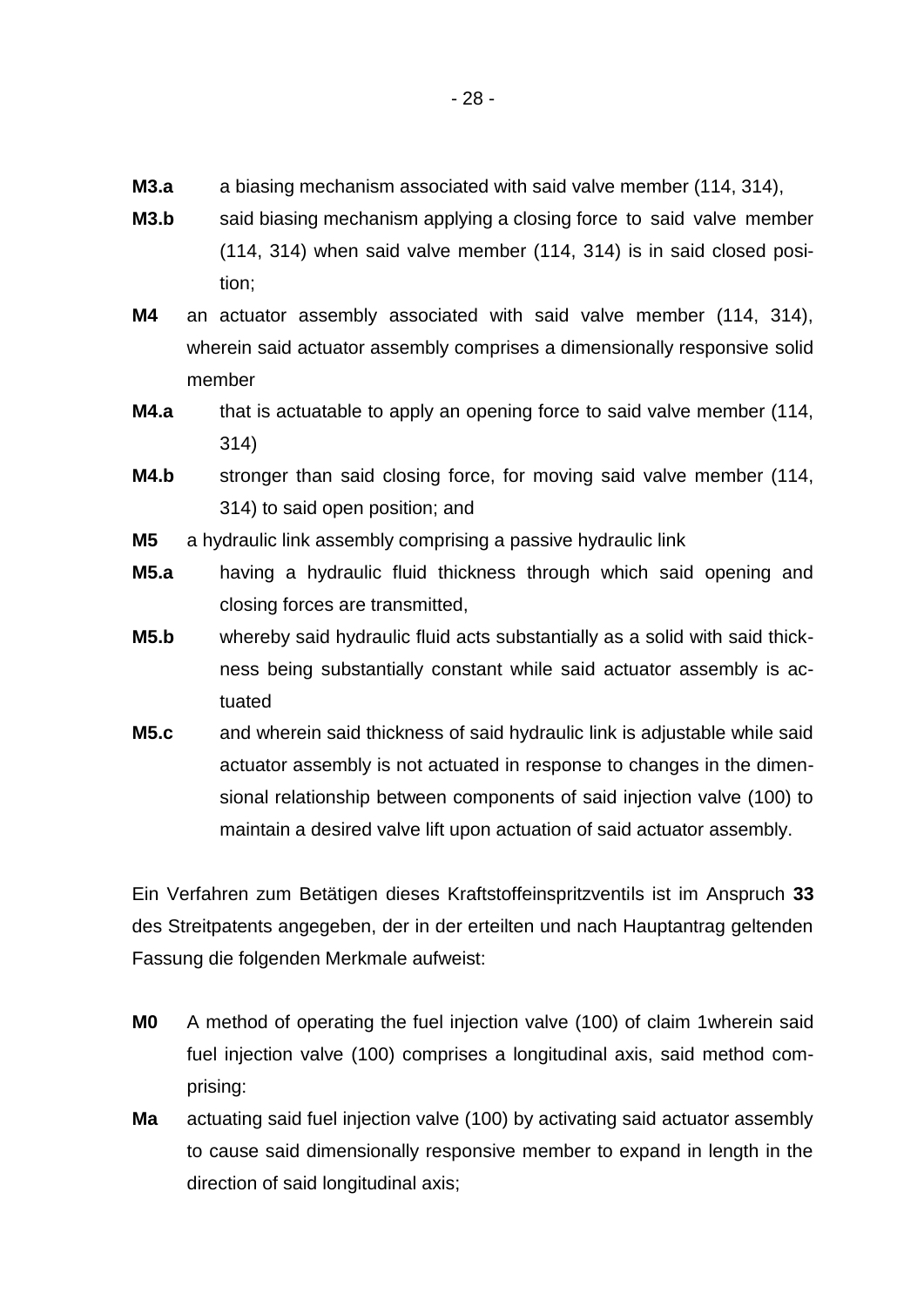- **Mb** transferring movement caused by expansion of said dimensionally responsive solid member through said passive hydraulic link to cause a corresponding movement of said valve member (114, 314) to open said fuel injection valve (100) by lifting said valve member (114, 314) away from said valve seat (112) while simultaneously compressing said biasing mechanism;
- **Mc** de-actuating said fuel injection valve (100) by deactivating said actuator assembly to cause said dimensionally responsive solid member to contract in length, to unload said biasing mechanism, and cause a corresponding movement of said valve member (114, 314) to close said valve (100); and
- **Md** providing sufficient time between consecutive valve openings to allow flow of at least some of said hydraulic fluid within said hydraulic link assembly to adjust said hydraulic fluid thickness through which said opening and closing forces are transmittable.

Der Wortlaut dieses nebengeordneten Verfahrensanspruchs bleibt in den Anspruchsfassungen nach den Hilfsanträgen unverändert.

Der Anspruch **1** weist in der Fassung nach dem Hilfsantrag **H1** gegenüber der erteilten und nach Hauptantrag geltenden Fassung am Ende ein weiteres Merkmal **M5.e** auf:

**M5.e** wherein said hydraulic link assembly comprises a fluidly sealed hydraulic cylinder (160) that is fluidly sealed from said interior chamber, said hydraulic link assembly comprising a piston (114b, 314b) and said hydraulic fluid being disposed within said hydraulic cylinder (160).

In der Fassung nach dem Hilfsantrag **H2** weist der Anspruch 1 gegenüber der nach dem Hilfsantrag **H1** geltenden Fassung zwischen den Merkmalen M5.c und M5.e ein weiteres Merkmal **M5.d** auf: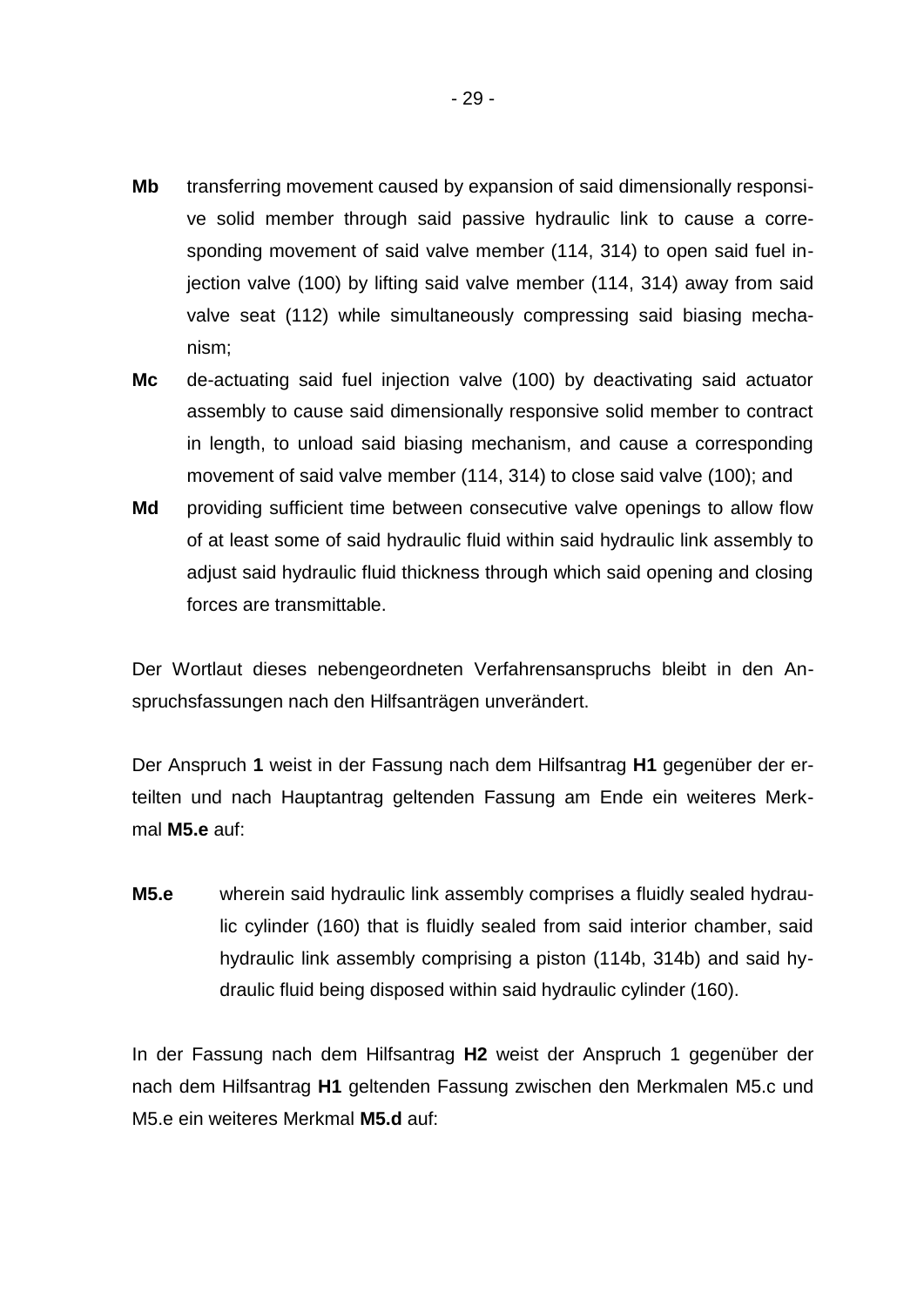**M5.d** wherein said hydraulic link assembly is disposed within said interior chamber.

In der Fassung nach dem Hilfsantrag **H3** weist der Anspruch **1** gegenüber der nach dem Hilfsantrag **H2** geltenden Fassung am Ende nach dem Merkmal M5.e ein weiteres Merkmal **M5.f** auf:

**M5.f** wherein said passive hydraulic link is configured to be adjustable by allowing movement of hydraulic fluid from a first chamber on a first side of the piston (114b, 314b) to a second chamber on a second, opposite side of the piston (114b, 314b) while said actuator assembly is not actuated.

In der Fassung nach dem Hilfsantrag **H3a** weist der Anspruch **1** gegenüber der nach dem Hilfsantrag **H3** geltenden Fassung am Ende nach dem Merkmal M5.f ein weiteres Merkmal **M5.g** auf:

**M5.g** wherein said hydraulic cylinder (160) is configured to be moveable relative to the valve housing.

In der Fassung nach dem Hilfsantrag **H4** weist der Anspruch **1** gegenüber der nach dem Hilfsantrag **H3a** geltenden Fassung in der Merkmalsgruppe 3 zusätzlich zu den Merkmalen M3.a und M3.b zwei weitere Merkmale **M3.a.aa** und **M3.b.aa** auf und darüber hinaus am Ende nach dem Merkmal M5.g ein weiteres Merkmal **M5.h**:

- M3.a. a biasing mechanism associated with said valve member (114, 314),
- **M3.a.aa** said biasing mechanism comprising a valve spring (116) and a disk spring (150) for applying a compressive force to said dimensionally responsive member,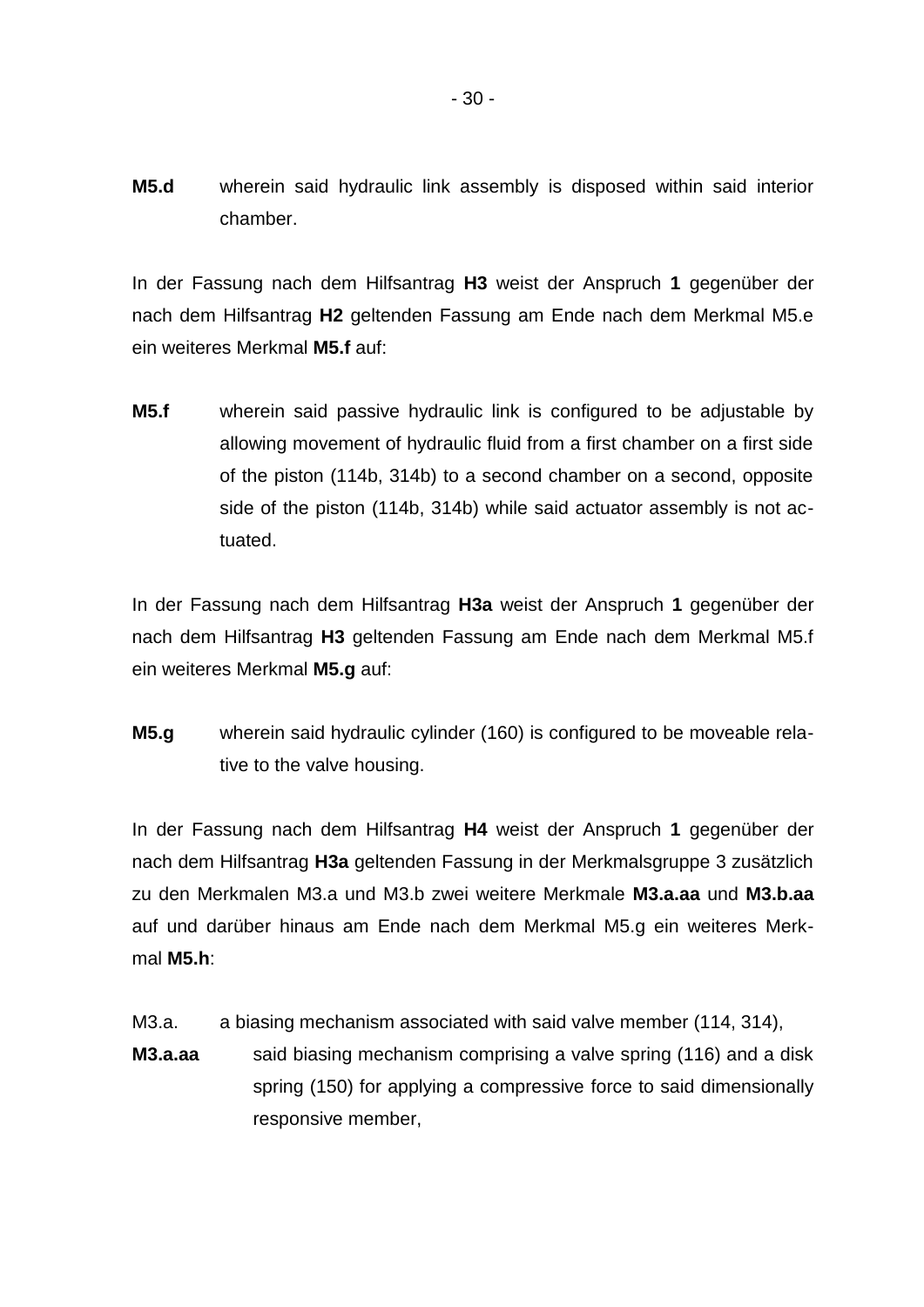- M3.b said biasing mechanism applying a closing force to said valve member (114, 314) when said valve member (114, 314) is in said closed position;
- **M3.b.aa** the closing force originates from said valve spring (116) and said disk spring (150).
- **M5.h** wherein said disk spring (150) bears against said hydraulic cylinder (160) and said valve (116) spring bears directly against said piston (114b) to transmit a closing force directly to said valve member (114).

**3.** Als Fachmann beschäftigte sich mit dem Gebiet des Streitpatents zum Anmeldezeitpunkt ein Dipl.-Ing. (TU) Maschinenbau der Fachrichtung Brennkraftmaschinen mit mehrjähriger Erfahrung in der Entwicklung und Konstruktion von Einspritzventilen zum Einspritzen von Kraftstoff in die Verbrennungskammer eines Verbrennungsmotors.

**4.** Dieser Fachmann versteht die Merkmale der Ansprüche **1** und **33** in ihren jeweiligen Fassungen wie folgt:

**4.0** Gemäß dem Merkmal **M0** des Anspruchs **1** nach **Hauptantrag** betrifft der Anspruch 1 ein Einspritzventil (100), das so ausgebildet sein soll, dass es zum Einspritzen von Kraftstoff in eine Verbrennungskammer eines Verbrennungsmotors geeignet ist. Der Begriff "Kraftstoff" umfasst hierbei nach dem Verständnis des Fachmanns insbesondere sowohl flüssige Kraftstoffe wie z. B. Otto- oder Dieselkraftstoff, als auch gasförmige Kraftstoffe – in der Beschreibungseinleitung des Streitpatents wird zwar ein Schwerpunkt auf die Eignung des erfindungsgemäßen Einspritzventils zum Einspritzen von gasförmigem Kraftstoff gelegt, hierauf ist der Gegenstand des Anspruchs 1 jedoch nicht beschränkt, vergl. PS, Absätze 0017 und 0027. Dabei verlangt Merkmal M0 nicht, dass das beanspruchte Einspritzventil zum Einspritzen aller bekannten Kraftstoffarten geeignet sein muss, sondern lediglich die Eignung zum Einspritzen einer beliebigen Kraftstoffart. Unter den An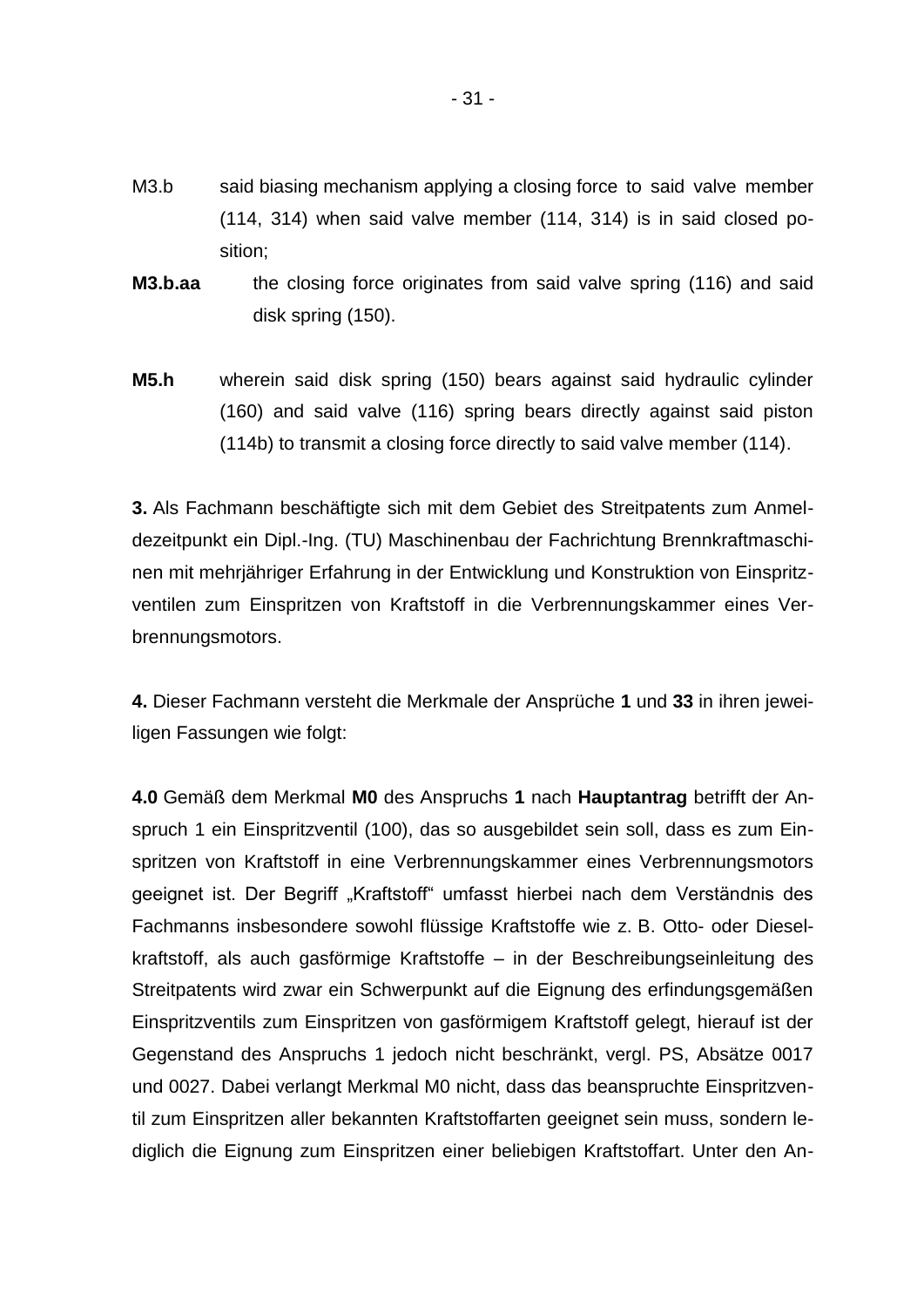spruch 1 fallen somit verschiedene Einspritzventile zum Einspritzen jeweils einer Kraftstoffart.

Laut Merkmalen **M1** und **M1.a** weist das Einspritzventil (100) ein Ventilgehäuse (102) mit einem Kraftstoffeinlassanschluss (108, 208) auf.

Merkmal M1.b definiert eine Innenkammer ("interior chamber") des Ventilgehäuses (102) dadurch, dass diese mit dem Kraftstoffeinlassanschluss (108, 208) in Fluidverbindung steht. Mit dem Begriff Innenkammer wird somit nicht der gesamte Innenraum des Ventilgehäuses bezeichnet, sondern lediglich derjenige Teil des Innenraums, der mit Kraftstoff in Berührung kommt – ein vom Kraftstoff abgedichteter Teil des Innenraums, wie z. B. der gesamte in Fig. 2 des Streitpatents oberhalb der Dichtung 270 gelegene Teil, fällt nicht darunter.

Die Merkmale **M1.c**, **M2**, **M2.c**, **M2.c.aa** und **M2.c.bb** geben an, dass das Ventilelement (114, 314) des Einspritzventils als ein mit einem gehäuseseitigen Ventilsitz (112) zusammenwirkendes Sitzventil ausgebildet ist.

Solche Sitzventile sind dem Fachmann im Zusammenhang mit Einspritzventilen in zwei alternativen Ausführungsformen als sogenannte nach innen öffnende wie auch als sogenannte nach außen, zur Verbrennungskammer des Verbrennungsmotors hin öffnende Ventilelemente geläufig, vergl. die in der Beschreibungseinleitung der PS als Stand der Technik genannte D2, Seite 10, Zeilen 20 bis 22 und 29 bis 31. Gemäß den Merkmalen **M2.a** und **M2.b** ist der Anspruch 1 nur auf Einspritzventile mit nach außen, zur Verbrennungskammer hin öffnendem Ventilelement gerichtet. Im Gegensatz zu nach innen öffnenden Ventilelementen, die vollständig innerhalb des Ventilgehäuses des Einspritzventils angeordnet sein können, vergl. den in den Absätzen 0008 und 0010 der Beschreibungseinleitung der PS genannten Stand der Technik D1, Fig. 1, Ziffer 3, und D2, Fig. 1, Ziffer 114, ist daher bei dem anspruchsgemäß nach außen öffnenden Ventilelement (114, 314) lediglich das eine Ende innerhalb des Ventilgehäuses (102) angeordnet (Merkmal M2.a). Das andere, entgegengesetzte Ende befindet sich dagegen außerhalb des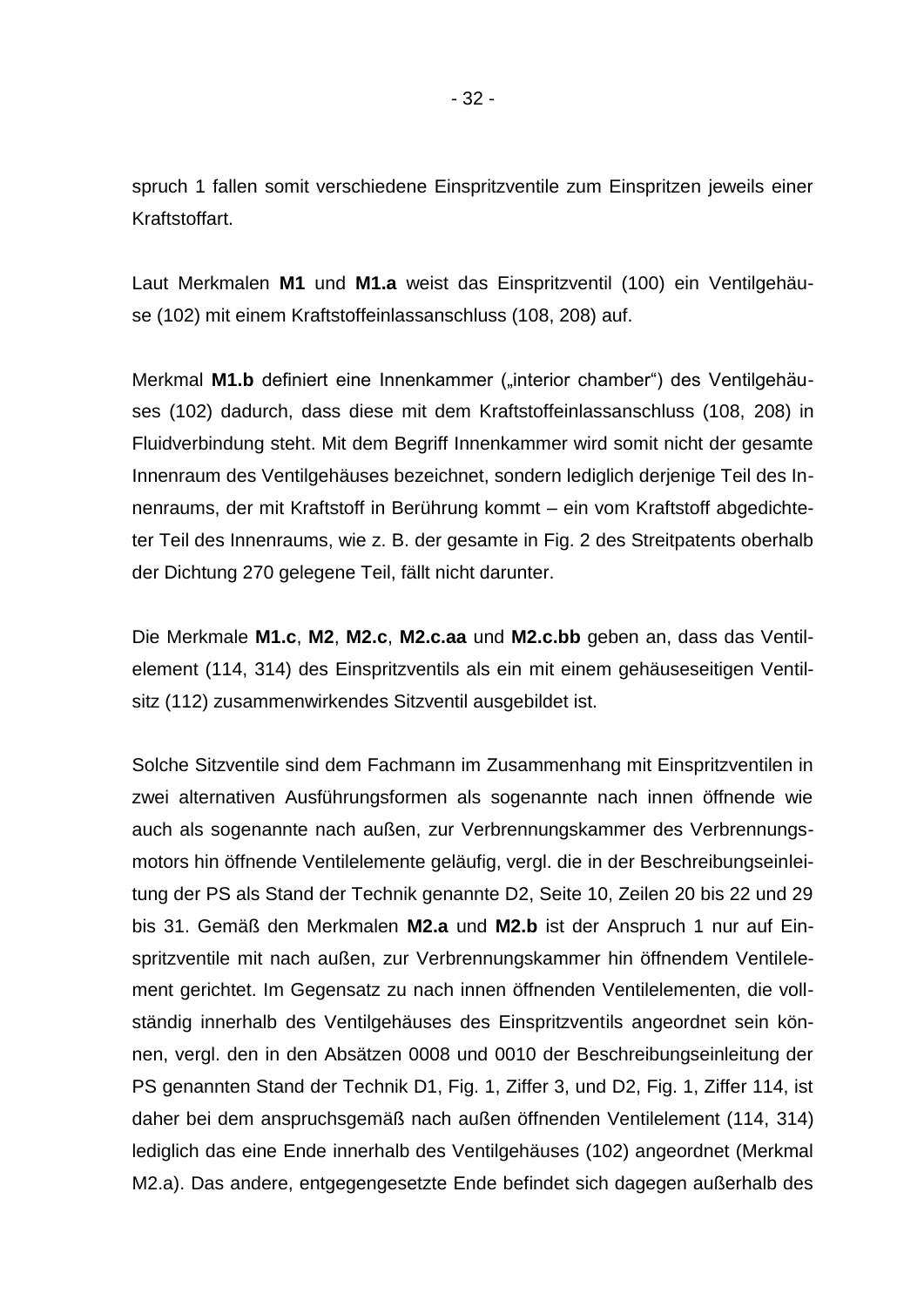Ventilgehäuses (102) in der Verbrennungskammer und bewegt sich beim Öffnen des Ventilelements (114, 314) vom Ventilsitz (112) weg in die Verbrennungskammer hinein (Merkmal M2.b).

Laut Merkmalen **M3.a** und **M3.b** ist dem Ventilelement (114, 314) ein Vorspannmechanismus zugeordnet, der eine Schließkraft auf das Ventilelement (114, 314) aufbringt, wenn sich das Ventilelement (114, 314) in der geschlossenen Position befindet. Der Begriff "Schließkraft" (closing force) bezeichnet dabei die Richtung, in die diese Kraft wirkt. Nach dem Verständnis des Fachmanns kann ein solcher Vorspannmechanismus zum Beispiel als eine Feder ausgeführt sein, die das Ventilelement in Richtung seines Ventilsitzes drückt, vergl. den in den Absätzen 0008 und 0010 der Beschreibungseinleitung der PS genannten Stand der Technik D1, Fig. 1, Feder 26, und D2, Fig. 1, Feder 116. Ist der Vorspannmechanismus als Feder ausgeführt, so wirkt die Kraft dieser Feder ständig auf das Ventilelement (114, 314), also nicht nur wenn sich dieses in der geschlossenen Position befindet, wie Merkmal M3.b verlangt, sondern darüber hinaus auch wenn das Ventilelement sich in der geöffneten Position befindet.

Dem Ventilelement (114, 314) ist weiter gemäß Merkmal **M4** eine Betätigungsbaugruppe zugeordnet, die ein in den Abmessungen ansprechendes Element aufweist. Dieses Element kann nach der Beschreibungseinleitung beispielsweise aus einem magnetostriktiven oder piezoelektrischen Material gebildet sein, das sich bei entsprechender Ansteuerung ausdehnt bzw. zusammenzieht, PS, Absätze 0013, 0044.

Das Betätigungselement wird im Merkmal M4 in der maßgeblichen Verfahrenssprache weiter als "solid" beschrieben. Das Adjektiv "solid" besitzt dabei grundsätzlich mehrere Bedeutungen, es kann je nach Kontext u.a. "fest" (statt flüssig) oder "massiv" (statt hohl) bedeuten.

Im vorliegenden Fall spielt das Gegensatzpaar "fest-flüssig" in der Patentschrift im Zusammenhang mit dem Betätigungselement keine Rolle und nach dem Verständnis des Fachmanns sind für den Einsatz in Kraftstoffeinspritzventilen in Fra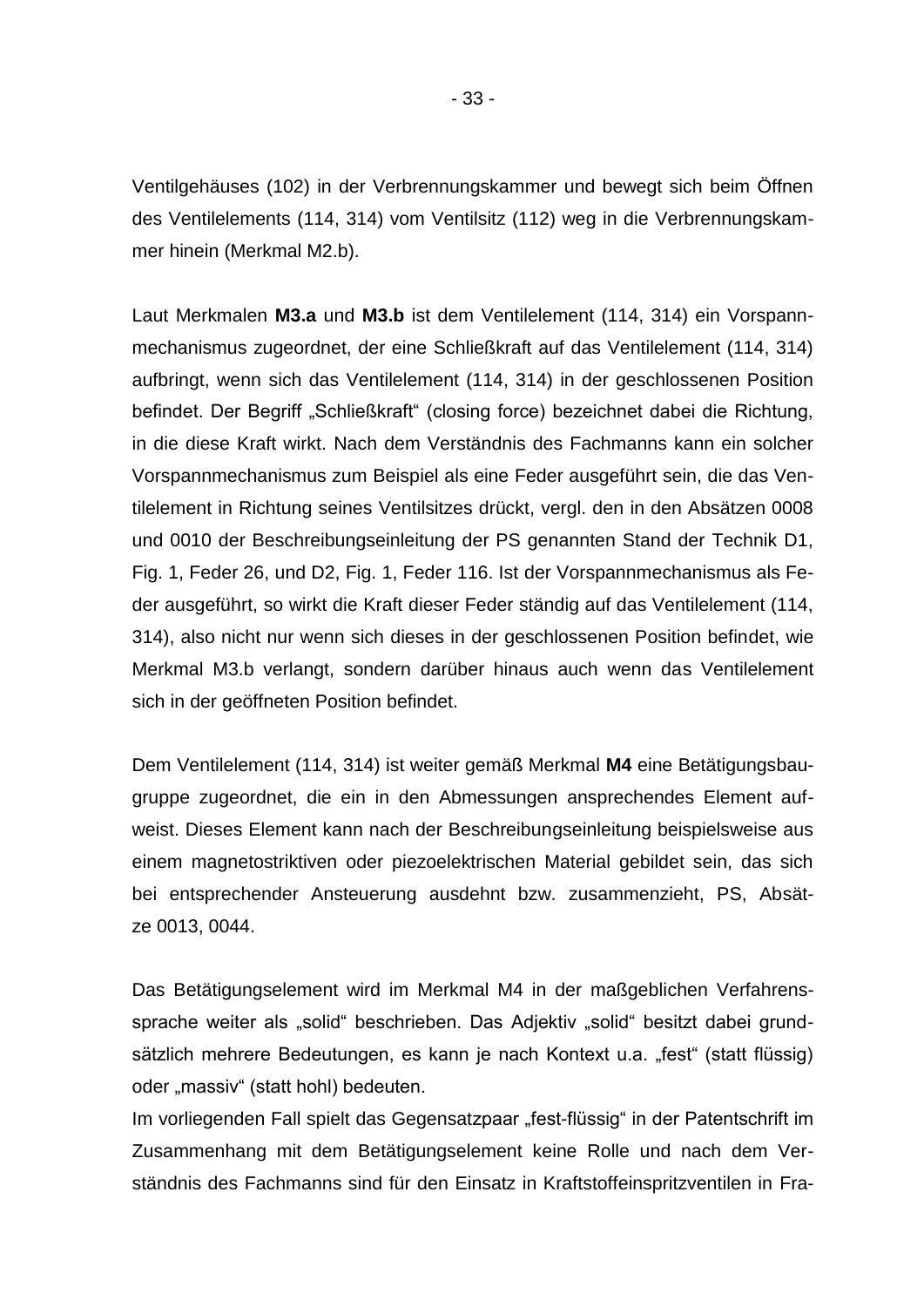ge kommende Betätigungselemente ohnehin fest. Der Fachmann entnimmt jedoch sowohl der Beschreibungseinleitung des Patents, PS, Abs. 0010, als auch der Beschreibung des Ausführungsbeispiels, PS, Abs. 0046, dass es gerade ein Vorteil des erfindungsgemäßen Einspritzventils sei, dass es den Einsatz eines massiven Betätigungselements ermögliche, welches im Vergleich zu einem aus dem Stand der Technik D2 bekannten hohlrohrförmigen Betätigungselement einfacher und kostengünstiger sei.

Daher entnimmt der Fachmann dem Merkmal M4, dass das in den Abmessungen ansprechende Element massiv – im Gegensatz zu hohl – ausgebildet sein soll.

Merkmal **M4.a** gibt an, dass das Betätigungselement betätigbar ist, um eine Öffnungskraft auf das Ventilelement (114, 314) aufzubringen. Dass diese Öffnungskraft von dem Betätigungselement aufgebracht wird, schließt Einspritzventile mit einer zwischen Betätigungselement und Ventilelement angeordneten aktiven hydraulischen Betätigungseinrichtung aus, wie sie aus der in der Beschreibungseinleitung der PS, Absatz 0008, genannten D1 bekannt sind, siehe dort die Figur 1, Steuerventil 1, Steuerkammer 5 und Steuerkolben 6.

Der Begriff "Öffnungskraft" (opening force) bezeichnet die Richtung, in die diese Kraft wirkt, nämlich in Öffnungsrichtung des Ventilelements. Nach Merkmal **M4.b** muss die Öffnungskraft stärker als die in entgegengesetzter Richtung vom Vorspannmechanismus auf das Ventilelement ausgeübte Schließkraft sein, um das Ventilelement (114, 314) in die geöffnete Position zu bewegen.

Die in den Merkmalen **M5** bis **M5.c** beschriebene hydraulische Verbindungsgruppe dient zum Ausgleich von Veränderungen in den Dimensionen der Bauteile des Einspritzventils, die sich aus Fertigungstoleranzen, Verschleiß oder Wärmedehnung ergeben können, vergl. PS, Absatz 0054, und Merkmal M5.c. Die Bezeichnung der hydraulischen Verbindung als "passiv" in Merkmal M5 schafft dabei eine nochmalige Abgrenzung von Einspritzventilen mit einer aktiven hydraulischen Betätigungseinrichtung, wie sie aus der in der Beschreibungseinleitung genannten D1 bekannt sind.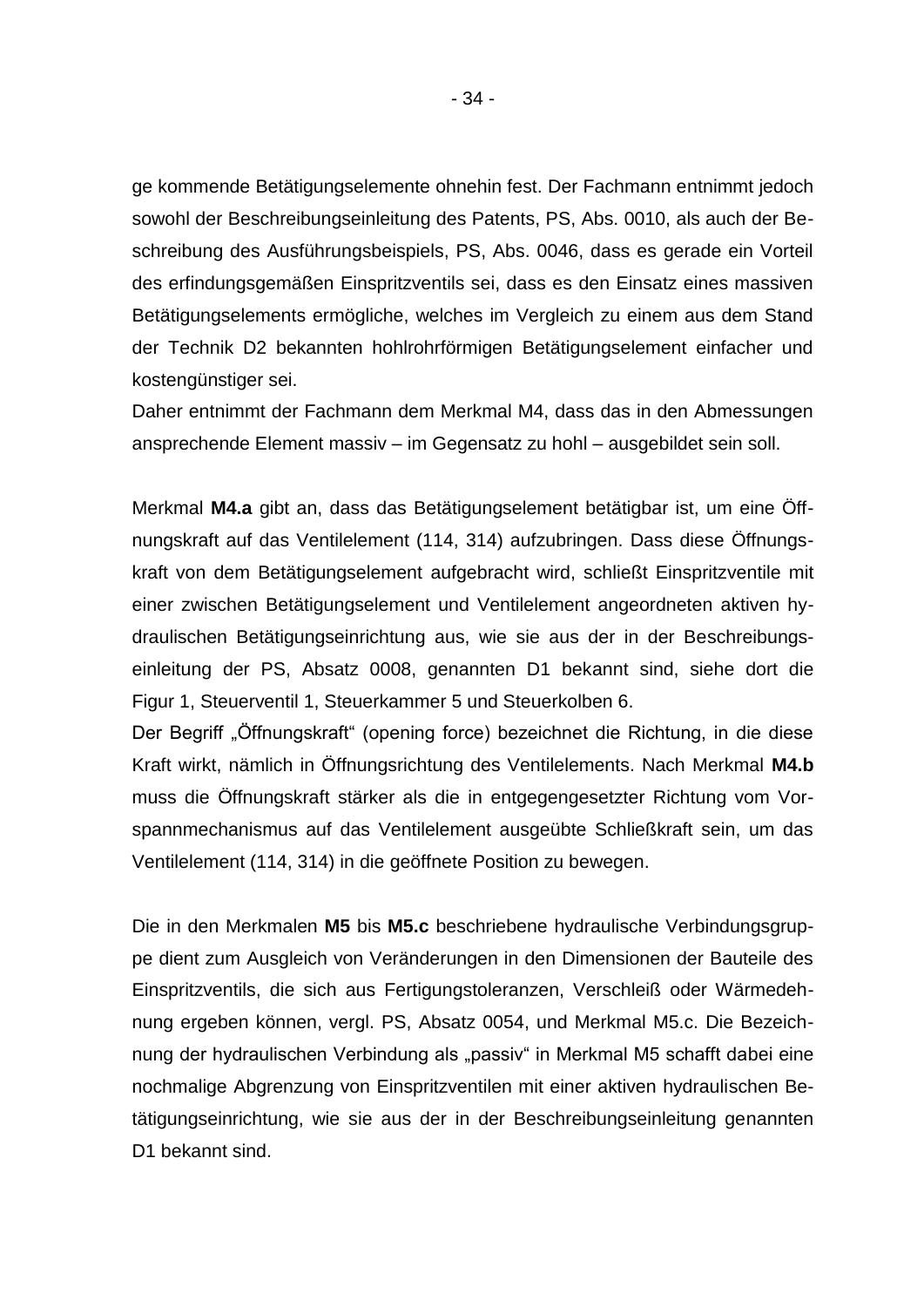Welche Komponenten des Einspritzventils die Verbindungsbaugruppe verbinden soll, ist im Anspruch 1 nicht angegeben; unter den Anspruch 1 fällt jedoch auch eine Anordnung, bei der die Verbindungsbaugruppe wie im Ausführungsbeispiel gemäß der Figur 1 der PS zwischen dem Betätigungselement und dem Ventilelement (114, 314) angeordnet ist und diese verbindet.

Ein solches dem Fachmann grundsätzlich bekanntes Ausgleichselement, vergl. in der in Absatz 0010 der Beschreibungseinleitung der PS genannten D2 die Zusammenfassung und die Figur 1, besteht aus zwei im Abstand zueinander veränderlichen Wänden, zwischen denen ein in der Regel spaltförmiger Raum gebildet ist, in dem ein hydraulisches Fluid nahezu dicht eingeschlossen ist.

Im Ausführungsbeispiel gemäß Figur 1 des Streitpatents wird dieser Raum durch den Spalt 164b zwischen dem Zylinder 160 und dem Kolben 114b gebildet. Auf diese konstruktive Lösung mit einem Zylinder und einem Kolben ist der Gegenstand des Anspruchs 1 jedoch nicht beschränkt.

Gemäß Merkmal **M5.a** weist die hydraulische Verbindung eine hydraulische Fluiddicke auf, durch die die Öffnungs- und Schließkräfte übertragen werden. Die hier genannte Dicke ergibt sich aus dem Abstand der Wände des Ausgleichselements, im Ausführungsbeispiel gemäß Figur 1 des Streitpatents entspricht die Dicke der des Spalts 164b. Die Öffnungs- und Schließkräfte werden immer dann übertragen, wenn das in seinen Abmessungen ansprechende Betätigungselement angesteuert wird und es das Ventilelement (114, 314) von seinem Ventilsitz (112) abhebt. In diesem Zustand wird die in Öffnungsrichtung wirkende Kraft des Betätigungselements vom Betätigungselement über das hydraulische Fluid im Spalt 164b auf das Ventilelement (114, 314) übertragen und weiter wird umgekehrt die in Schließrichtung auf das Ventilelement (114, 314) wirkende Kraft des Vorspannmechanismus nicht mehr wie bei geschlossenem Ventilelement (114, 314) vom Ventilsitz (312) aufgenommen, sondern über das hydraulische Fluid im Spalt 164b auf das Betätigungselement übertragen.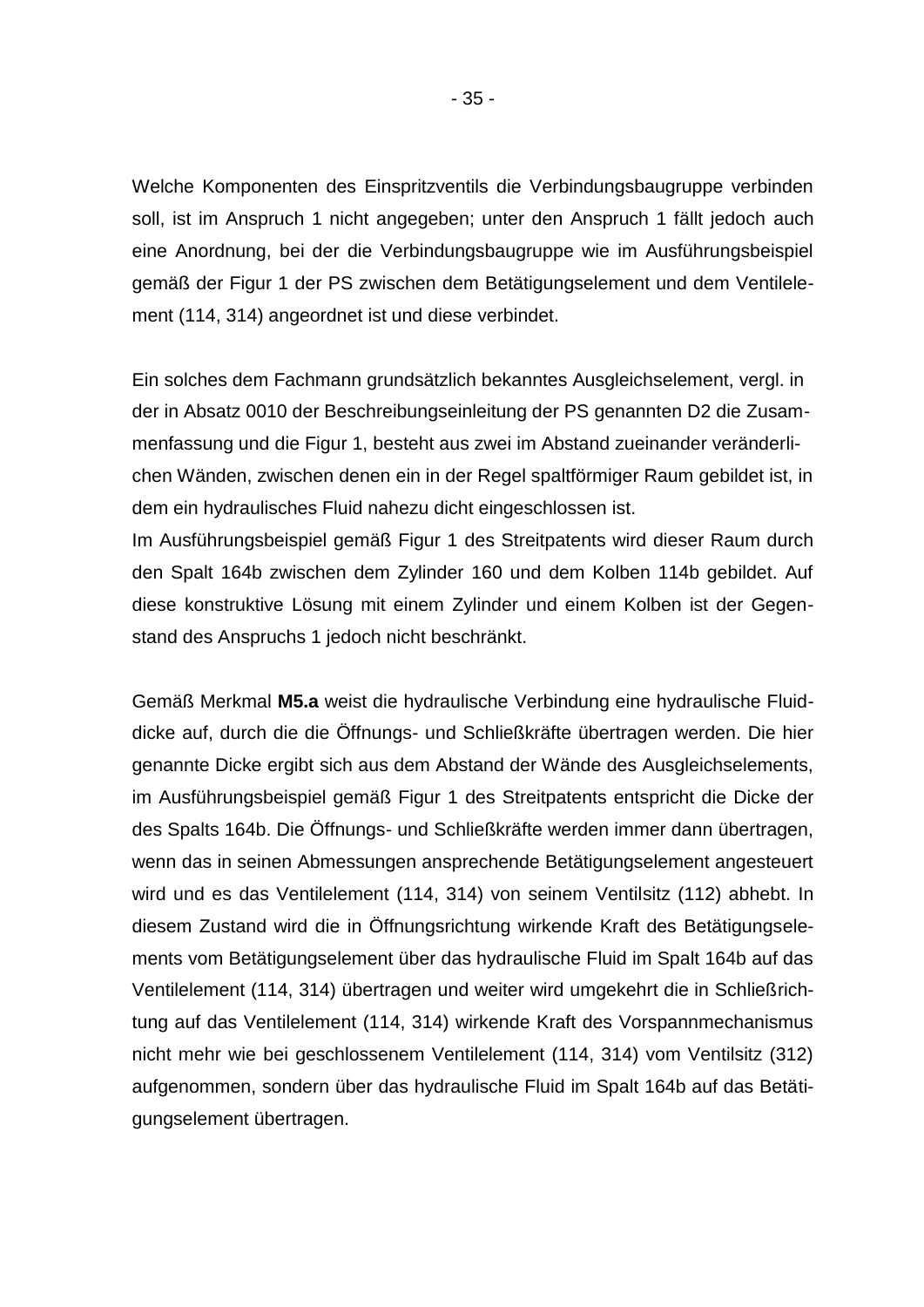Da das hydraulische Fluid in dem Raum des Ausgleichselements nahezu dicht eingeschlossen ist, wirkt es während einer vergleichsweise schnellen Bewegung einer der Wände des Ausgleichselements, im Ausführungsbeispiel der Bewegung des Kolbens 160 durch das Betätigungselement, im Wesentlichen wie ein Festkörper gemäß Merkmal **M5.b.** Dies setzt allerdings nach dem Verständnis des Fachmanns voraus, dass das hydraulische Fluid selbst sich – wie auch die Bezeichnung "hydraulisch" fordert – wie eine Flüssigkeit verhält, nämlich nahezu inkompressibel. Denn sonst könnte nicht, wie im Merkmal 5.b weiter gefordert, die Dicke des hydraulischen Fluids während der Betätigung im Wesentlichen konstant sein (im Ausführungsbeispiel gemäß Figur 1 die Dicke des Spalt 164b zwischen dem Zylinder 160 und dem Kolben 114b). Daraus ergibt sich für den Sonderfall, dass der einzuspritzende Kraftstoff ein gasförmiger Kraftstoff ist, dass dieser gasförmige Kraftstoff nicht als hydraulisches Fluid für das Ausgleichselement in Frage kommt. Dieser Sonderfall ist allerdings erst im Anspruch 22 beschrieben; der Anspruch 1 dagegen umfasst auch Einspritzventile zum Einspritzen von flüssigem Kraftstoff, der somit gemäß den Anforderungen der Merkmale M5.a und M5.b des Anspruchs 1 auch als hydraulisches Fluid für das Ausgleichselement in Frage kommt.

Gemäß Merkmal **M5.c** soll die Dicke der Hydraulikverbindung, während die Betätigungsbaugruppe nicht betätigt wird, im Ansprechen auf Änderungen der Abmessungsbeziehung zwischen den Komponenten des Einspritzventils (100) einstellbar sein, um einen gewünschten Ventilhub bei Betätigung der Betätigungsbaugruppe aufrechtzuerhalten. Wie der Fachmann den Absätzen 0051 und 0052 der PS entnimmt, wird diese Funktionalität dadurch erreicht, dass der das hydraulische Fluid enthaltende Raum, im Ausführungsbeispiel gemäß Figur 1 der Spalt 164b zwischen dem Zylinder 160 und dem Kolben 114b, nicht völlig dicht, sondern nur nahezu dicht abgeschlossen ist. Eine sehr kleine Öffnung verbindet diesen Raum mit einem weiteren Raum, so dass während der kurzen Ventilöffnungszeiten ein durch diese Verbindungsöffnung ausströmendes Fluidvolumen von vernachlässigbarer Größenordnung ist, vergl. PS, Absätze 0057 bis 0059, wohingegen während der vergleichsweise langen Pausen zwischen den einzelnen Ventilöffnungsvorgängen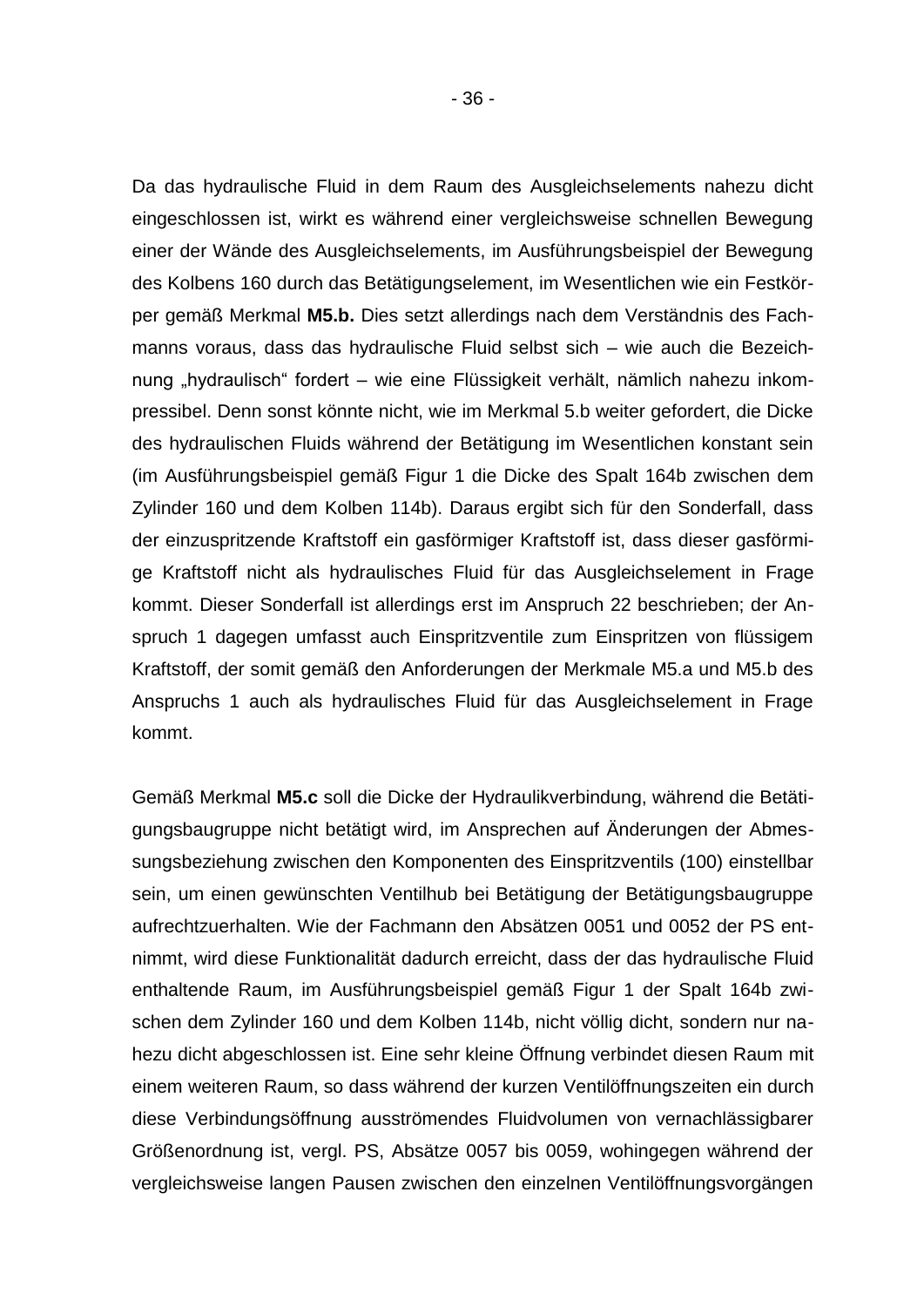jedoch eine langsame Relativbewegung zwischen Betätigungselement und Ventilelement, z. B. durch differentielle Wärmedehnung, mittels eines Zu- bzw. Abflusses von hydraulischem Fluid ausgeglichen werden kann, vergl. PS, Absatz 0062. Im Ausführungsbeispiel gemäß Figur 1 ist die Verbindungsöffnung durch den Ringspalt zwischen dem Außendurchmesser des Kolbens 114b und dem Innendurchmesser des Zylinders 160 gebildet und der weitere Raum ist ebenfalls im Zylinder 160 vorgesehen, siehe den Spalt 164a. Weiterhin sind im Ausführungsbeispiel die mit dem hydraulischen Fluid gefüllten Räume gegenüber dem Kraftstoff in der Innenkammer des Einspritzventilgehäuses abgedichtet. Für den im Anspruch 22 angegebenen Sonderfall, dass der einzuspritzende Kraftstoff ein gasförmiger Kraftstoff ist, ist eine solche Abdichtung erforderlich, der Anspruch 1 verlangt dagegen weder eine Abdichtung zwischen dem Ausgleichsraum des Ausgleichselements und der Innenkammer des Einspritzventils, noch ein konstruktiv als Zylinder und Kolben ausgeführtes Ausgleichselement, beides wird in den Ansprüchen gemäß der erteilten und mit Hauptantrag geltenden Fassung ausdrücklich erst im Unteranspruch 4 verlangt.

**4.1** Gemäß dem zusätzlichen Merkmal **M5.e** des Anspruchs **1** in der Fassung nach dem Hilfsantrag **H1** weist die Hydraulikverbindungsbaugruppe einen Hydraulikzylinder (160) mit Fluidabdichtung auf, der gegenüber der Innenkammer fluidisch abgedichtet ist, wobei die Hydraulikverbindungsbaugruppe einen Kolben (114b, 314b) aufweist, und das hydraulische Fluid im Hydraulikzylinder (160) angeordnet ist.

**4.2** Gemäß dem zusätzlichen Merkmal **M5.d** des Anspruchs **1** in der Fassung nach dem Hilfsantrag **H2** ist die Hydraulikverbindungsbaugruppe innerhalb der Innenkammer des Einspritzventils angeordnet, also in demjenigen Teil des Innenraums des Einspritzventils, der mit dem Kraftstoff in Berührung kommt. Das ist beispielsweise beim Ausführungsbeispiel gemäß der Figur 1 der PS der Fall, nicht jedoch beim Ausführungsbeispiel gemäß der Figur 2, wo die Hydraulikverbindungsbaugruppe in einem Raum angeordnet ist, der mittels der Dichtung 270 gegenüber dem Kraftstoff abgedichtet ist.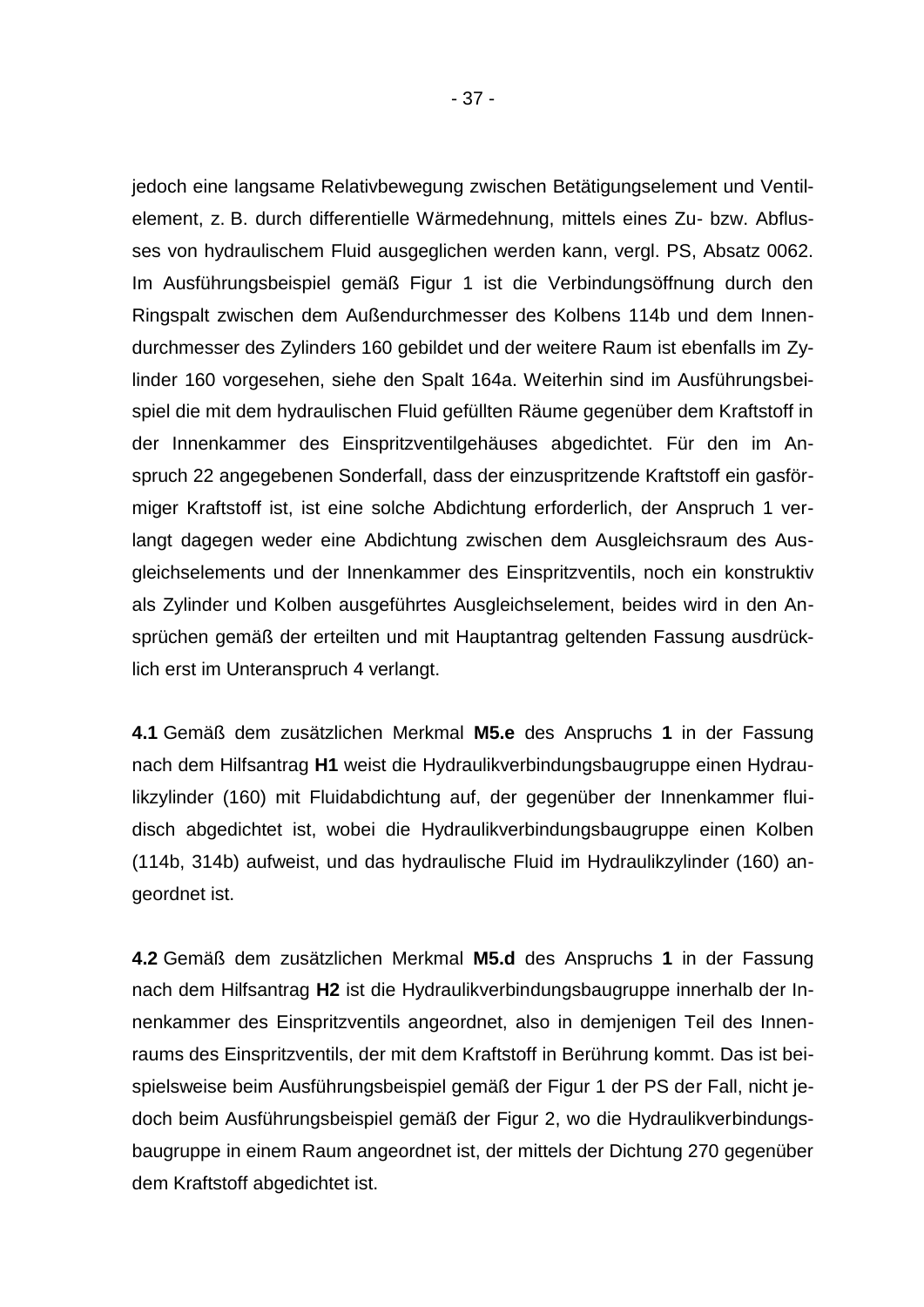**4.3** Gemäß dem zusätzlichen Merkmal **M5.f** des Anspruchs **1** in der Fassung nach dem Hilfsantrag **H3** ist die hydraulische Verbindung dazu eingerichtet, dadurch einstellbar zu sein, dass sie eine Bewegung hydraulischen Fluids von einer ersten Kammer auf einer ersten Seite des Kolbens (114b, 314b) zu einer zweiten Kammer auf einer zweiten Seite des Kolbens (114b, 314b) zulässt, während die Betätigungsbaugruppe nicht betätigt ist. Im Ausführungsbeispiel gemäß Figur 1 der PS ist die erste Kammer der Spalt 164b, die zweite Kammer der Spalt 164a.

**4.3a** Gemäß dem zusätzlichen Merkmal **M5.g** des Anspruchs **1** in der Fassung nach dem Hilfsantrag **H3a** ist der hydraulische Zylinder (160) dazu eingerichtet, gegenüber dem Ventilgehäuse (102) des Einspritzventils beweglich zu sein. Dies ist jedenfalls dann der Fall, wenn wie im Ausführungsbeispiel gemäß Figur 1 der PS bei jedem Einspritzvorgang die gesamte Hydraulikverbindungbaugruppe mitsamt hydraulischem Zylinder (160) und Kolben (114b) von dem in seinen Abmessungen ansprechenden Element der Betätigungsbaugruppe gegenüber dem Ventilgehäuse (102) verschoben wird.

**4.4** Gemäß dem zusätzlichen Merkmal **M3.a.aa** des Anspruchs 1 in der Fassung nach dem Hilfsantrag **H4** umfasst der im Merkmal M3.a genannte Vorspannmechanismus eine Ventilfeder (116) und eine Scheibenfeder (150) zum Aufbringen einer Kompressionskraft auf das in seinen Abmessungen ansprechende Betätigungselement.

Gemäß dem weiteren zusätzlichen Merkmal **M3.b.aa** des Anspruchs **1** in der Fassung nach dem Hilfsantrag **H4** stammt die Schließkraft, die gemäß Merkmal M3.b vom Vorspannmechanismus auf das Ventilelement (114, 314) aufgebracht wird, wenn sich das Ventilelement (114, 314) in der geschlossenen Position befindet, von der Ventilfeder (116) und der Scheibenfeder (150). Demnach üben beide Federn eine Kraft in Schließrichtung auf das Ventilelement (114) aus, und zwar wegen der Formulierung "wenn" des Merkmal M3.b zumindest immer dann, wenn das Ventilelement (114) sich in der geschlossenen Position befindet.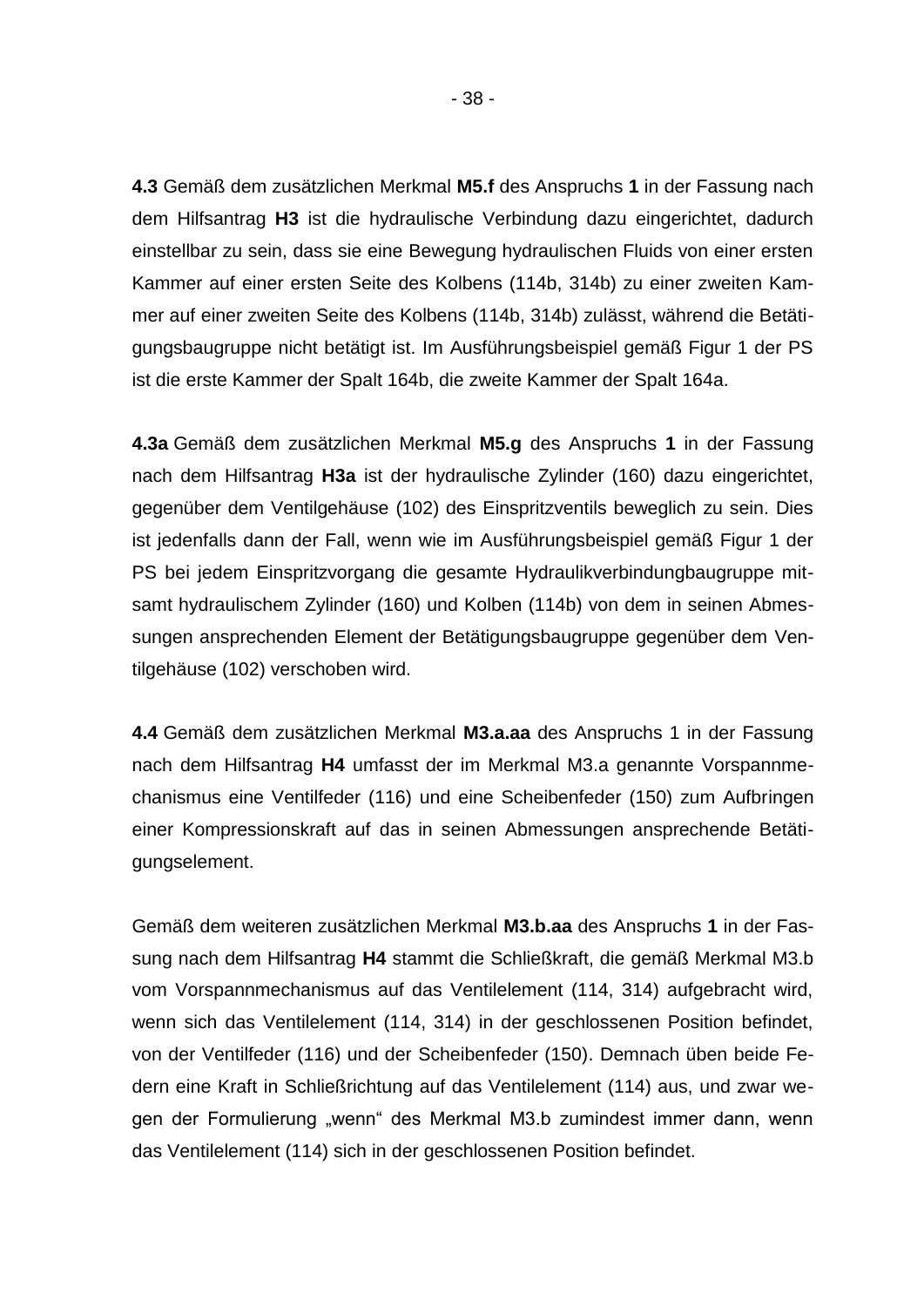Dass die bei geschlossenem Ventilelement (114) in Schließrichtung auf das Ventilelement (114) aufgebrachte Kraft von beiden Federn stammt, setzt nach dem Verständnis des Fachmanns voraus, dass bei geschlossenem Ventilelement (114) beide Federn direkt oder zumindest indirekt, über zwischengeschaltete Bauteile, gegen das Ventilelement (114) drücken.

Gemäß Merkmal **M5.h** des Anspruchs **1** in der Fassung nach dem Hilfsantrag **H4** drückt die Ventilfeder (116) direkt gegen den Kolben (114b), um so eine Schließkraft direkt auf das Ventilelement (114b) zu übertragen. Diese direkte Übertragung ergibt sich im Ausführungsbeispiel gemäß Figur 1 daraus, dass der Kolben (114b) ein Teil des Ventilelements (114) ist.

Weiter drückt gemäß Merkmal **M5.h** die Scheibenfeder (150) gegen den Hydraulikzylinder (160) – also nicht gegen das Ventilelement (114). Die im Merkmal M3.a.aa angegebene Wirkung, wonach die auf das Ventilelement (114) aufgebrachte Schließkraft auch von der Scheibenfeder (150) stammen muss, wird im Ausführungsbeispiel gemäß Figur 1 dadurch erreicht, dass die Ventilfeder (116) sich ihrerseits an dem Hydraulikzylinder (160) abstützt – dadurch wird die Kraft der Scheibenfeder (150) verzweigt, sie wird einesteils über die Verbindungsbaugruppe und die Betätigungsbaugruppe, anderenteils über das die Ventilfeder (116) und das Ventilelement (114) in das Ventilgehäuse (102) des Einspritzventils eingeleitet. Im Ausführungsbeispiel liegt somit hinsichtlich der Ventilfeder und der Scheibenfeder eine Serienschaltung vor, darauf ist jedoch der Gegenstand des Anspruchs 1 nach Hilfsantrag H4 nicht beschränkt, da ihm nicht zu entnehmen ist, dass die Ventilfeder (116), die direkt auf den Kolben (114b) drückt, sich dazu an dem Hydraulikzylinder (160) abstützt. Ausgehend vom Ausführungsbeispiel gemäß Fig. 1 der PS scheint zwar eine andere Anordnung gar nicht möglich, da der Kolben (114b) vollständig innerhalb des Hydraulikzylinders (160) angeordnet ist, auch hierauf ist jedoch der Gegenstand des Anspruchs 1 nicht beschränkt, da der Kolben (160) durch die Angabe seiner zwei Seiten mit unbestimmten Artikeln im Merkmal M5.f nicht abschließend beschrieben ist, sich also auch nach außerhalb des Hydraulikzylinders (160) erstrecken kann. Insofern umfasst der Anspruch 1 nach dem Hilfsantrag **H4** gemäß dem Merkmal **M5.h** auch Einspritzventile, bei de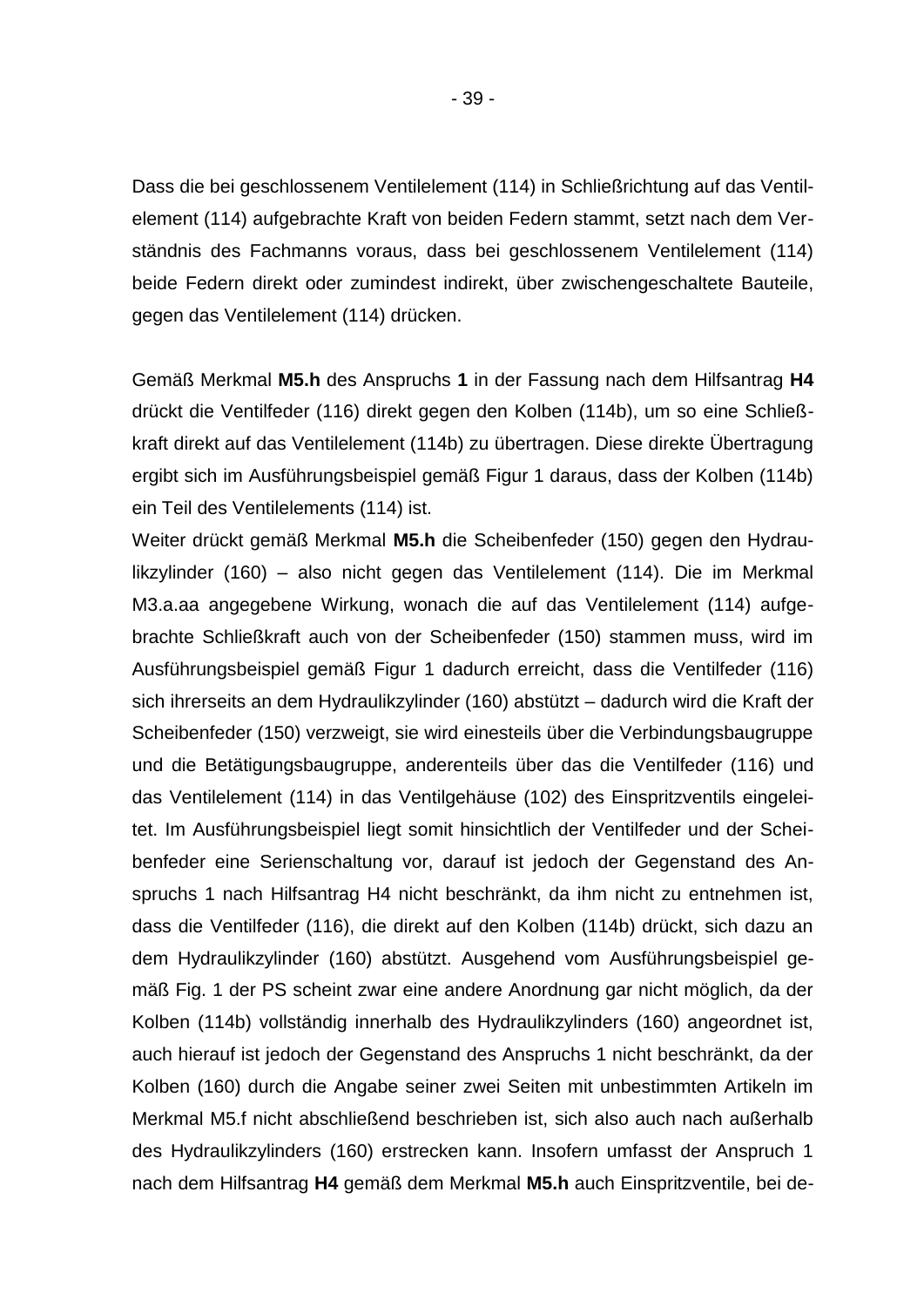nen die Ventilfeder (116) sich am Ventilgehäuse abstützt, wie im Stand der Technik üblich, vergl. den in der PS genannten Stand der Technik D1, D2, und die in Schließrichtung wirkende Kraft der Scheibenfeder (150) auf anderem Wege als über die Ventilfeder von dem Hydraulikzylinder (160) auf das Ventilelement (114) übertragen wird.

**4.5** Der nebengeordnete Verfahrensanspruch, Anspruch **33** im Anspruchssatz gemäß dem **Hauptantrag**, dessen Wortlaut in sämtlichen weiteren Anspruchsfassungen gemäß den Hilfsanträgen **H1**, **H2**, **H3**, **H3a** und **H4** gleich bleibt, ist auf ein Verfahren zum Betätigen eines Kraftstoffeinpritzventils gerichtet. Merkmal **Ma** verlangt nicht irgendein Einspritzventil, sondern ein Einspritzventil gemäß dem Anspruch **1** zu betätigen.

Darüber hinaus beschreiben die Merkmale **M0** bis **Md** des Anspruchs **33** aus Sicht des Fachmanns die beim Betätigen des dieses Einspritzventils durch Aktivieren und Deaktivieren der Betätigungsbaugruppe zwangsläufig eintretenden Vorgänge.

#### **II.**

**1.** Der Gegenstand des europäischen Patents in seiner erteilten und gemäß **Hauptantrag** geltenden Fassung geht über den Inhalt der Anmeldung in der ursprünglich eingereichten Fassung nicht hinaus (Art. II § 6 Abs. 1 Nr. 1 IntPatÜG i. V. m. Art. 138 Abs. 1 Buchst. c EPÜ).

Die Beschreibung des in seinen Abmessungen ansprechenden Elements als massiv ("solid") im Merkmal M4 des Anspruchs 1 geht über die Offenbarung der Anmeldung PCT/CA02/00378 (veröffentlicht als WO 02/095212 A1 / K3, BSS12, WO212) nicht hinaus. Zwar wird in den von den Klägerinnen zitierten Sätzen der K3, nämlich Seite 13, Zeilen 9 bis 12 und Seite 14, Zeilen 1 bis 3, das Wort "solid" tatsächlich nur im Zusammenhang mit einem speziell als "magnetostrictive member" ausgeführten in seinen Abmessungen ansprechenden Element verwendet, diese zwei Sätze für sich allein offenbaren somit tatsächlich nicht allgemein ein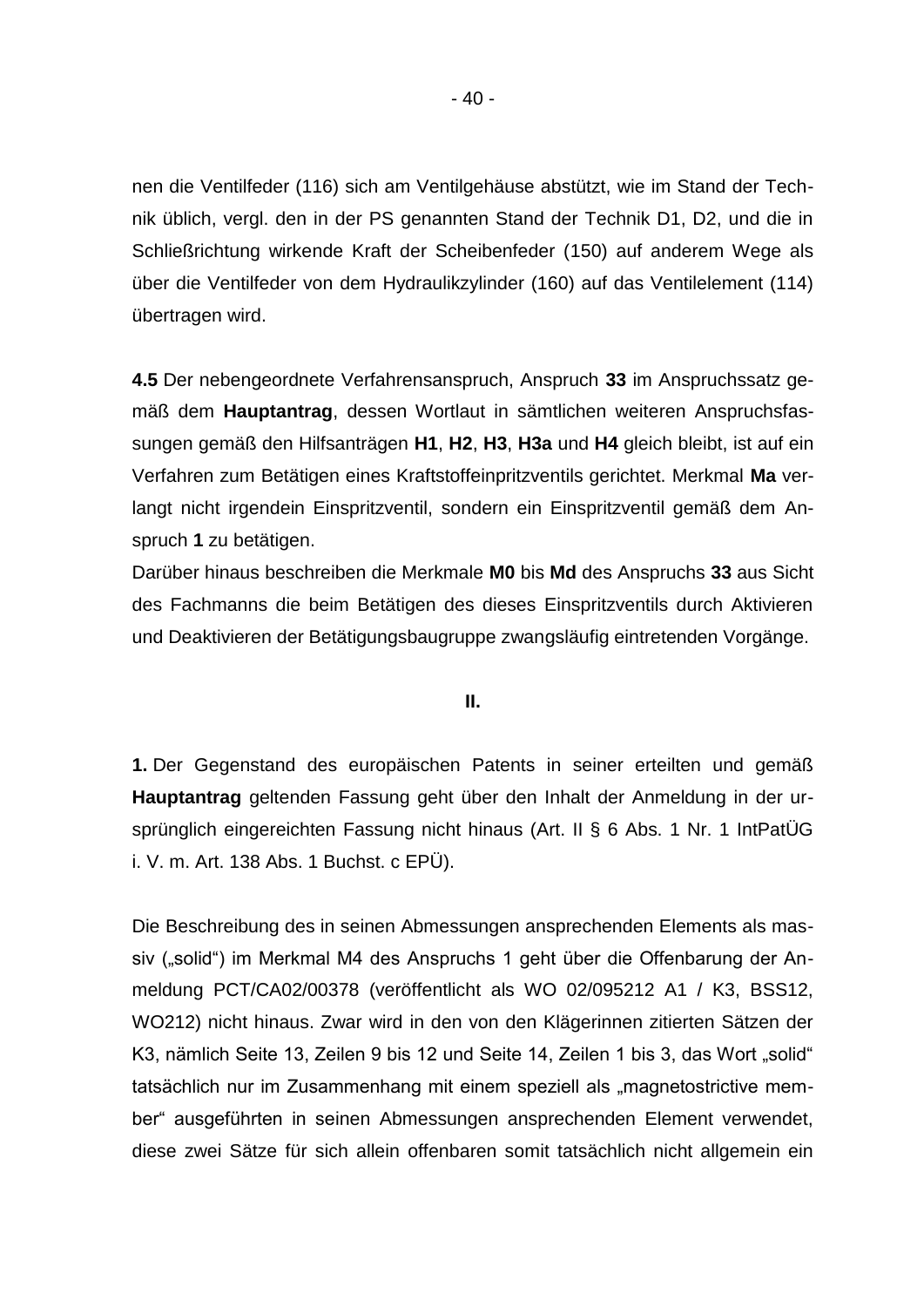massives, in seinen Abmessungen ansprechendes Element in ansonsten beliebiger Ausführung.

Jedoch wird der diese Sätze enthaltende, die Betätigungsbaugruppe beschreibende Abschnitt auf Seite 13 oben mit der allgemeinen Angabe eingeleitet, die in Figur 1 dargestellte Betätigungsbaugruppe enthalte ein Element, das sich ausdehne oder zusammenziehe, lediglich beispielsweise ist dazu angegeben, es könne sich dabei um ein magnetostriktives Material oder einen piezoelektrischen Stapel handeln. Die gemäß der weiteren Beschreibung auf den Seiten 13, 14 massive ("solid") Ausführung des in Fig. 1 dargestellten Elements ist dem Fachmann daher unabhängig von der Ausführung als magnetostriktiver Aktuator allgemein offenbart.

**2.** Der Gegenstand des Patents ist in den Fassungen nach den Hilfsanträgen **H1**, **H2**, **H3**, **H3a** und **H4** durch jeweils zusätzlich in den Anspruch **1** aufgenommene Merkmale beschränkt. Diese Merkmale sind sowohl ursprünglich als auch im Patent offenbart, das Merkmal M5.d ergibt sich aus Anspruch 14 der Anmeldung sowie auch aus Anspruch 15 der PS jeweils in Verbindung mit Figur 1; das Merkmal M5.e ergibt sich aus Anspruch 4 der Anmeldung sowie auch aus Anspruch 4 der PS. Die weiteren Merkmale M3.a.aa, M3.b.aa, M5.f, M5.g und M5.h ergeben sich aus der Beschreibung der Funktionsweise des Einspritzventils auf Seite 17, Zeile 25, bis Seite 18, Zeile 16, und Seite 19, Zeilen 20 bis 30 der Anmeldung bzw. in Absätzen 0057, 0058 und 62 der PS, jeweils in Verbindung mit der Figur 1. Die Fassungen des Anspruchs **1** nach den Hilfsanträgen **H1** bis **H4** erweisen sich daher als zulässig.

#### **III.**

**1.** Hinsichtlich der Frage der Neuheit und des Beruhens auf erfinderischer Tätigkeit haben die Klägerinnen geltend gemacht, dass dem Gegenstand des Patents die in Anspruch genommene Priorität der Anmeldung US 09/863,187 (veröffentlicht als US 2001/0032612 A1, **D8**) nicht zukomme, weil diese nicht die erste Anmeldung der Erfindung sei (Art. 87 EPÜ). Vielmehr sei die mit dem Patent bean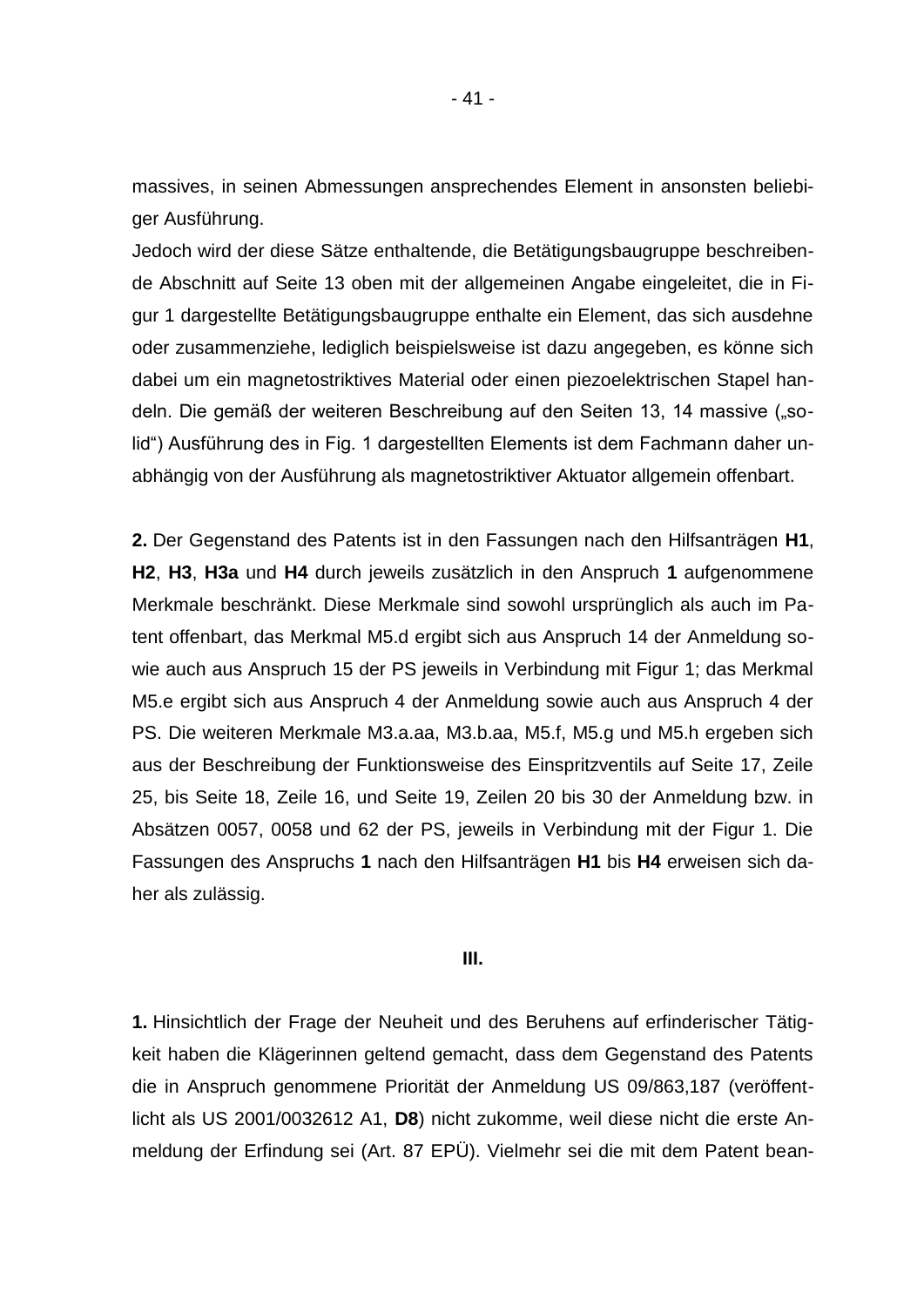spruchte Erfindung bereits in der Anmeldung US 09/522,130 (**K19**) vollständig offenbart gewesen.

Dies ist jedoch nicht der Fall. Von dem in **K19** detailliert beschriebenen Ausführungsbeispiel eines Einspritzventils gemäß den Figuren 1 bis 3 unterscheidet sich der Gegenstand des Anspruchs 1 in der erteilten Fassung dadurch, dass gemäß dem Merkmal **M2.b** das Ventilelement nach außen, zur Verbrennungskammer hin öffnet, und dadurch, dass gemäß dem Merkmal **M4** das Betätigungselement massiv ausgeführt ist. Bei dem in K19 beschriebenen Ausführungsbeispiel dagegen öffnet das Ventilelement 114 nach innen und das Betätigungselement 130 ist hohlrohrförmig ausgeführt.

Gemäß Seite 22, Zeilen 17 bis 24, der **K19** kann das Ventilelement allerdings auch umgekehrt als nach außen, zur Verbrennungskammer hin öffnend ausgeführt werden. Somit ist auch das Merkmal **M2.b** in K19 offenbart. Damit ist jedoch eine massive Ausführung des Betätigungselements entsprechend dem Merkmal **M4** weder offenbart, noch ergibt sie sich zwangsläufig aus der Umkehrung der Öffnungsrichtung des Ventilelements:

Die Figur 1 der **K19** offenbart dem Fachmann in Verbindung mit der Beschreibung ab Seite 21 im Wesentlichen ein Einspritzventil mit einem Betätigungselement 130, das sich nach unten gegen das Gehäuse des Einspritzventils abstützt. Bei Betätigung verschiebt das obere Ende des Betätigungselements 130 einen dort angeordneten Ausgleichszylinder 160 nach oben und bewegt dabei einen in dem Ausgleichszylinder 160 aufgenommenen Kolben 114b. Dieser Kolben weist eine nach unten führende Kolbenstange auf, die Ventilnadel 114, die zu einer zur Verbrennungskammer des Verbrennungsmotors zeigenden Einspritzöffnung 110 führt, und eine nach oben führende Kolbenstange ohne Bezugszeichen, die zu einer Ventilfeder 116 führt, deren Vorspannung nach Abnehmen eines Deckels 104 über eine Einstellschraube 120 einstellbar ist.

Die nach unten führende Kolbenstange / Ventilnadel 114 muss, da der Kolben 114b über dem Betätigungselement 130 angeordnet ist, durch das Betätigungsele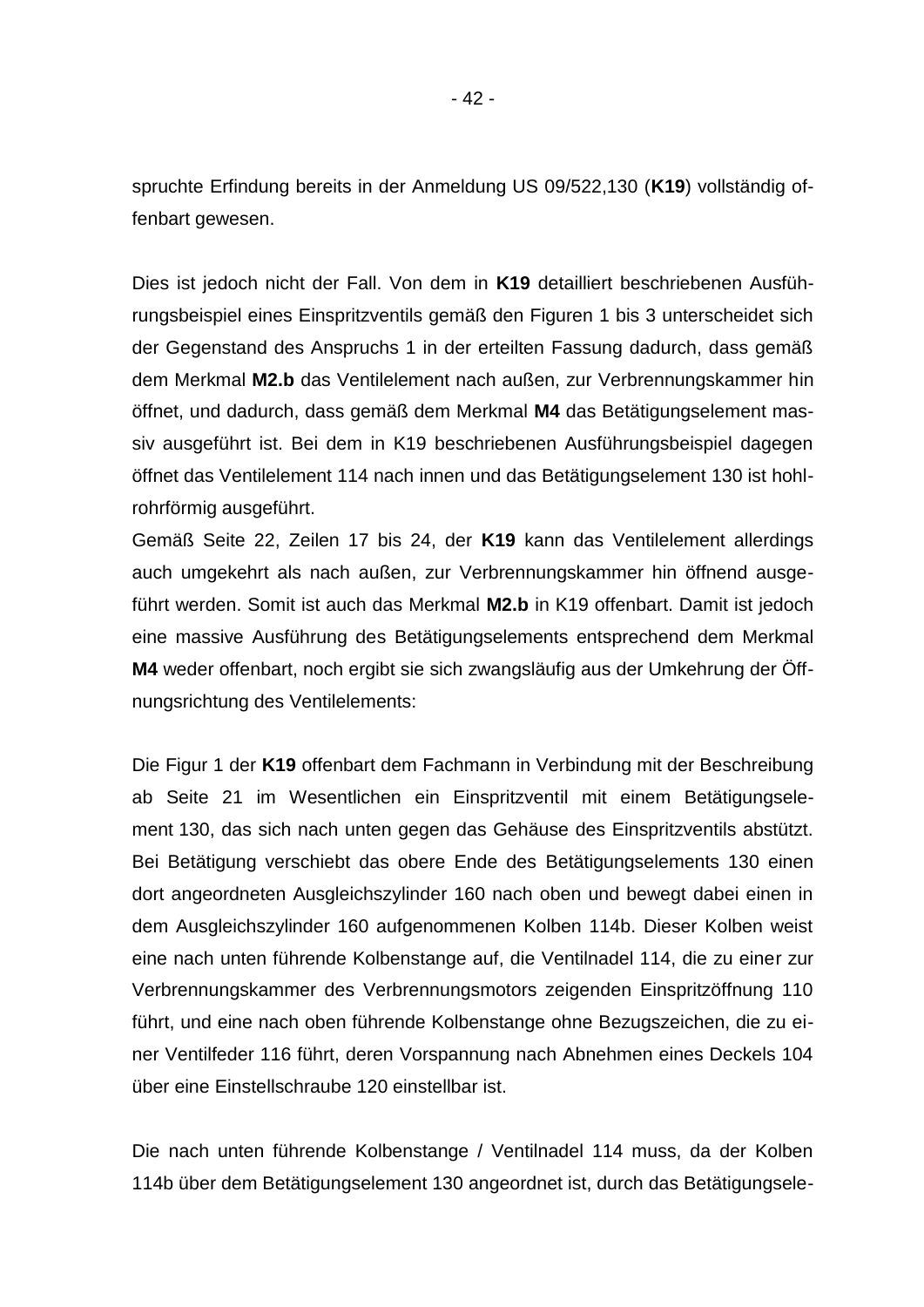ment 130 hindurch nach unten geführt werden, dementsprechend muss das Betätigungselement 130 hohl ausgeführt sein.

Der Fachmann entnimmt der Beschreibung der PS, Seite 1, Zeilen 20 bis 23, und Seite 21, Zeile 4, bis Seite 23, Zeile 18, dass die Einspritzöffnung 110 am unteren Ende des Einspritzventils angeordnet ist, um eine Einspritzung in die Verbrennungskammer des Verbrennungsmotors zu ermöglichen, und dass die Ventilfeder 116 und ihre Einstellschraube 120 am oberen Ende des Einspritzventils angeordnet sind, um eine Einstellung der Ventilfedervorspannung nach Abnehmen des Deckels 104, also ohne Ausbau aus dem Verbrennungsmotor oder gar weitere Demontage des Einspritzventils, zu ermöglichen.

Wird die nach innen öffnende Ventilnadel entsprechend Seite 22 der K19 durch eine nach außen öffnende Ventilnadel ersetzt, die zum Öffnen nach unten statt nach oben bewegt werden muss, so ergibt sich daher der folgende Aufbau des Einspritzventils:

Das Betätigungselement 130 muss sich nun nach oben gegen das Gehäuse des Einspritzventils abstützen. Bei Betätigung verschiebt das untere Ende des Betätigungselements 130 den nun dort unten angeordneten Ausgleichszylinder 160 nach oben und bewegt dabei den wie vor in dem Ausgleichszylinder 160 aufgenommenen Kolben 114b. Dieser Kolben weist wie vor eine nach unten führende Kolbenstange auf, nämlich die nunmehr unterhalb der Betätigungseinrichtung liegende Ventilnadel 114, die zu einer zur Verbrennungskammer des Verbrennungsmotors zeigenden Einspritzöffnung führt. Der Kolben weist weiterhin wie vor eine nach oben führende Kolbenstange auf, die zu einer Ventilfeder führt, deren Vorspannung nach Abnehmen des Deckels 104 über eine Einstellschraube einstellbar ist.

Da nun der Kolben 114b unter dem Betätigungselement 130 angeordnet ist, muss nunmehr die nach oben zur Ventilfeder führende Kolbenstange durch das Betätigungselement 130 hindurch nach oben geführt werden; dementsprechend ist das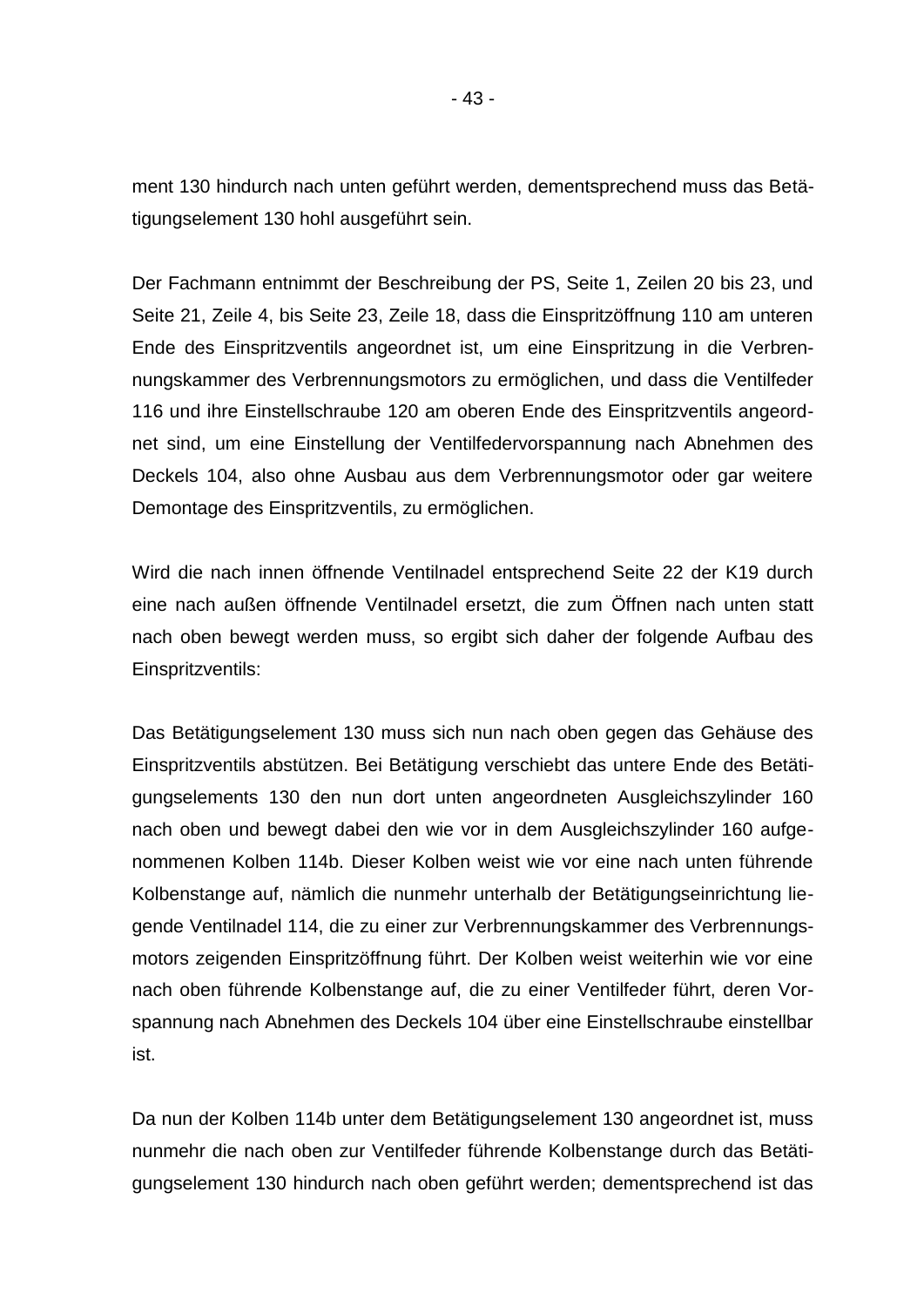Betätigungselement 130 zwar oberhalb der als Ventilnadel 114 vom Kolben 114b nach unten führenden Kolbenstange angeordnet, wie in K19, Seite 22, Zeilen 20 bis 22 angegeben, trotzdem aber nach wie vor hohl ausgeführt.

Ob der Fachmann im Rahmen seines fachmännischen Handelns unter Abwägung von Vor- und Nachteilen möglicherweise als weitere Änderung in Betracht gezogen hätte, auf die Verstellbarkeit der Ventilfedervorspannung von oben zu verzichten, die Ventilfeder nach unten zu verlegen, und nunmehr ein massives anstelle eines hohlen Betätigungselementes 130 vorzusehen, kann dahinstehen, da eine solche Weiterbildung jedenfalls nicht eindeutig und unmittelbar in K19 offenbart ist.

Die **K19** steht somit der Inanspruchnahme der Priorität der der Anmeldung US 09/863,187 (veröffentlicht als D8) nicht entgegen. Dies hat unter anderem zur Folge, dass die vorveröffentlichte **D8** weder hinsichtlich der Frage der Neuheit noch hinsichtlich der Frage des Beruhens auf einer erfinderischen Tätigkeit als Stand der Technik zu berücksichtigen ist.

**2.** Der Gegenstand des europäischen Patents in seiner erteilten und gemäß Hauptantrag geltenden Fassung ist jedoch nicht neu gegenüber der Entgegenhaltung **D3**:

Die D3, siehe insbesondere die Figur 2 und die Beschreibung, Seite 3, Zeilen 27 bis 31, offenbart ein Einspritzventil zum Einspritzen von Kraftstoff, gemäß der Bezeichnung "Direkteinspritzung" auf Seite 3, Zeile 28, auch zum Einspritzen in eine Verbrennungskammer eines Verbrennungsmotors, entsprechend dem Merkmal **M0** des Anspruchs **1**.

Dieses Einspritzventil, siehe insbesondere die Figuren 2, 3 und die Beschreibung, Seite 3, Zeilen 39 bis 55, weist ein Ventilgehäuse (1) auf, mit einem Kraftstoffeinlassanschluss (7), eine Innenkammer (2), die mit dem Kraftstoffeinlassanschluss (7) in Fluidverbindung steht, und einen Ventilsitz (201) zum Zusammenwirken mit einem Ventilelement (3, 303), um die Innenkammer von der Verbren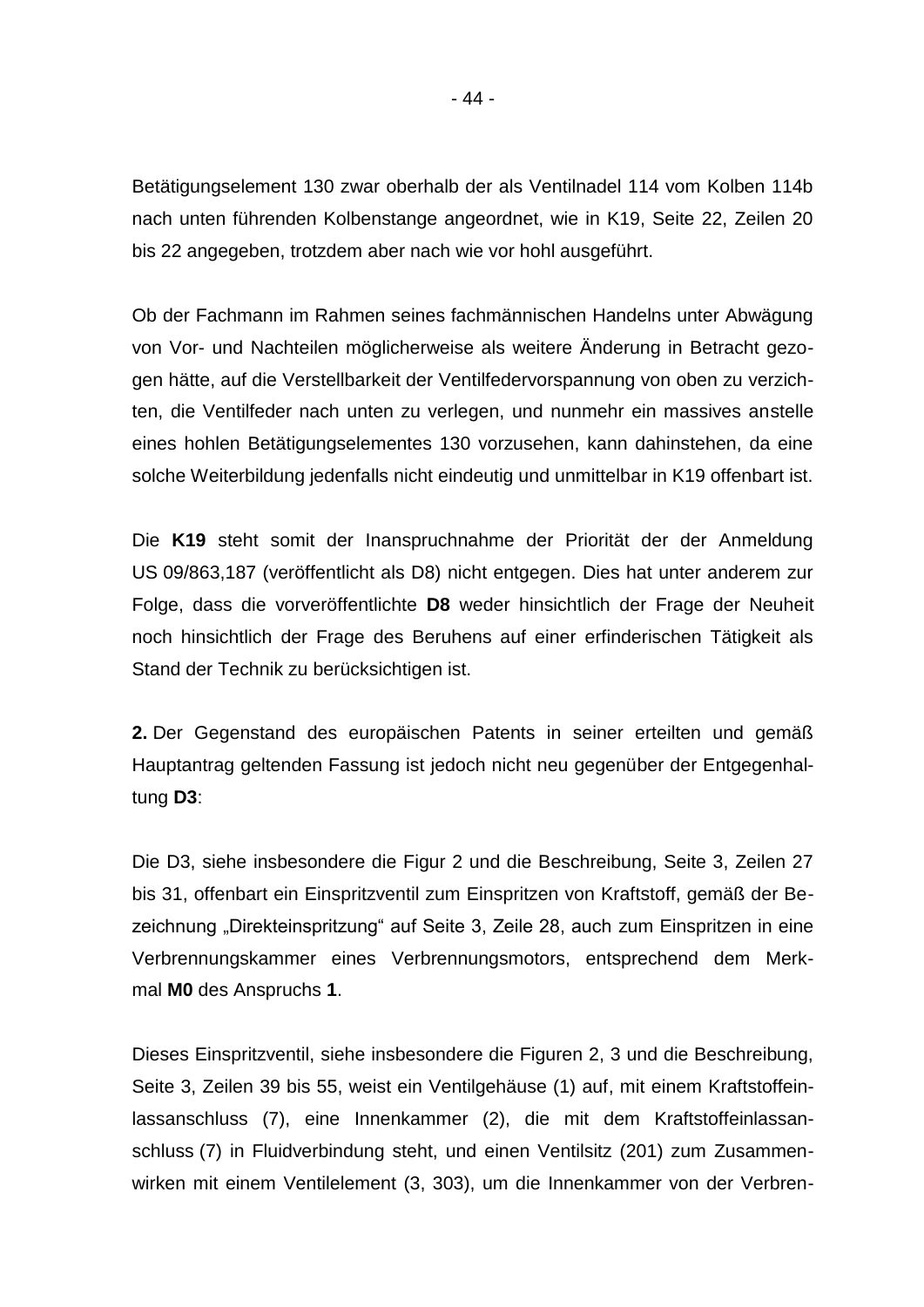nungskammer abzudichten, wenn das Einspritzventil geschlossen ist, entsprechend den Merkmalen **M1**, **M1.a**, **M1.b** und **M1.c.**

Das Ventilelement, siehe Fig. 2 und die Beschreibung, Seite 3, Zeilen 48, 49 sowie Seite 4, Zeilen 64 bis 66, hat einen Endabschnitt (301), der sich im Ventilgehäuse (1) befindet, und einen entgegengesetzten Endabschnitt (303), der vom Ventilsitz (201) zur Verbrennungskammer hin ausfahrbar ist, wobei das Ventilelement (3) eine Dichtfläche (die Kegelfläche des Dichtkopfes 303) aufweist, die gegenüber dem Ventilsitz (201) Fluiddichtung herstellt, wenn das Einspritzventil geschlossen ist, und die vom Ventilsitz (201) abhebbar ist, wenn das Einspritzventil geöffnet ist, entsprechend den Merkmalen **M2**, **M2.a**, **M2.b**, **M2.c**, **M2.c.aa** und **M2.c.bb.**

Ein Vorspannmechanismus in Form einer Rückstellfeder (8), siehe Fig. 2, 3 und die Beschreibung, Seite 3, Zeilen 50, 51, ist dem Ventilelement (114, 314) zugeordnet, wobei der Vorspannmechanismus (8) eine Schließkraft auf das Ventilelement (3) aufbringt, wenn sich das Ventilelement (3) in der geschlossenen Position befindet, entsprechend den Merkmalen **M3.a** und **M3.b.**

Eine Betätigungsbaugruppe ist dem Ventilelement (3) zugeordnet, siehe die Fig. 2, 3 und die Beschreibung, Seite 3, ab Zeile 41, wobei die Betätigungsbaugruppe (4) ein in den Abmessungen ansprechendes Element (Piezoaktor 401) aufweist. In der Fig. 2 erkennt der Fachmann eine Schnittzeichnung, in der alle hohlen Bauteile des Injektors aufgeschnitten dargestellt sind, und die dadurch entstandenen gedachten Schnittflächen, wie allgemein üblich, durch Schraffuren gekennzeichnet sind. Der Tatsache, dass das in den Abmessungen entsprechende Element (Piezoaktor 401) nicht schraffiert dargestellt ist, entnimmt der Fachmann dass dieses massiv ausgeführt ist. Es ist weiterhin betätigbar, um eine Öffnungskraft auf das Ventilelement (3) aufzubringen, die stärker als die Schließkraft ist (Seite 4, Zeile 68), um das Ventilelement (3) in die geöffnete Position zu bewegen, entsprechend den Merkmalen **M4**, **M4.a** und **M4.b.**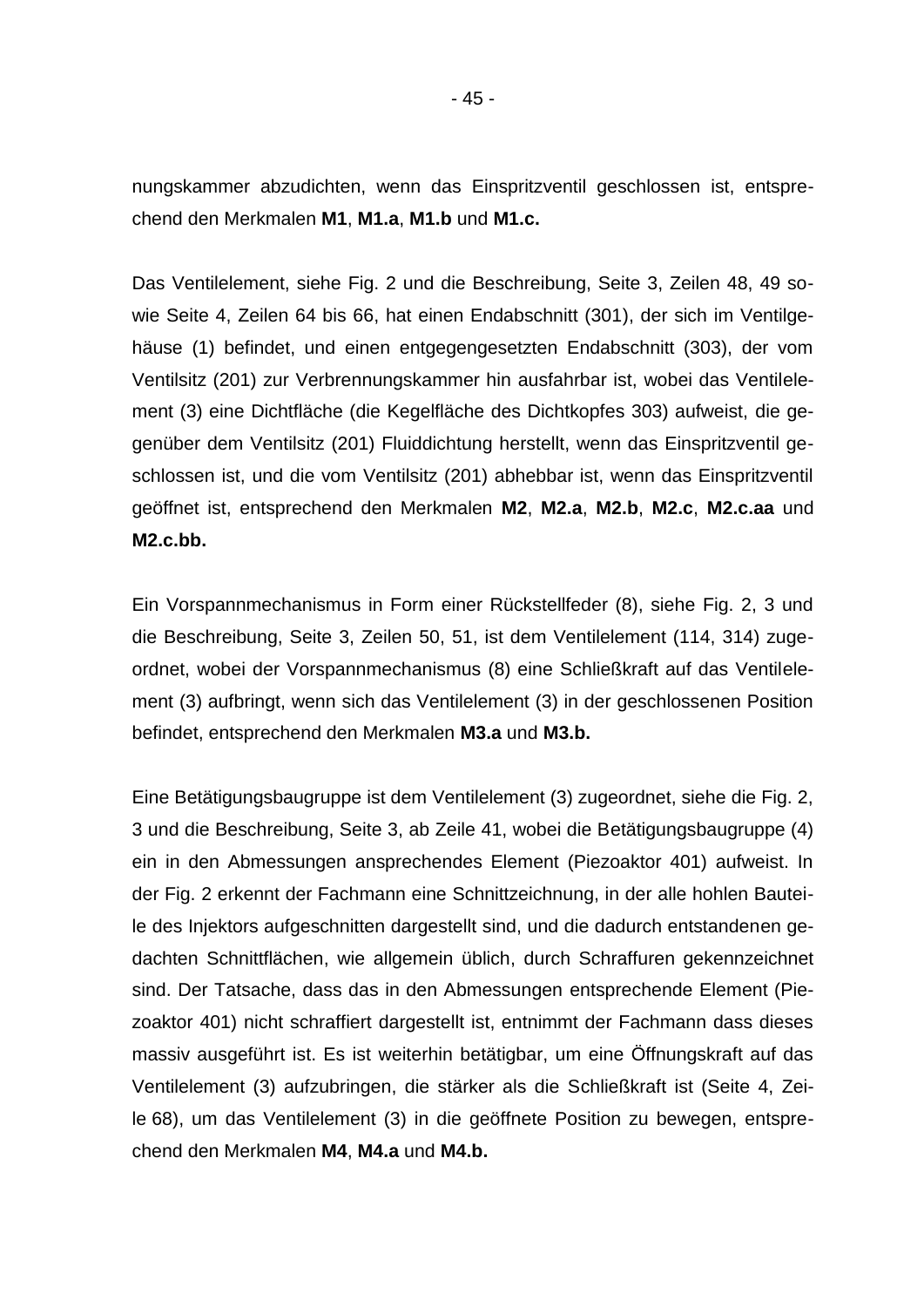Das Einspritzventil umfasst auch, siehe Fig. 1 und die Beschreibung, insb. Seite 2, Zeilen 38 bis 46, und Seite 4, Zeilen 5 bis 40, eine Hydraulikverbindungsbaugruppe (9), die eine passive hydraulische Verbindung aufweist, die eine Hydraulikfluiddicke hat (nämlich die Dicke der Hydraulikkammer 903 zwischen der ersten Wand 901 und der zweiten Wand 902, in der als Hydraulikfluid der einzuspritzende Kraftstoff zum Einsatz kommt, siehe insb. Seite 2, Zeilen 45, 46, Seite 4, Zeilen 18 bis 24, und Seite 5, Zeilen 19, 20). Durch diese Hydraulikfluiddicke werden die Öffnungs- und Schließkräfte übertragen, wodurch das Hydraulikfluid im Wesentlichen als ein Festkörper wirkt, wobei die Dicke im Wesentlichen konstant ist, während die Betätigungsbaugruppe (4) betätigt wird (siehe insb. Seite 2, Zeilen 47 bis 53, und Seite 4, Zeilen 25 bis 29 und 37 bis 40), und wobei die Dicke (903) der Hydraulikverbindung, während die Betätigungsbaugruppe (4) nicht betätigt wird, im Ansprechen auf Änderungen der Abmessungsbeziehung zwischen den Komponenten des Einspritzventils einstellbar ist, um einen gewünschten Ventilhub bei Betätigung der Betätigungsbaugruppe aufrechtzuerhalten (siehe insb. Seite 2, Zeilen 54 bis 65, und Seite 4, Zeilen 25 bis 29 und 32 bis 36), entsprechend den Merkmalen **M5**, **M5.a**, **M5.b** und **M5.c.**

Die **D3** offenbart somit sämtliche Merkmale des erteilten und nach Hauptantrag geltenden Anspruchs **1**.

Die **D3** offenbart weiterhin, siehe insb. Seite 3, Zeilen 56 ff, und Seite 4, Zeilen 64 ff, ein Verfahren zum Betätigen des in D3 vorgeschlagenen Kraftstoffeinspritzventils und somit auch des Kraftstoffeinspritzventils von Anspruch 1 des Streitpatents, wobei das Kraftstoffeinspritzventil eine mit der Längsachse der Ventilnadel (3) zusammenfallende Längsachse aufweist, entsprechend dem Merkmal **M0** des Anspruchs **33**. Das in der D3 offenbarte Verfahren weist die folgenden Schritte auf:

Betätigen des Kraftstoffeinspritzventils durch Aktvieren der Betätigungsbaugruppe (4), siehe insb. Seite 3, Zeilen 56, 57, und Seite 4, Zeilen 64, 65, zum Bewir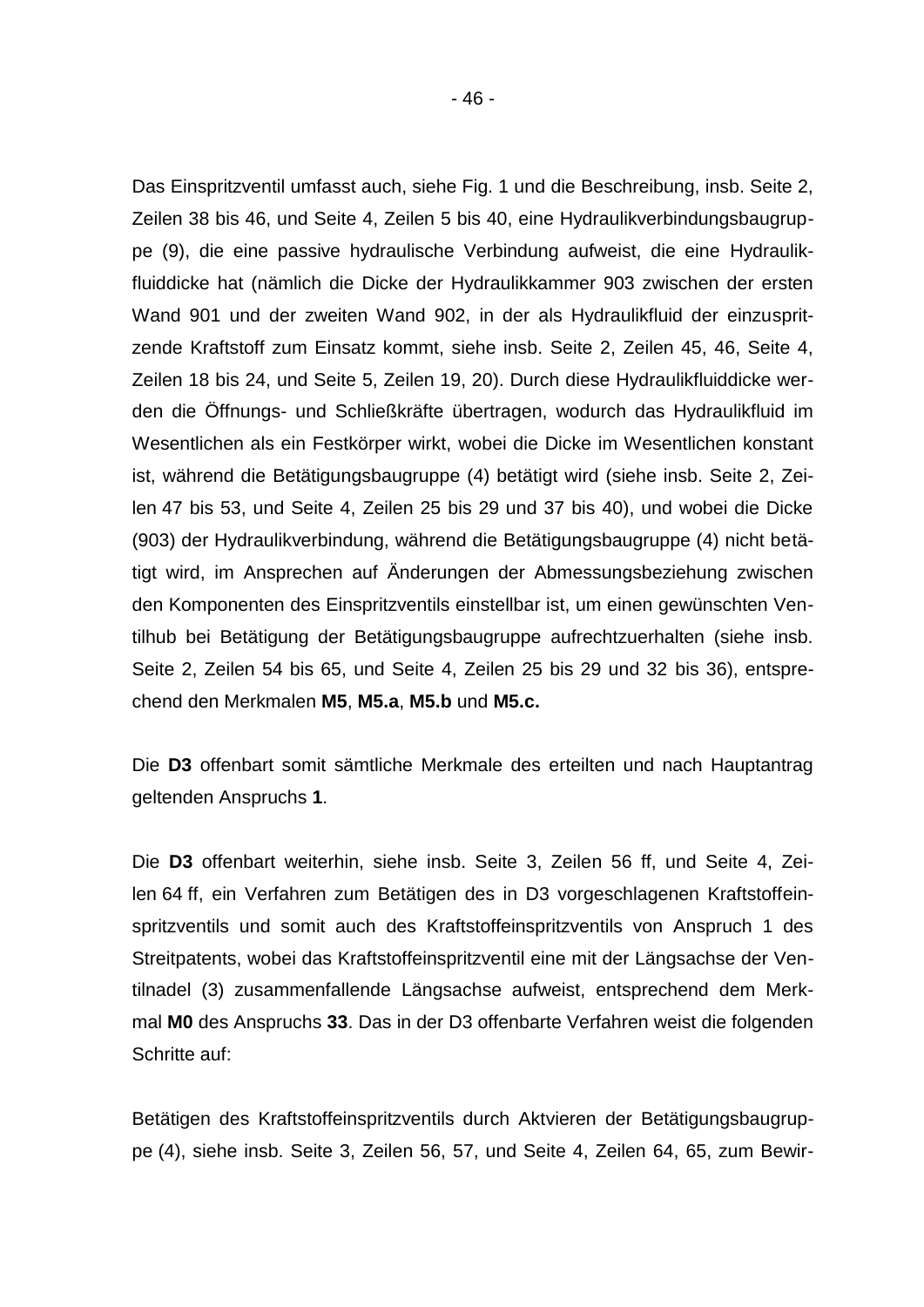ken, dass das in den Abmessungen ansprechende Element (401) sich in der Länge in Richtung der Längsachse ausdehnt, entsprechend dem Merkmal **Ma**.

Übertragen der Bewegung, die durch die Ausdehnung des in den Abmessungen ansprechenden, festen Elements (401) bewirkt wird, durch die passive hydraulische Verbindung (9), um eine entsprechende Bewegung des Ventilelements (3, 303) zu bewirken, um das Kraftstoffeinspritzventil zu öffnen, indem das Ventilelement (3, 303) vom Ventilsitz (201) weg angehoben wird, während der Vorspannmechanismus (8) gleichzeitig komprimiert wird, siehe insb. Seite 4, Zeile 64 bis Seite 5, Zeile 47, entsprechend dem Merkmal **Mb**.

Entgegen des Kraftstoffeinspritzventils durch Deaktivieren der Betätigungseinrichtungsbaugruppe, siehe insb. Seite 5, Zeilen 52 bis 54, damit eine Kontrahierung in der Länge des in den Abmessungen ansprechenden, festen Elements (401) bewirkt wird, um den Vorspannmechanismus (8) zu entlasten, und damit eine entsprechende Bewegung des Ventilelements (3, 303), die das Ventil schließt, entsprechend dem Merkmal **Mc** zu bewirken.

Weiter Vorsehen von ausreichend Zeit zwischen aufeinanderfolgenden Öffnungen, siehe insb. Seite 2, Zeilen 47 bis 65, und Seite 4, Zeilen 32 bis 36, um zu ermöglichen, dass zumindest etwas Hydraulikfluid in der Hydraulikverbindungsbaugruppe strömt, um die Hydraulikfluiddicke einzustellen, durch die die Öffnungs- und Schließkräfte übertragbar sind, entsprechend dem Merkmal **Md**.

Die **D3** offenbart somit dem Fachmann auch sämtliche Merkmale des erteilten und nach Hauptantrag geltenden Anspruchs **33**.

**3.** Der Gegenstand des Anspruchs **1** in seinen gemäß den Hilfsanträgen **H1**, **H2**, **H3** und **H3a** geltenden Fassungen ist neu. Keine der im Verfahren befindlichen Entgegenhaltungen offenbart ein Einspritzventil mit allen Merkmalen des Anspruchs **1** in diesen Fassungen.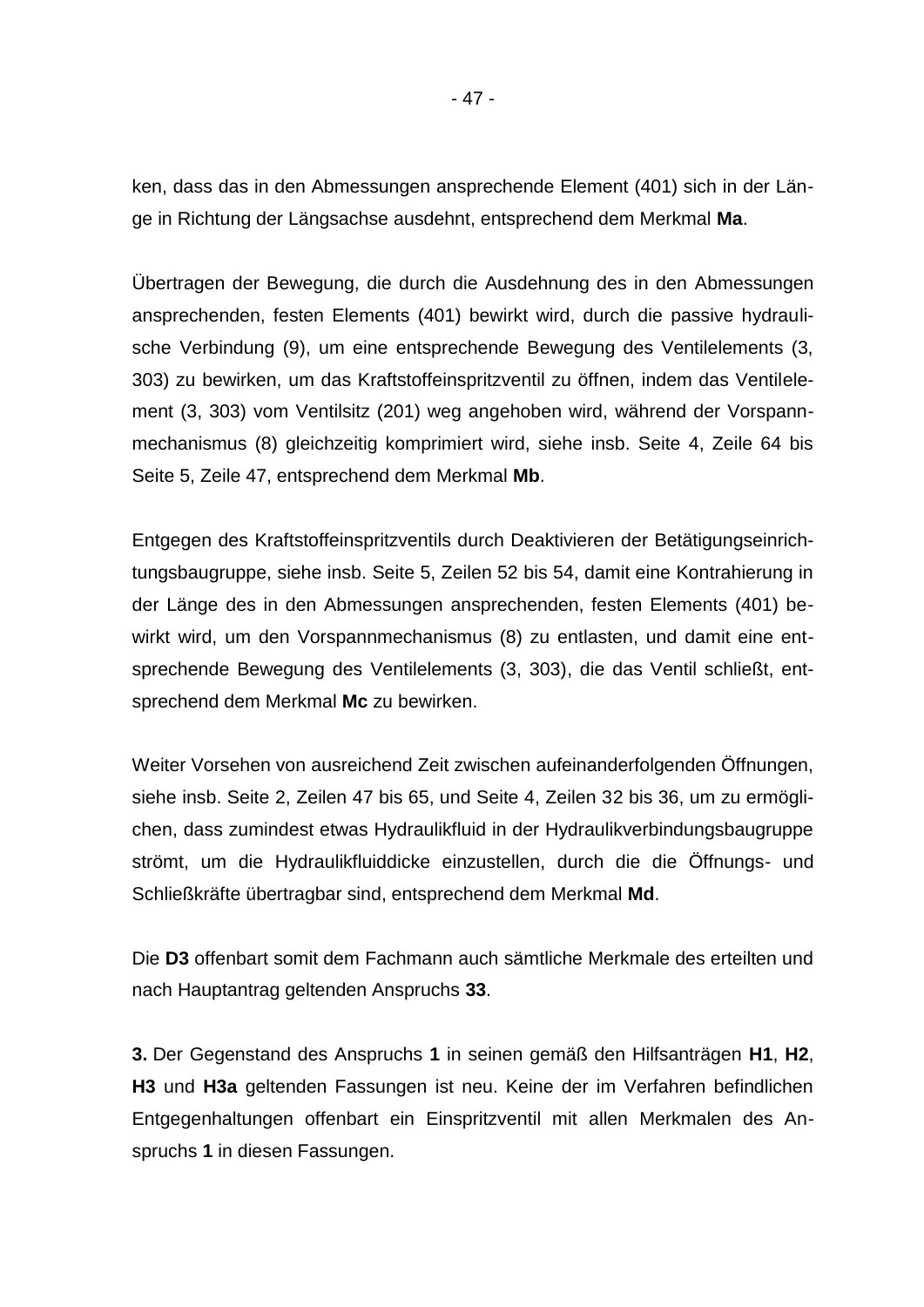Der Gegenstand des Anspruchs **1** in diesen Fassungen beruht jedoch nicht auf erfinderischer Tätigkeit gegenüber einer Zusammenschau der Druckschriften **D3** und **D2**:

In dem Einspritzventil gemäß der **D3** wird als hydraulisches Fluid für die Hydraulikverbindungsbaugruppe (9) der einzuspritzende Kraftstoff verwendet; zu diesem Zweck ist der Innenraum (903) der Hydraulikverbindungsbaugruppe (9) über eine Durchführung (904) mit der kraftstoffgefüllten Innenkammer (2) des Einspritzventils verbunden, siehe Fig. 1, 2 und Seite 4, Zeilen 5 bis 24.

Dies setzt allerdings voraus, dass der Kraftstoff nahezu inkompressibel ist, wie der Fachmann Seite 5, Zeilen 39 bis 48, und der Beispielrechnung auf Seite 4, Zeilen 49 bis 62 der D3 entnimmt. In den in D3 vorgesehenen Anwendungsfällen ist dies stets gegeben, denn das Einspritzventil gemäß D3 ist ausschließlich zur Einspritzung von flüssigen Kraftstoffen vorgesehen, vergl. Seite 3, Zeilen 27 bis 31.

Es besteht jedoch auch ein Bedarf nach Einspritzventilen zur Einspritzung von gasförmigen Kraftstoffen, da diese gegenüber flüssigen Kraftstoffen einen Betrieb von Verbrennungsmotoren mit reduzierter Abgasschadstoffemission ermöglichen, siehe **D2**, Seite 1, Zeilen 4 bis 9.

Ein Fachmann, dem ein Einspritzventil gemäß **D3** vorliegt, hat daher einen Anlass, nach einer technischen Lösung für eine auch im Zusammenhang mit gasförmigem Kraftstoff funktionstüchtige Hydraulikverbindungsbaugruppe zu suchen und findet sie in der **D2**.

Die auf die K19 zurückgehende D2 offenbart wie die K19 ein detailliert beschriebenes Ausführungsbeispiel eines Einspritzventils gemäß den Figuren 1 bis 3, das bis auf die Öffnungsrichtung des Ventilelements, nach innen statt nach außen, und das hohl statt massiv ausgeführte Betätigungselement sowohl dem Einspritzventil gemäß dem Anspruch 1 nach Hauptantrag als auch insoweit dem Einspritzventil gemäß D3 entspricht.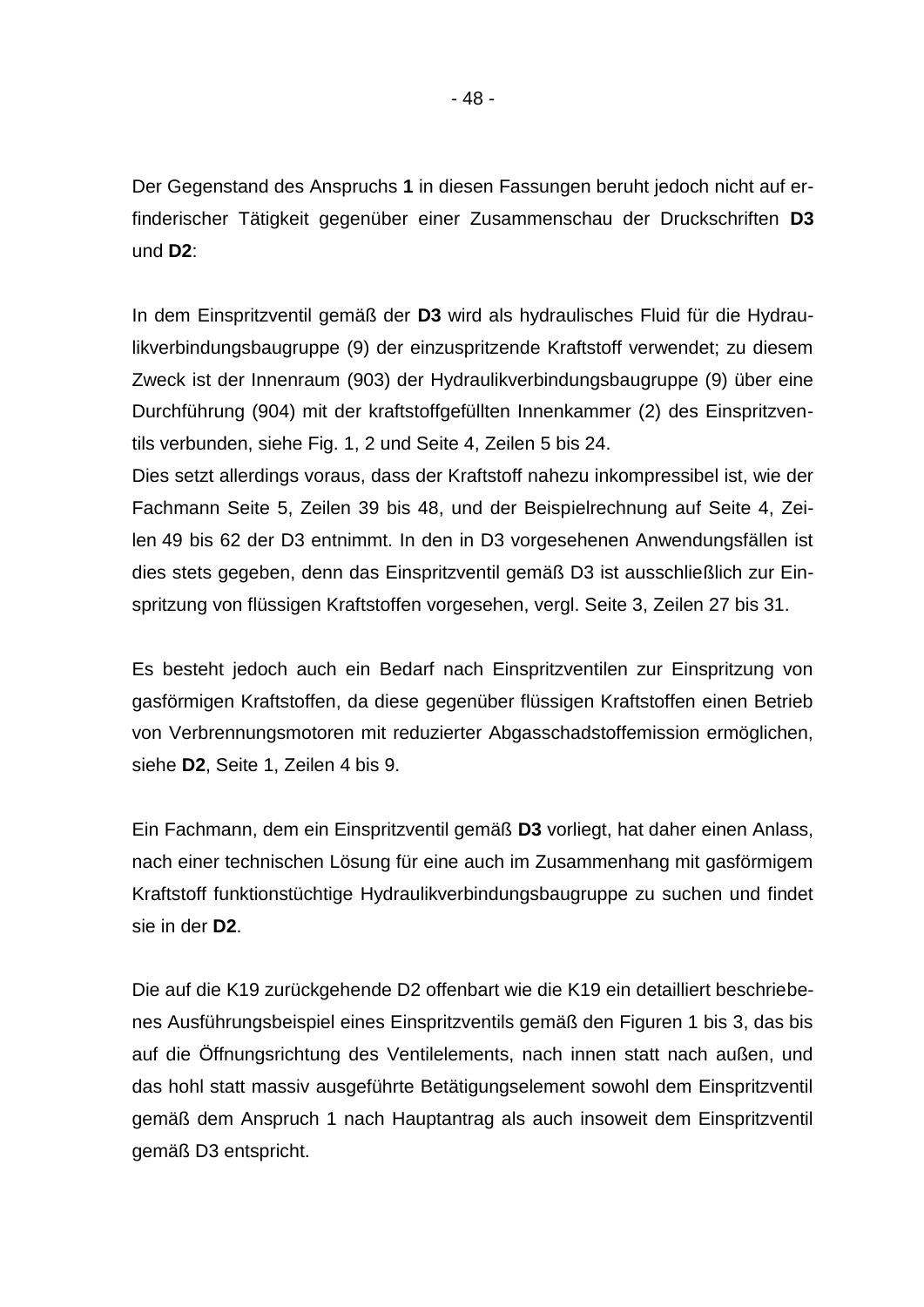Bei dem laut der Beschreibungseinleitung der D2 speziell zur Einspritzung von gasförmigen Kraftstoffen geeigneten Einspritzventil gemäß D2 weist die Hydraulikverbindungsbaugruppe einen Hydraulikzylinder (160) mit Fluidabdichtung auf, siehe die Figuren 1 bis 3 und die Beschreibung der Hydraulikverbindungsbaugruppe ab Seite 13, der gegenüber der Innenkammer fluidisch abgedichtet ist, wobei die Hydraulikverbindungsbaugruppe einen Kolben (114b) aufweist, und das Hydraulikfluid im Hydraulikzylinder (160) angeordnet ist, entsprechend dem zusätzlichen Merkmal **M5.e** des Anspruchs 1 in der Fassung nach dem Hilfsantrag **H1.**

Der Fachmann ersetzt im Rahmen seines fachmännischen Handelns die nur für den Betrieb mit flüssigen Kraftstoffen geeignete Hydraulikverbindungsbaugruppe (9) des ihm vorliegenden Einspritzventils gemäß D3 durch die auch für den Betrieb mit gasförmigen Kraftstoffen geeignete Hydraulikverbindungsbaugruppe gemäß D3 mit Hydraulikzylinder (160), Kolben (114b) und Scheibenfeder (150). Er geht dabei von folgenden Überlegungen aus:

Bei dem Einspritzventil gemäß Fig. 1 der D2 erfolgt die Öffnungsbewegung des Ventilelements (114) nach oben. Daher ist der Hydraulikzylinder (160) oberhalb des Betätigungselements (130) der Betätigungsbaugruppe angeordnet und stützt sich mit einer Scheibenfeder (150) nach oben gegen das Gehäuse ab.

Da bei dem Einspritzventil gemäß Fig. 2 der D3 die Öffnungsbewegung des Ventilelements (3) nicht (wie in D2) nach oben, sondern umgekehrt nach unten erfolgt, ordnet der Fachmann auch den Hydraulikzylinder (160) umgekehrt herum an, so dass sich die zugehörige Scheibenfeder (150) nun nach unten gegen das Gehäuse (1) des Injektors gemäß Figur 2 der D3 abstützt. Dass weiter bei der ansonsten unverändert aus D2 übernommenen Hydraulikverbindungsbaugruppe der Kolben (114b aus D2) mit der Ventilnadel (302 in D3) verbunden werden muss (entsprechend seiner Verbindung mit der Ventilnadel 114 in D2), und der Zylinder (160 aus D2) über den ersten Nadelteil (301 in D3) gegen das Betätigungselement (401 in D3) abgestützt werden muss (entsprechend seiner Abstützung gegen das Betätigungselement 130 in D2) ist für den Fachmann ebenfalls offensichtlich. Darüber hinaus ist für ihn ohne Weiteres zu erkennen, dass die in D2, Fig. 1, 2 vorgesehe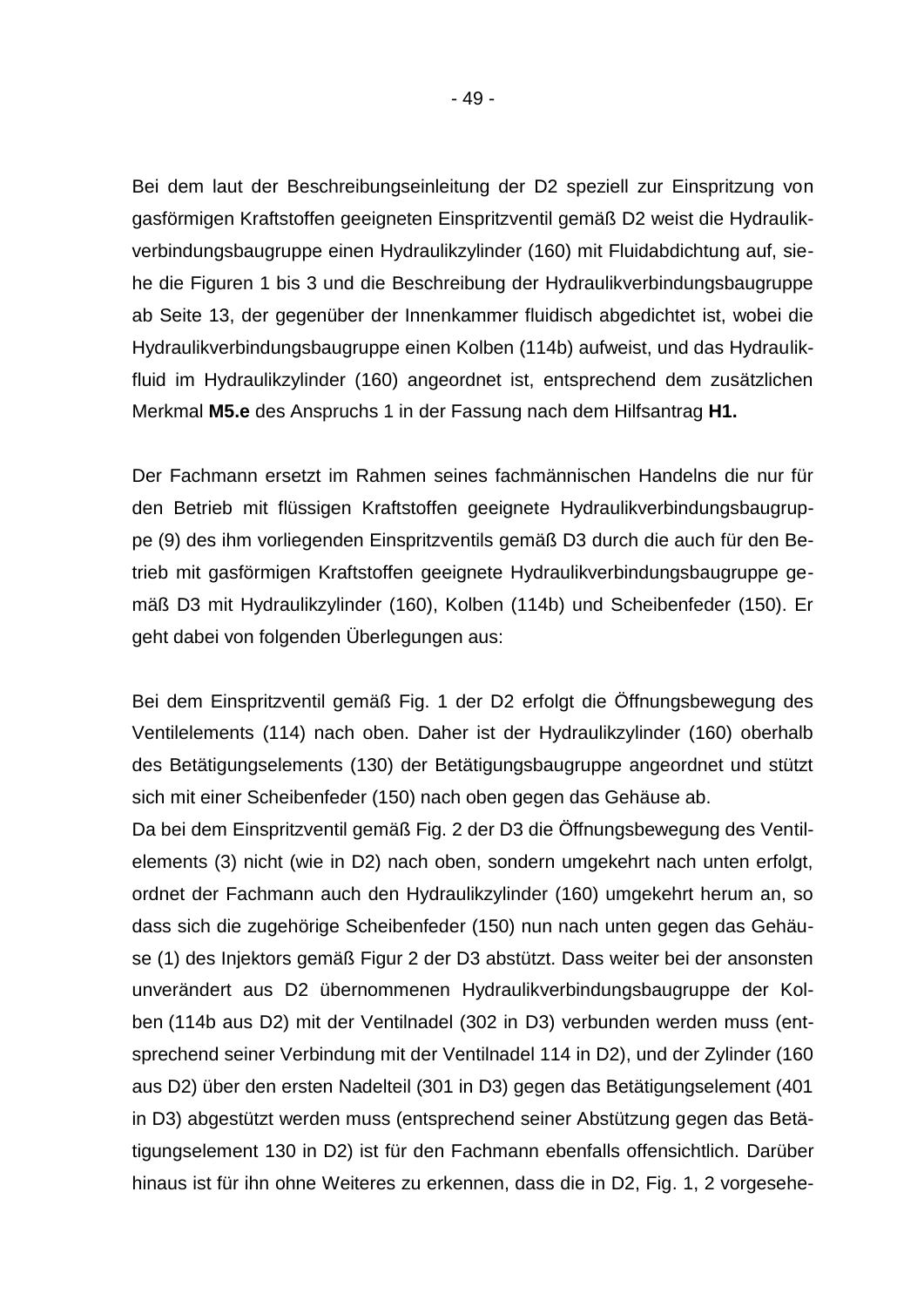ne, vom Kolben (114b) ausgehend durch das Betätigungselement (130) hindurch nach oben zur Ventilfeder (116) geführte Kolbenstange nach Einsetzen der Hydraulikverbindungsbaugruppe in das Einspritzventil der D3 ersatzlos entfallen kann, weil bei dem Einspritzventil gemäß D3 eine Ventilfeder (8) bereits unten an dem Ventilelement (302) vorgesehen ist, und diese durch den Austausch der Hydraulikverbindungsbaugruppe nicht berührt wird, also unverändert bestehen bleibt.

Die Einwände der Beklagten, der Fachmann wäre wegen eines aus seiner Sicht zu großen Umfangs erforderlicher konstruktiver Änderungen davor zurückgeschreckt, die Hydraulikverbindungsbaugruppe aus D2 in das Einspritzventil gemäß der D3 einzusetzen und er wäre weiter, wenn er es dennoch versucht hätte, nicht zu einem funktionierenden Einspritzventil gelangt, können angesichts des, wie dargestellt, ohne Weiteres überschaubaren Aufwands zum Erreichen einer funktionstüchtigen Lösung nicht greifen.

Der weitere Einwand der Beklagten, der Fachmann hätte die Verwendung der Hydraulikverbindungsbaugruppe aus D2 deshalb nicht in Betracht gezogen, weil diese im Vergleich zu der Hydraulikverbindungsbaugruppe aus D3 aufwendiger sei, greift nicht, weil es sich hier nicht um zwei verschieden aufwendige Alternativen zum Erreichen desselben Ziels handelt, sondern die verschiedenen Ziele – Einspritzung von flüssigem Kraftstoff / Einspritzung von gasförmigem Kraftstoff – in für den Fachmann einleuchtender Weise verschiedene Lösungen erfordern.

Der Hinweis der Beklagten, der Fachmann hätte nach Einsetzen der Hydraulikverbindungsbaugruppe aus D2 in das Einspritzventil gemäß der D3 weiter vor dem Problem gestanden, dieses für den Einsatz von gasförmigem Kraftstoff zu dimensionieren, geht an der Sache vorbei, weil entsprechende Dimensionierungen nicht Gegenstand des Anspruchs 1 sind.

Der Fachmann gelangt so ohne erfinderisches Zutun zu einem Einspritzventil entsprechend dem Anspruch **1** in der Fassung nach dem Hilfsantrag **H1**.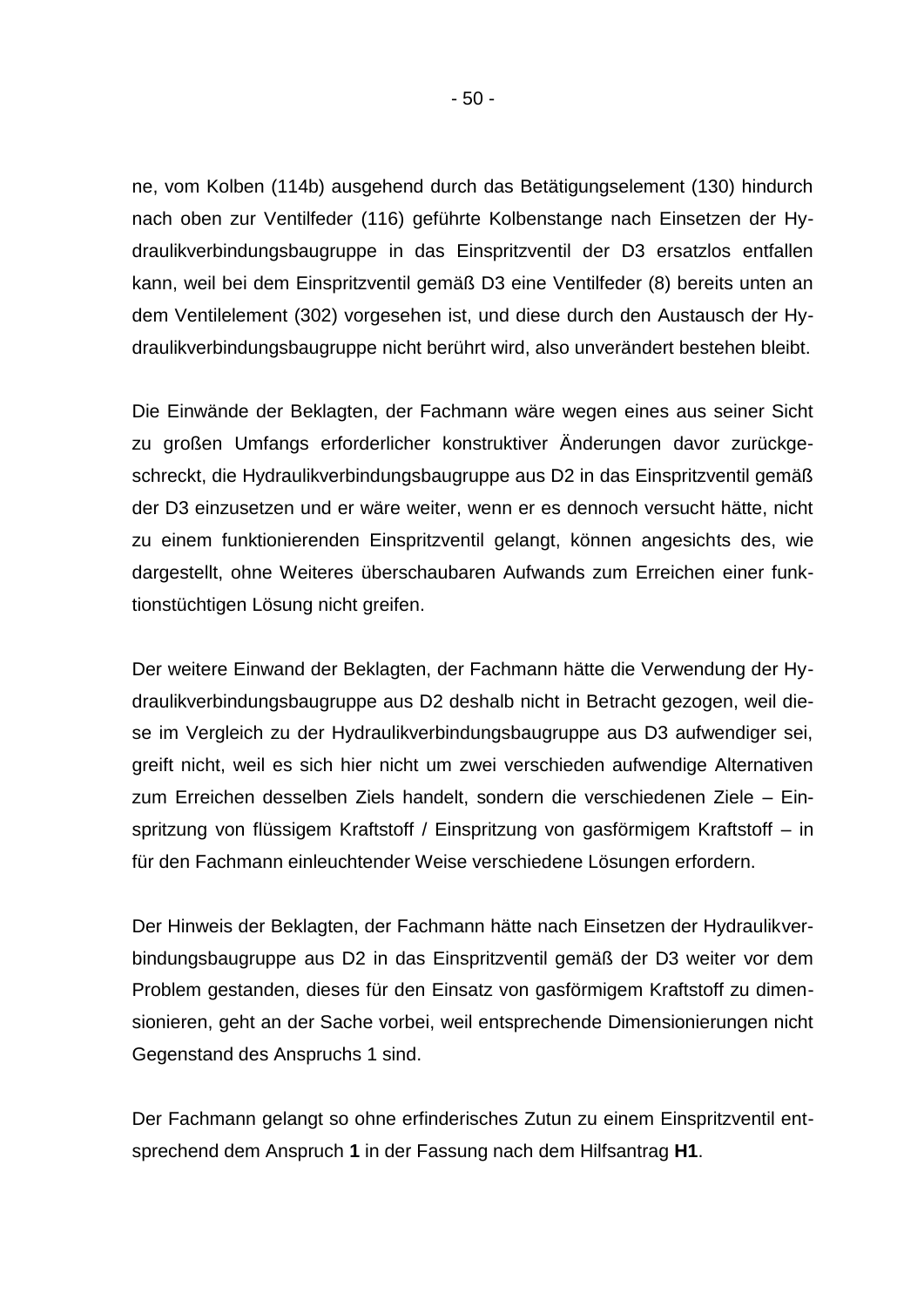Das so erhaltene Einspritzventil weist auch das zusätzliche Merkmal **M5.d** des Anspruchs **1** in der Fassung nach dem Hilfsantrag **H2** auf, wonach die Hydraulikverbindungsbaugruppe innerhalb der Innenkammer (2 in D3) des Einspritzventils angeordnet ist.

Das so erhaltene Einspritzventil weist weiter auch das zusätzliche Merkmal **M5.f** des Anspruchs **1** in der Fassung nach dem Hilfsantrag **H3** auf, wonach die hydraulische Verbindung dazu eingerichtet ist, siehe in D2 insb. die Beschreibung der Hydraulikverbindungsbaugruppe ab Seite 13, dadurch einstellbar zu sein, dass sie eine Bewegung hydraulischen Fluids von einer ersten Kammer auf einer ersten Seite des Kolbens (114b) zu einer zweiten Kammer auf einer zweiten Seite des Kolbens (114b) zulässt, während die Betätigungsbaugruppe nicht betätigt ist.

Das so erhaltene Einspritzventil weist schließlich auch das zusätzliche Merkmal **M5.g** des Anspruchs **1** in der Fassung nach dem Hilfsantrag **H3a** auf, wonach der hydraulische Zylinder (160 aus D2) dazu eingerichtet ist, gegenüber dem Ventilgehäuse (1 in D3) des Einspritzventils beweglich zu sein.

Das in **D3** offenbarte, dem Verfahren gemäß Anspruch **33** in der erteilten und nach Hauptantrag geltenden Fassung entsprechende Verfahren zum Betätigen des Kraftstoffeinspritzventils bleibt durch den Austausch der Hydraulikverbindungsbaugruppe unverändert.

Der Fachmann gelangt somit ohne erfinderisches Zutun auch zu den Gegenständen des Anspruchs **1** und des jeweiligen nebengeordneten Verfahrensanspruchs **31** in den Fassungen nach den Hilfsanträgen **H1**, **H2**, **H3** und **H3a**.

**4.** Der Gegenstand des Anspruchs **1** in seiner gemäß dem Hilfsanträgen **H4** geltenden Fassung ist neu. Keine der im Verfahren befindlichen Entgegenhaltungen offenbart ein Einspritzventil mit allen Merkmalen des Anspruchs 1 nach Hilfsantrag 4. Insbesondere offenbart keine der Entgegenhaltungen das Merkmal **M3.b.aa**, wonach die Schließkraft, die gemäß Merkmal M3.b der Vorspannmecha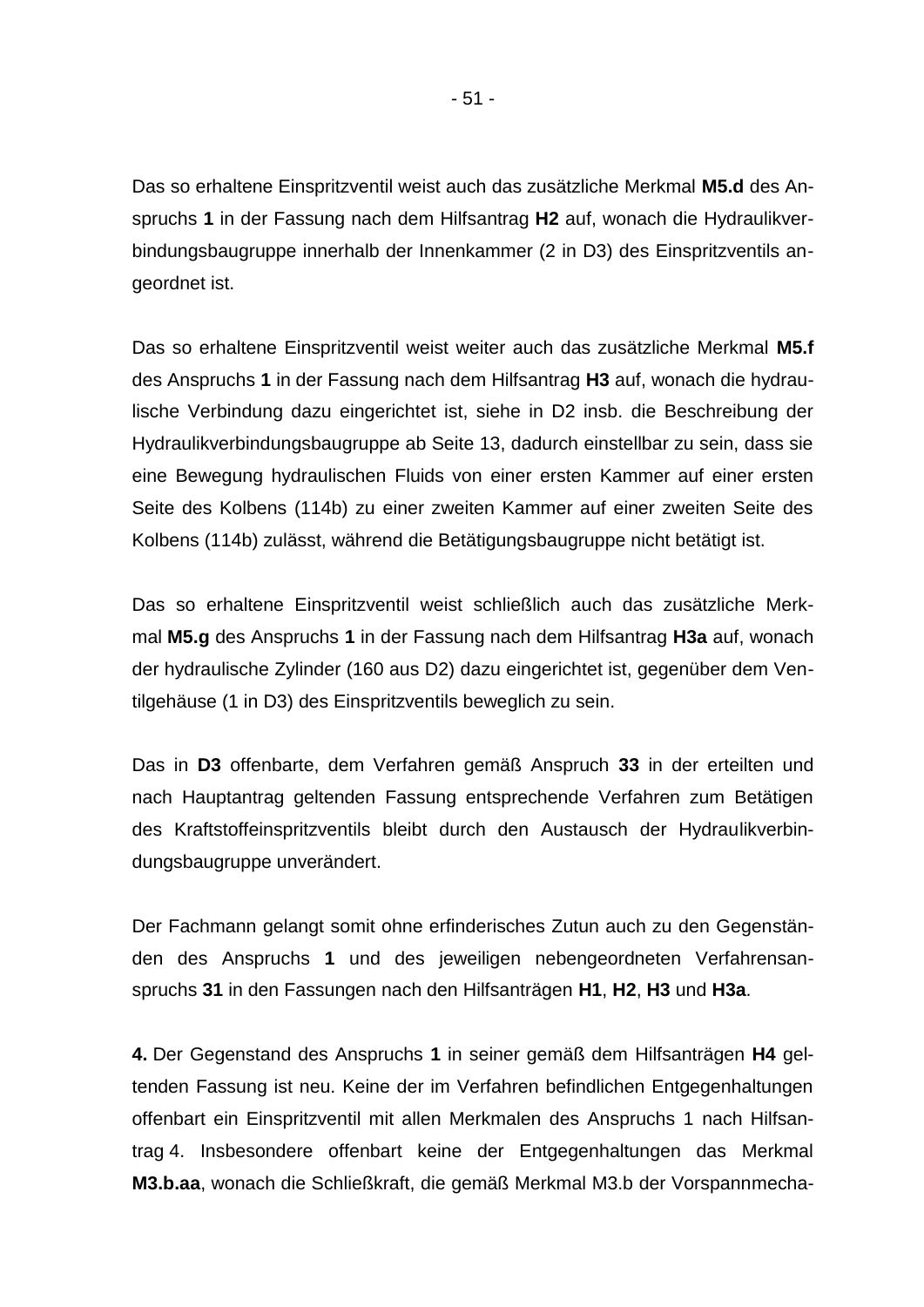nismus auf das Ventilelement aufbringt, wenn sich das Ventilelement in der geschlossenen Position befindet, von einer Ventilfeder und einer Scheibenfeder der Hydraulikverbindungsbaugruppe stammt.

Dieses Merkmal ergibt sich auch nicht in naheliegender Weise aus einer Zusammenschau der Druckschriften **D3** und **D2**:

Bei dem wie oben zum Anspruch **1** nach Hilfsantrag **H1** ausgeführt in naheliegender Weise durch Einsetzen der Hydraulikverbindungsbaugruppe aus der D2 in das Einspritzventil gemäß D3 erhaltenen Einspritzventil umfasst zwar der Vorspannmechanismus eine Ventilfeder (die in D3 bereits vorhandene Ventilfeder 8) und eine Scheibenfeder (die aus D2 mit übernommene Scheibenfeder 150), und die Scheibenfeder (150) drückt gegen den ebenfalls aus D3 übernommenen Hydraulikzylinder (160) und bringt so über den Hydraulikzylinder (160) und das beim Einspritzventil gemäß D3 bereits vorhandene erste Nadelteil (301) auch eine Kompressionskraft auf das in seinen Abmessungen ansprechende Element (401 in D3) auf, entsprechend dem zusätzlichen Merkmal **M3.a.aa** und dem zweiten Teil des weiteren zusätzlichen Merkmals **M5.h** des Anspruchs **1** nach dem Hilfsantrag **H4**.

Die Ventilfeder (8) des Einspritzventils gemäß D2 drückt dabei (unverändert auch nach dem Einsetzen der Hydraulikverbindungsbaugruppe aus der D2) gegen das Ventilelement (302), das der Fachmann, wie oben zum Anspruch 1 gemäß Hilfsantrag 1 ausgeführt, mit dem Kolben (114b) der aus D3 übernommenen Hydraulikverbindungsbaugruppe verbunden hat. Ob sich dieses Ventilelement (302) deshalb als ein Teil dieses Kolbens (114b) bezeichnen lässt, wodurch auch der erste Teil des Merkmals **M5.h** des Anspruchs **1** nach dem Hilfsantrag **H4** erfüllt wäre, kann dahinstehen.

Denn der Fachmann gelangt jedenfalls durch Einsetzen der Hydraulikverbindungsbaugruppe aus der D2 in das Einspritzventil gemäß D3 nicht zu dem weiteren zusätzlichen Merkmal **M3.b.aa** des Anspruchs **1** nach dem Hilfsantrag **H4**, wonach die Schließkraft, die gemäß Merkmal M3.b der Vorspannmechanismus auf das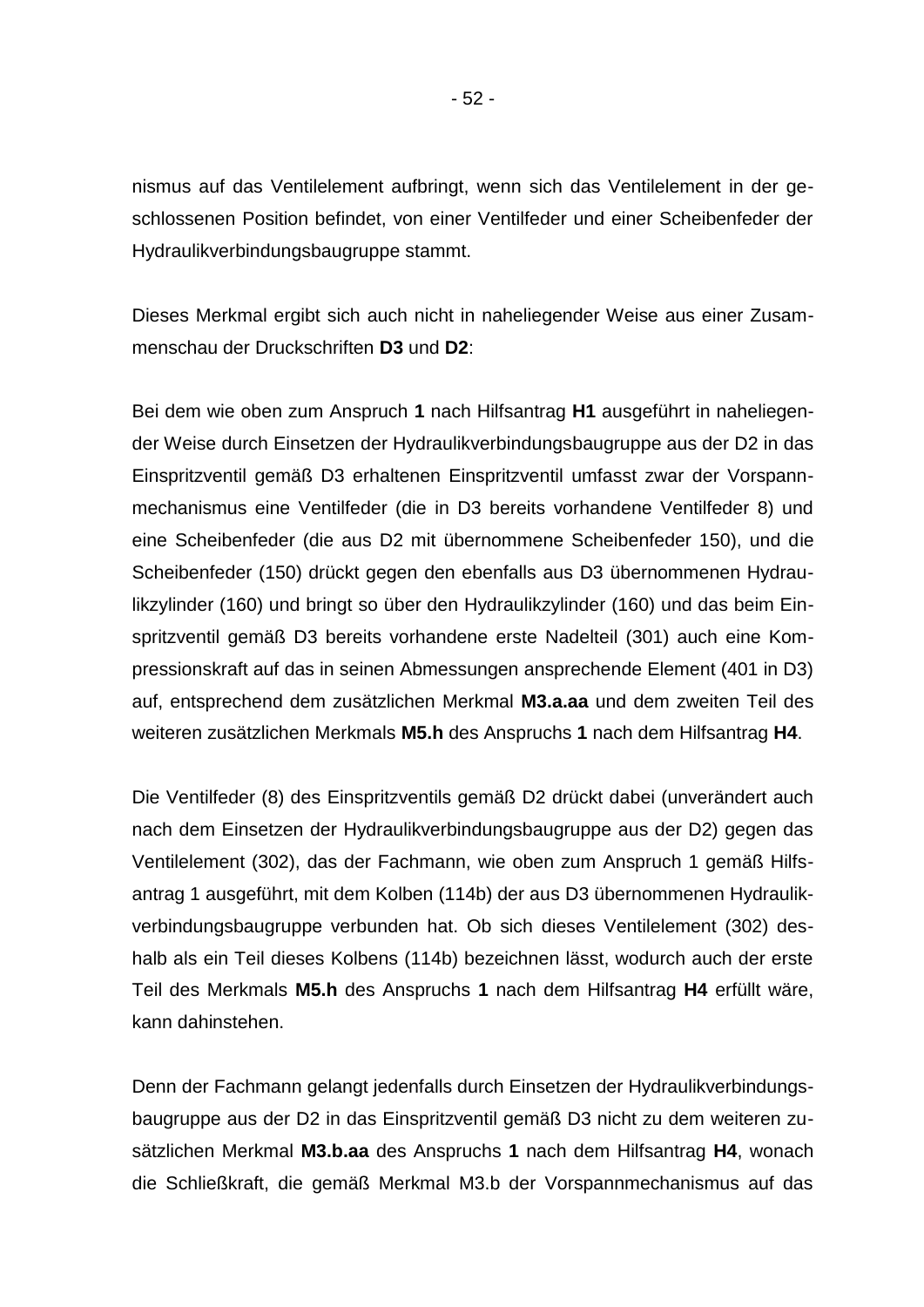Ventilelement (302 in D3) aufbringt, wenn sich das Ventilelement in der geschlossenen Position befindet, nicht nur von der Ventilfeder (8), sondern auch von der Scheibenfeder (150) stammt:

Bei der Hydraulikverbindungsbaugruppe aus der D2 ist der Zylinder (160), auf den die Scheibenfeder (150) drückt, nur indirekt über das in den Räumen (164a) und (164b) eingeschlossene hydraulische Fluid mit dem Kolben (114b) verbunden, siehe in D2 die Fig. 2.

Bei einer – sehr schnell erfolgenden – Öffnungsbewegung, in Fig. 2 der D2 nach oben, hat das im Raum (164b) befindliche hydraulische Fluid keine Zeit, durch den schmalen Umfangsspalt zwischen dem Kolben (114b) und dem Zylinder (160) vom Raum (164b) in den weiteren Raum (164a) abzufließen, siehe D2, Seite 13, Zeilen 26 bis 30, und Seite 15, Zeilen 25 bis 34, es überträgt daher die Öffnungskraft des Betätigungselements vom Zylinder (160) auf den Kolben (114b) und somit auf das Ventilelement (114) bzw. nach Einbau der Hydraulikverbindungsbaugruppe in das Einspritzventil gemäß D3 auf das Ventilelement (302).

Wenn sich das Ventilelement (302 in D3) jedoch, wie in Merkmal **M3.b.aa** verlangt, in der geschlossenen Position befindet, wobei das Ventilelement (302) von der Ventilfeder (8) nach oben gegen seinen Ventilsitz (302) gehalten ist, und der Zylinder (160) von der Scheibenfeder (150) nach oben über den ersten Nadelteil (301) gegen das Betätigungselement (401) gehalten ist, können nur sehr langsame Relativbewegungen zwischen dem Zylinder (160) und dem mit dem Ventilelement (302) verbundenen Kolben (114b) z.B. infolge differentieller Wärmedehnung auftreten. Dabei hat das in den Räumen (164a) und (164b) eingeschlossene hydraulische Fluid ausreichend Zeit, durch den Umfangsspalt zwischen dem Kolben (114b) und dem Zylinder (160) vom einen Raum (164b/164a) in den jeweils anderen Raum (164a/164b) zu fließen, siehe Seite 14, Zeilen 5 bis 16, die dabei vom Zylinder (160) durch das hydraulische Fluid auf den Kolben (114b) und weiter auf das Ventilelement (302) übertragbare Kraft ist im Vergleich zu den für den Betrieb des Einspritzventils erforderlichen Öffnungs- und Schließkräften vernachlässigbar,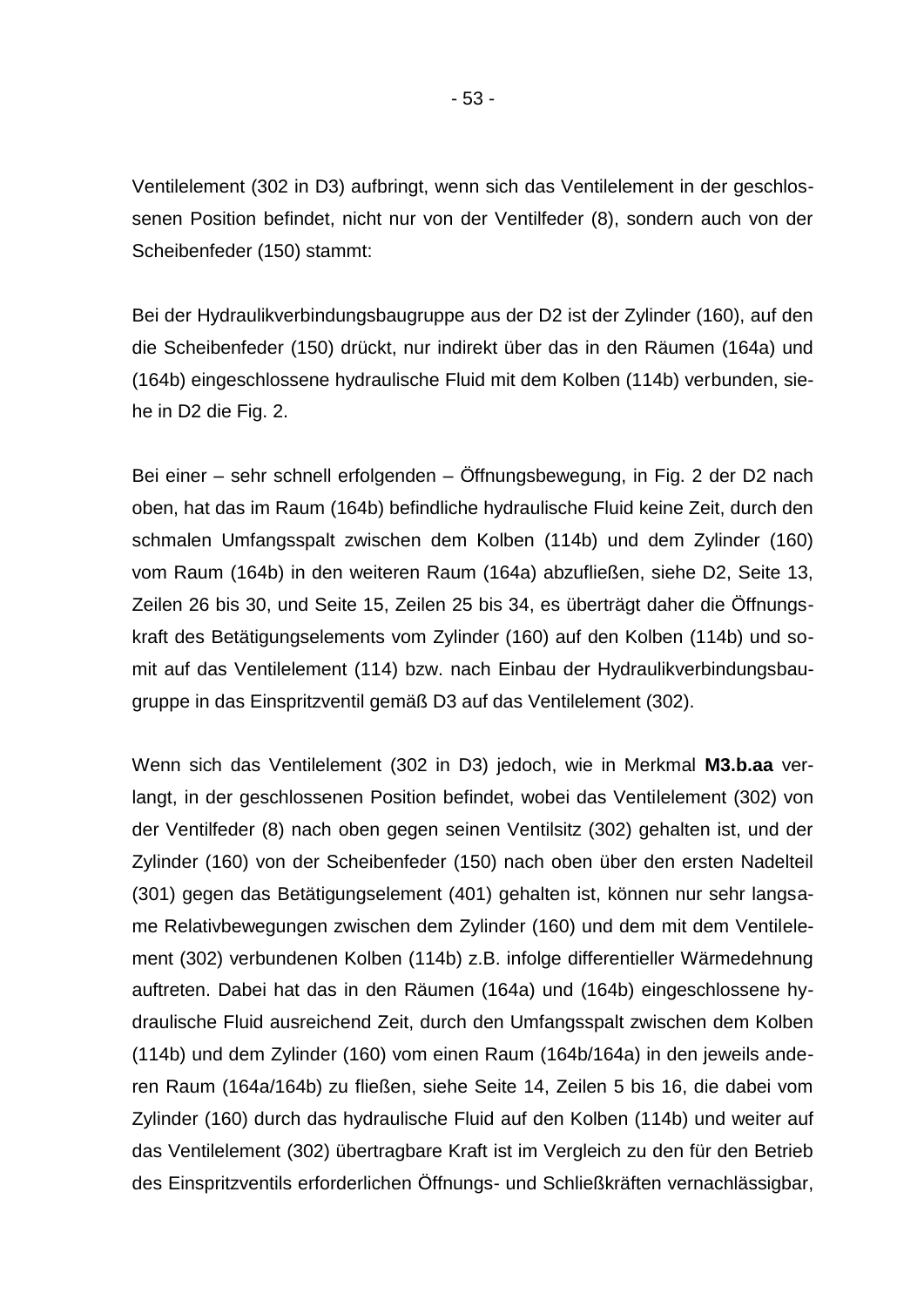vergl. die entsprechende Erläuterung in D3, Seite 5, Zeilen 26 bis 34. Selbst wenn man sie dennoch berücksichtigen wollte, wirkt sie jedoch abhängig von der Richtung der Temperaturänderung und der dadurch bedingten differenziellen Wärmedehnung mal in Schließrichtung (wenn sich der Zylinder (160) der in das Einspritzventil nach D3 eingesetzten Hydraulikverbindungsbaugruppe relativ zum Kolben (114b) und zum Ventilelement (302 in D3) nach oben, in Schließrichtung des Ventilelements (302) bewegt), mal in Öffnungsrichtung (wenn sich der Zylinder (160) der in das Einspritzventil nach D3 eingesetzten Hydraulikverbindungsbaugruppe relativ zum Kolben (114b) und zum Ventilelement (302 in D3) nach unten, in Öffnungsrichtung des Ventilelements (302) bewegt).

Die aus Merkmal **M3.b.aa** in Verbindung mit Merkmal M3.b sich ergebende Bedingung, dass die Schließkraft auch von der Scheibenfeder stammen muss, wenn das Ventilelement sich in der geschlossenen Position befindet, d. h. nicht nur gelegentlich einmal, während das Ventilelement sich in der geschlossenen Position befindet, sondern immer dann, wenn das Ventilelement sich in der geschlossenen Position befindet, ist damit weder in der Einbausituation der Hydraulikverbindungsbaugruppe in dem Einspritzventil gemäß D2, noch nach Einsetzen der Hydraulikverbindungsbaugruppe aus D2 in das Einspritzventil gemäß D3 gegeben.

Auch der übrige im Verfahren befindliche Stand der Technik gibt weder einen Hinweis auf die Funktionalität gemäß dem Merkmal **M3.b.aa**, noch einen Hinweis auf die streitpatentgemäße konstruktive Lösung, mit der diese Funktionalität erreicht wird, bei der nämlich die Ventilfeder (116), die über den Kolben (114b) eine Kraft in Schließrichtung auf das Ventilelement (114 bzw. 302 in D3) aufbringt, sich am Zylinder (160) der Hydraulikverbindungsbaugruppe statt am Gehäuse des Einspritzventils abstützt.

Eine Verlegung der Ventilfeder (8 aus D3), so dass diese sich nicht mehr am Gehäuse (1) des Einspritzventils, sondern am Zylinder der (160) Hydraulikverbindungsbaugruppe abstützt, wäre auch entgegen der Behauptung der Klägerin zu 1 für den Fachmann keine triviale Maßnahme gewesen, da abgesehen vom fehlenden Vorbild eine solche Verlegung nicht nur dem Bestreben des Fachmann zuwi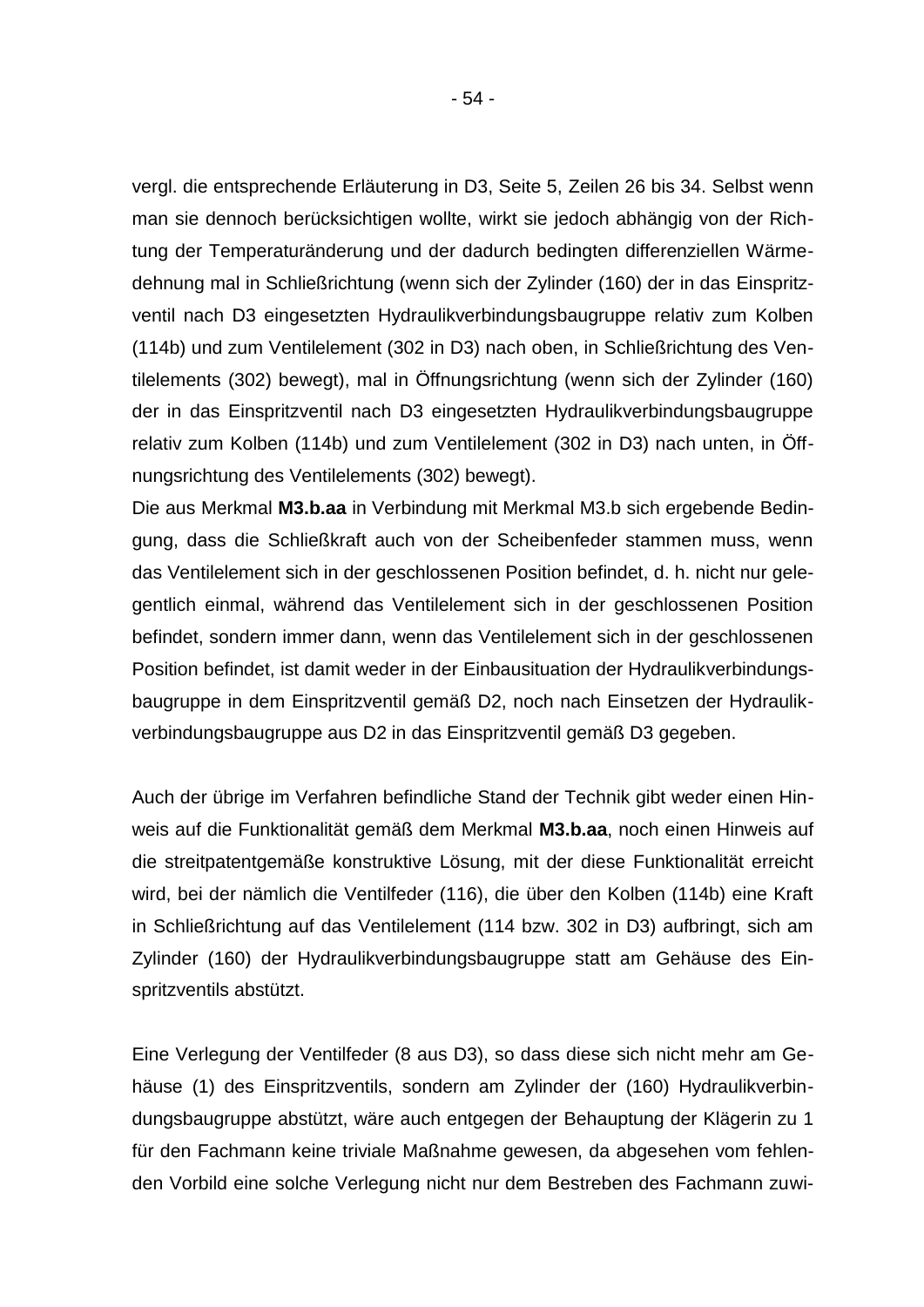der gelaufen wäre, jeden Kraftfluss auf kürzest möglichem Wege zu schließen. (Bei Abstützung der Ventilfeder (8) am Gehäuse verläuft der Kraftfluss der Ventilnadelschließkraft ausgehend von dem am Gehäuse (1) angeordneten Ventilsitz (201) über die Ventilnadel (302) und die Ventilfeder (8) wieder in das Gehäuse (1). Bei Abstützung der Ventilfeder (8) an dem Zylinder (160) der aus D2 übernommenen Hydraulikverbindungsbaugruppe verliefe der Kraftfluss der Ventilnadelschließkraft dagegen ausgehend von dem am Gehäuse (1) angeordneten Ventilsitz (201) über die Ventilnadel (302) und die Ventilfeder (8) erst über den Zylinder (160) und die ebenfalls aus D2 übernommene Scheibenfeder (150) wieder in das Gehäuse (1) und müsste bei der Auslegung der Scheibenfeder (150) berücksichtigt werden.)

Darüber hinaus wäre eine Anordnung mit einer sich gegen den Zylinder (160) der aus D2 übernommenen Hydraulikverbindungsbaugruppe abstützenden Ventilfeder (8 in D3) nicht gleichwirkend mit der in D3 vorgesehenen Abstützung der Ventilfeder (8) gegen das Gehäuse (1): Im letzteren, in D3 vorgesehenen Fall ist die Schließkraft, mit der der Dichtkopf (303) der Ventilnadel (302) auf den Ventilsitz (202) gepresst wird, in vorteilhafter Weise nahezu völlig unabhängig von thermischen Längenänderungen der Bauteile des Einspritzventils, wie in D3 ausdrücklich betont wird, siehe Seite 5, Zeilen 26 bis 30. Dagegen würde sich bei Abstützung der Ventilfeder (8) gegen den Zylinder (160) der aus D2 übernommenen Hydraulikverbindungsbaugruppe im Falle einer durch eine Temperaturänderung bewirkten unterschiedlichen thermischen Längenänderung der Betätigungsbaugruppe (4) – gegen die der Zylinder (160) von der Scheibenfeder (150) gehalten ist – einerseits und des Gehäuses (1) andererseits die Ventilnadelschließkraft in unerwünschter Weise verändern.

Selbst wenn also die Möglichkeit, die Ventilfeder (8) gegen den Zylinder (160) statt gegen das Gehäuse (1) abzustützen, für den Fachmann gedanklich verfügbar gewesen wäre, was vorliegend mangels Vorbild gerade nicht der Fall ist, hätte es sich dabei doch nicht um eine naheliegende Auswahl aus gleichwirkenden Alternativen gehandelt.